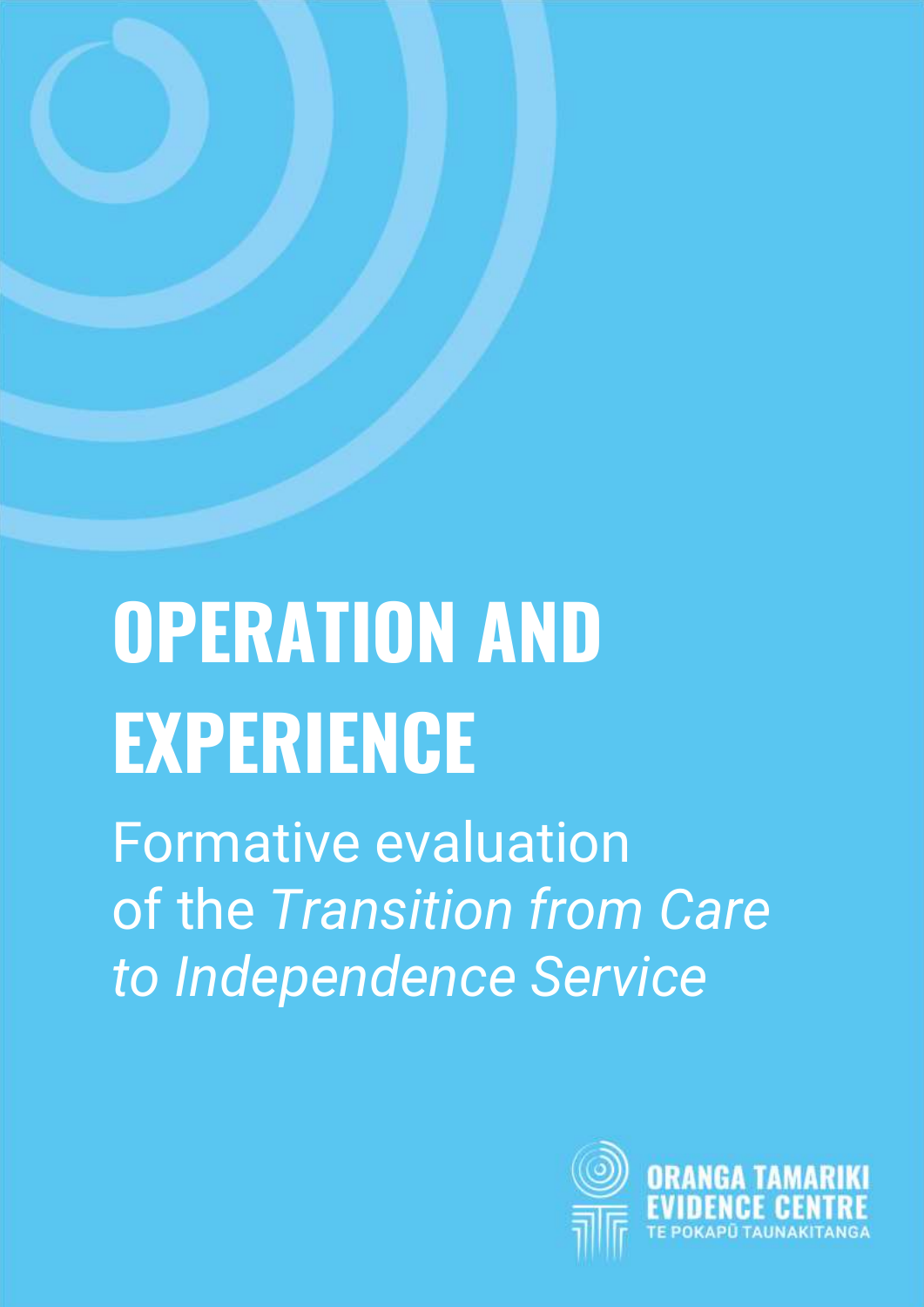#### **Oranga Tamariki Evidence Centre Te Pokapū Taunakitanga,**

Aurora Centre, 56 The Terrace, Wellington.

The Oranga Tamariki Evidence Team works to build the evidence base that helps us better understand wellbeing and what works to improve outcomes for New Zealand's children, young people and their whānau.

#### **Email[: research@mvcot.govt.nz](mailto:research@mvcot.govt.nz)**

#### Published January 2018

#### ISBN 978-0-9951060-2-4

If you need this material in a different version, please email us at research@mvcot.govt.nz and we will provide it for you.

#### **Citation guidance:**

This report can be referenced as Oranga Tamariki Evidence Centre. (2018). Operation and experience: Formative evaluation of the Transition from Care to Independence Service. Wellington, New Zealand: Liston-Lloyd, M.

#### **Copyright**:

This document *Operation and experience: Formative evaluation of the Transition from care to independence service* is licensed under the Creative Commons Attribution 4.0 International License http://creativecommons.org/licenses/by/4.0/.

Please attribute © New Zealand Government, Oranga Tamariki—Ministry for Children 2018.

#### **Disclaimer**:

Oranga Tamariki has made every effort to ensure the information in this report is reliable, but does not guarantee its accuracy and does not accept liability for any errors

#### **Acknowledgements**:

Thanks to all evaluation participants, particularly to those young people who shared their stories with us, and to the TCI staff (Uinita, Neil and Amanda) who were instrumental in completing this work.

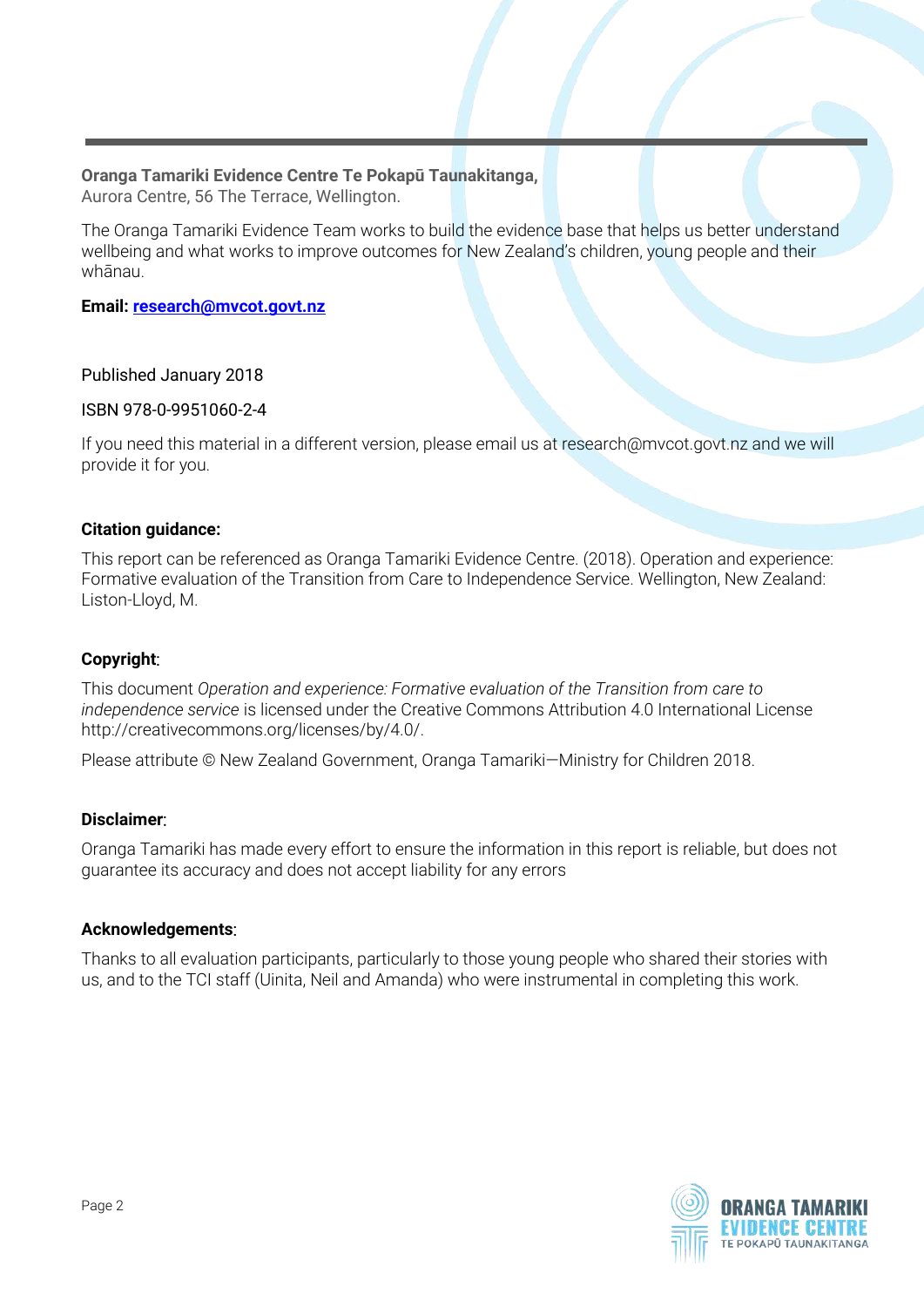## **CONTENTS**

| 52 |
|----|
|    |

<span id="page-2-0"></span>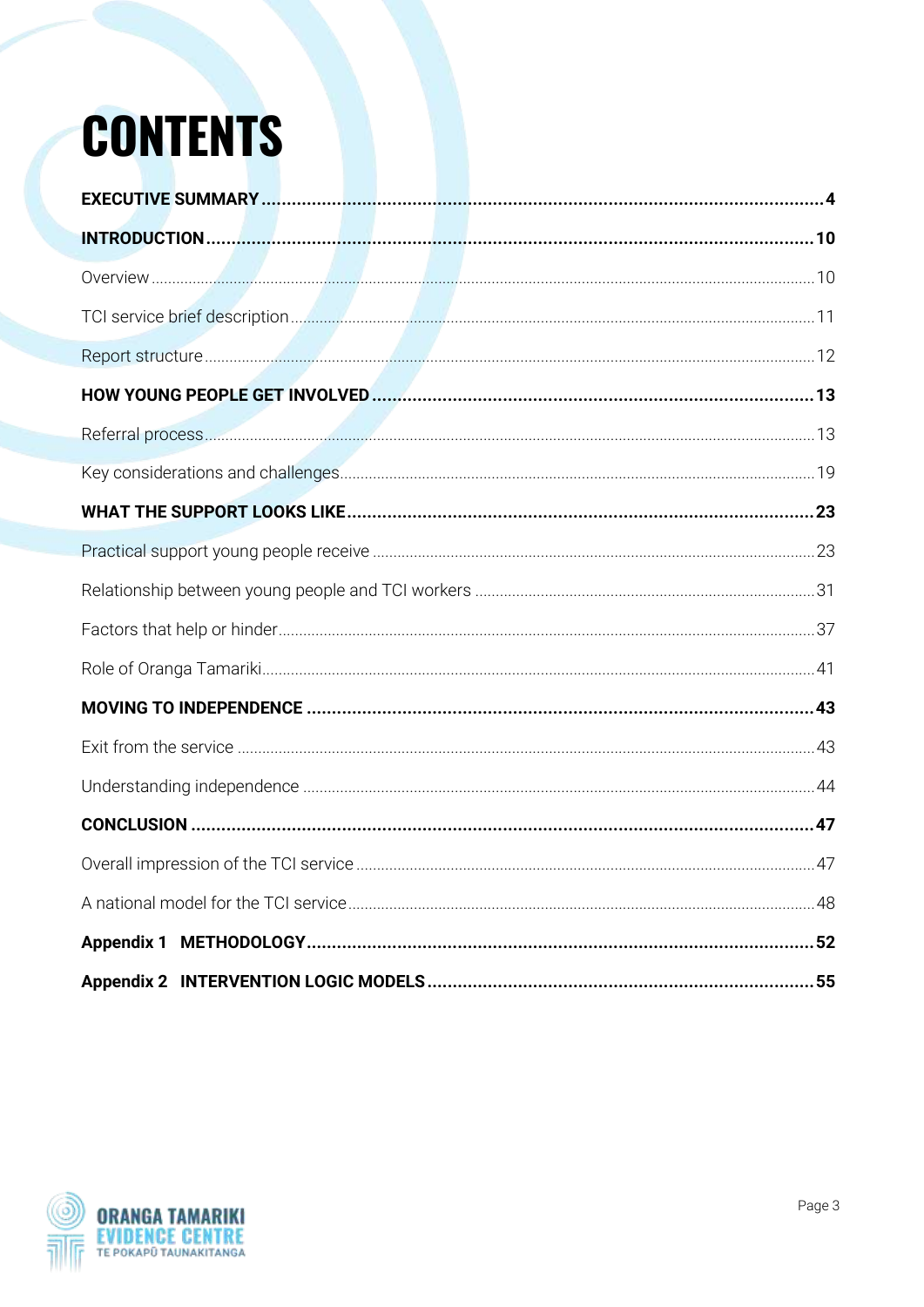## **EXECUTIVE SUMMARY**

#### **Overview**

This report details aggregate findings from a formative evaluation of two Auckland-based Transition from Care to Independence (TCI) services – Launch and Ka Awatea. The original impetus for this evaluation was the Modernising Child, Youth and Family Expert Panel Final Report, which highlighted a need to better support young people transitioning from statutory care to independent living. This report, along with further work from the Investing in Children Programme, identified these specialist TCI services as pockets of apparent good practice, which have the potential to inform the design of a national transition support service.

As an input to future service design work, this evaluation was designed to better understand how TCI services are operating on-the-ground, including key success factors and any challenges faced. The evaluation also sought to understand how young people experience the service and any outcomes they report, along with gathering feedback from others involved in its delivery. A cross section of people involved in existing TCI services were interviewed, including: 15 young people, 10 staff members, six social workers, and two key stakeholders from within Oranga Tamariki.

Key findings from the evaluation are detailed below. These findings are primarily descriptive, and mirror a young person's pathway into, through, and out of, the TCI service.

#### How young people get involved

#### Young people are referred to the TCI service by social workers, who consider a range of factors when making this decision

Social workers will usually refer young people who:

- have a permanency goal of Transition to Independence
- lack a network of natural supports, including a parent who is able to provide safe and appropriate care
- may benefit from a community-based service to build living skills and resilience
- are in an unsafe or unstable living situation with whānau.

Social workers will not usually refer young people who:

- have a stable living situation and strong support network
- are highly functioning and do not require on-going support
- are not motivated to engage with the service
- are able to access specialist support within the adult disability system.

The decision to refer a young person includes a degree of discretion, with feedback suggesting that practice can vary across social workers, or be influenced by resource constraints. For example, some social workers stated that the existence of limited whānau support may be used to justify not referring a young person to TCI.

Social workers stated that they often consulted with peers, supervisors and site managers when considering whether to refer a young person. Advice around eligibility may also be sought from Regional Office members of a TCI Reference Group. The ability to take this consultative approach was highly valued by social workers, and may be associated with more consistent and transparent referral decision-making.

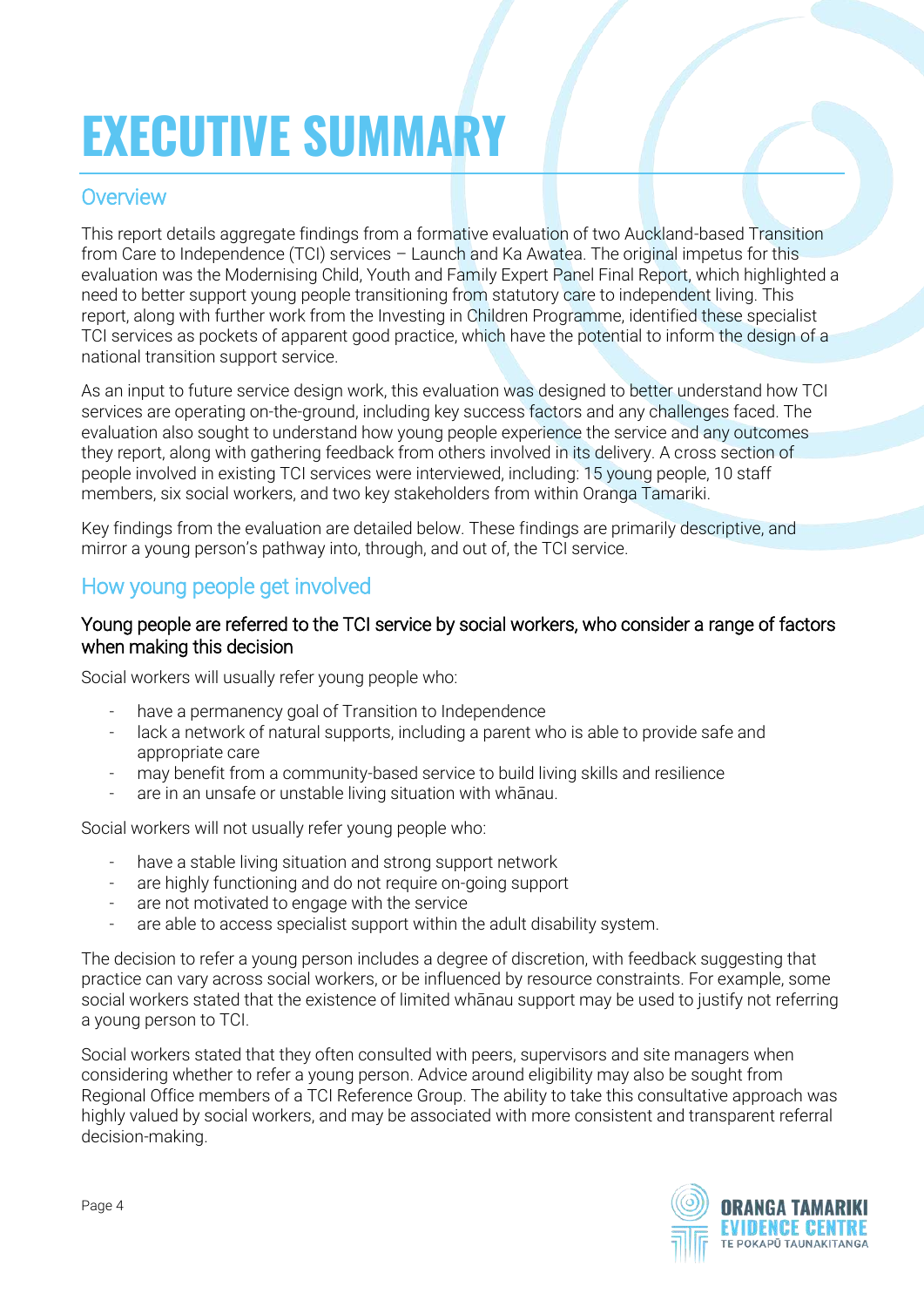#### After the social worker's decision has been made, young people progress through a staged referral process

After deciding to refer a young person to the TCI service, the social worker completes a request for assessment form, which outlines key background information and initial content relating to a young person's goals, or what they hope to achieve through engaging with the service.

This request for assessment is triaged at the Auckland Regional Office by a TCI Reference Group member. Here, young people closer to the age at which statutory care orders lapse, or those with high needs, have their assessment prioritised.

TCI workers then undertake a needs assessment for each referral, which outlines a holistic range of information (e.g. background, living situation, wellbeing, connections), along with a young person's goals and the characteristics of their preferred TCI worker. The evaluation found:

- Young people often referred to the needs assessments as an 'interview', which they had to pass in order to work with TCI.
- While social workers are expected to discuss participation prior to referral, for some young people, the needs assessment was their first exposure to the service, and they may not be motivated to engage.
- From a practical perspective, needs assessments are often difficult to organise.
- Social workers thought that needs assessments completed by TCI workers were more youthcentred and impartial.

Completed needs assessments are considered by the TCI Reference Group, with includes Regional Office staff and site managers, representatives from both TCI providers, and practice experts. The majority of young people are accepted onto the service. Exceptions are if a young person has moved out of Auckland, or the group agrees they already have access to appropriate support. The Reference Group also guides decisions around which TCI advisor a young person works with.

#### Overall, the referral process was thought to be well-functioning, however, a number of key challenges were identified

Interviews with TCI workers highlighted a perception that social workers do not always refer young people to the service for the 'right' reasons:

- TCI staff noted social workers do not consistently make proactive referrals, and tend to perceive the service as 'the ambulance at the bottom of the cliff'.
- Staff noted social workers may perceive that a referral to the service absolves their responsibility for a young person's welfare, particularly around accommodation.

Discussion with TCI workers revealed a perception that young people with complex needs, including foetal alcohol syndrome and high levels of disability, are increasingly referred to the service. Staff highlighted the limitations of the service for these young people, noting TCI does not have the capacity to provide specialist clinical support.

TCI staff cited the importance of receiving comprehensive information about a young person prior to engagement, and noted variability in the quality and quantity of what is received. Staff had mixed

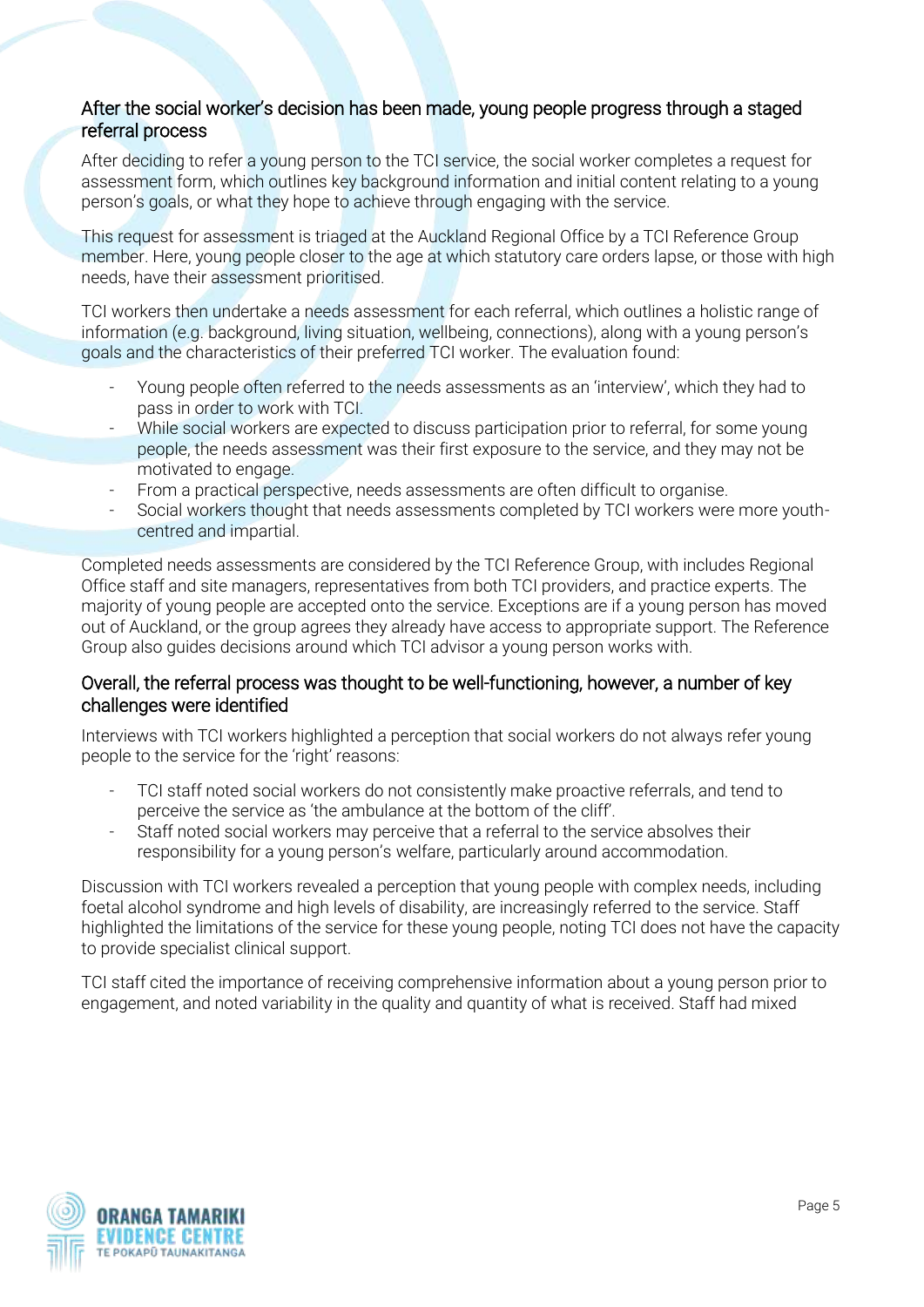feedback on the potential benefit of accessing CYRAS<sup>1</sup>, stating that while it could reduce reliance on social workers providing relevant information, it may bias how TCI workers approach young people.

The existence of long waiting lists, which result from providers having limited capacity to undertake assessments and accept new referrals, was identified as a key challenge facing the service. Timeliness issues have a number of implications:

- Young people lose their motivation/enthusiasm to engage.
- Young people move out of Auckland (where the service is not available) or the service cannot contact them.
- Young people are matched with TCI workers on the basis of availability, rather than suitability.
- TCI staff cannot publicise or discuss the service with social workers, as the additional demand this generates cannot be met.

Feedback about the role of the TCI Reference Group was mixed. Some participants stated that the Reference Group element of the referral process added complexity, exacerbated timeliness issues, and was redundant for some young people. Positive perceptions included the relationship between collective decision-making and transparency/consistency, the importance of the Reference Group as a practice forum, and the value of having a means of escalating issues relating to local sites.

#### What the support looks like

#### The TCI service supports young people by taking a 'youth-led' approach

In the context of TCI, 'youth-led' means work is orientated around a young person's individual goals, with the service also giving them the autonomy to decide what these goals are. This approach was seen as distinct from how social workers approach young people, in that it is more responsive, creative and flexible, and is not restricted by the need to operate within a statutory environment.

#### The service provides young people with a range of practical support

This support includes:

- Collaboratively developing a Transition Plan, which evolves over time, and supports young people to identify and achieve goals.
- Offering young people tangible forms of support (e.g. driver's licence, clothing, bank account, transport), which provides a foundation for growing their independence and encourages broader engagement with the service.
- Supporting young people in crisis situations (e.g. self-harm or suicide ideation) and meeting their immediate safety needs, including ensuring access to nutrition.
- Facilitating access to accommodation. Despite its importance for young people's wellbeing, finding safe and stable housing was identified as a key challenge for the service.
- Supporting young people to identify and engage with community-based supports (e.g. education, health services, counselling), or directly procuring these services.

<sup>1</sup> CYRAS is Oranga Tamariki's main case management system. It provides for all Care and Protection, Youth Justice, Residential and Adoption Services (CYRAS) task recording requirements.

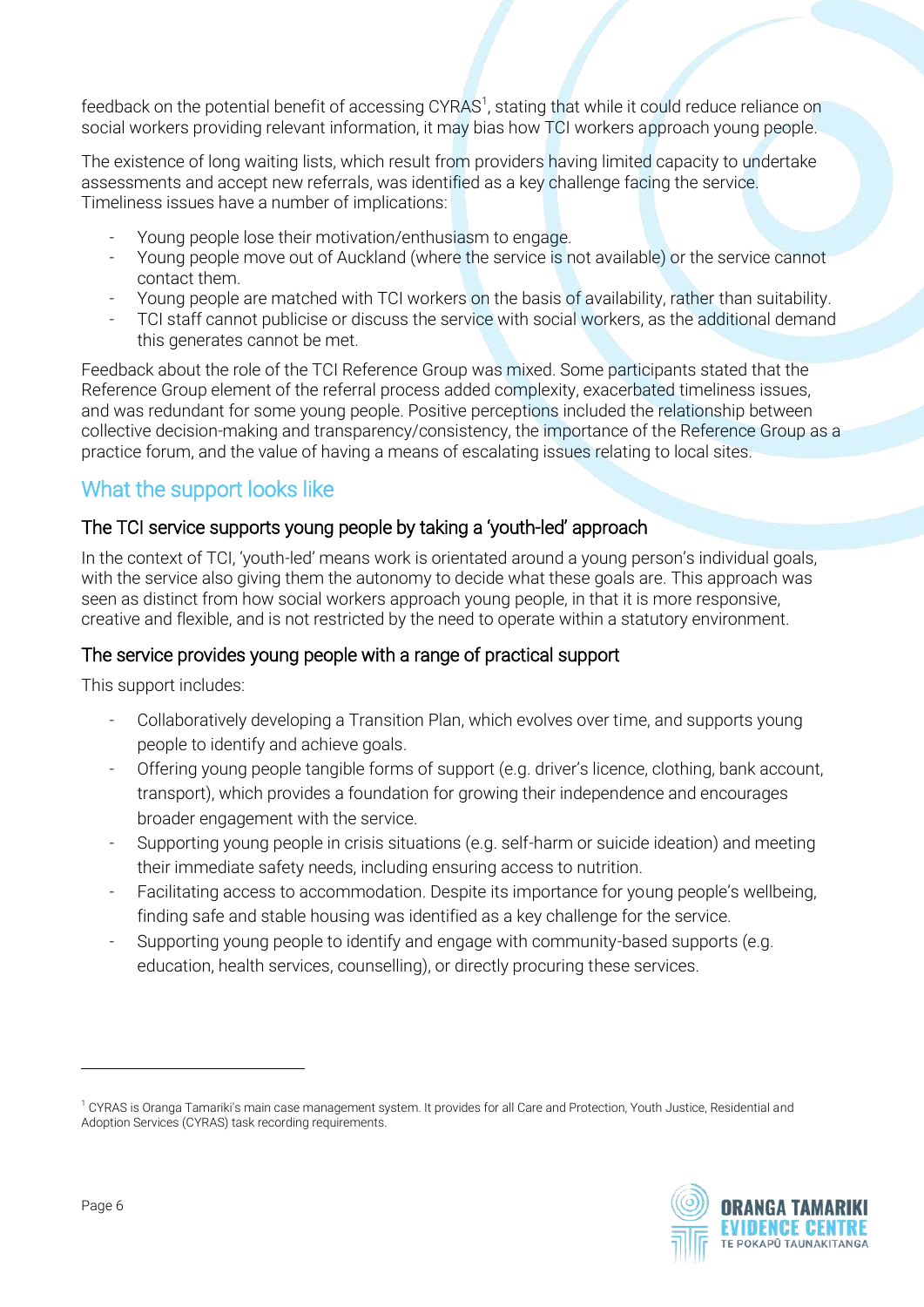- Providing practical support to young people wanting to explore their sense of identity, particularly as it relates to culture and whakapapa. This work was identified as an area of potential improvement for the service.
- Organising group work and giving young people the opportunity to engage in collective activities. This form of practical support was seen to have a number of positive implications for young people, and was highly valued.

#### TCI staff work to establish supportive, positive and trusting relationships with young people

Along with providing practical forms of support, TCI staff work with young people to establish and build a strong relationship. This process is often informal and occurs over the long-term. The persistence and attitude of TCI staff were identified as key success factors within the relationship-building process. Important characteristics for TCI staff included being: honest, relaxed, non-judgemental, empathetic and reliable.

#### Providing young people with relationship-based support is a fundamental component of the service

This support includes:

- Allowing young people to access unconditional, on-going, and therapeutic support, which is akin to having a family member available. This support was highly valued by young people.
- Providing young people with mentoring support, which helps them learn from past experiences and understand the consequences of their behaviour.
- Working with young people to identify and develop a network of natural supports (e.g. with whānau, peers, or other members of the community). Despite the importance of having sustainable relationships outside of TCI for young peoples' wellbeing, engagement within the community – and particularly with whānau – was identified as a potential area of improvement for the service.

#### A number of factors that help or hinder the delivery of the TCI service were identified

Factors that help the TCI service include:

- Having a framework or model to quide practice.
- Staff working autonomously and taking a creative approach when engaging with young people.
- Mobile working within the community.
- Building relationships with community-based NGOs.
- Regular access to training, supervision and clinical support.
- A positive and supportive team culture.
- Collaboration between TCI staff and social workers.
- The long duration of the service (in some cases, up to five years).
- The quality, motivation, and skill-set of TCI workers.

Factors that hinder the TCI service include:

- Limited funding and/or a lack of clarity around funding sources.
- High staff turnover rates (often associated with low pay and a lack of advancement opportunities).
- Caseloads that exceed optimum rates.

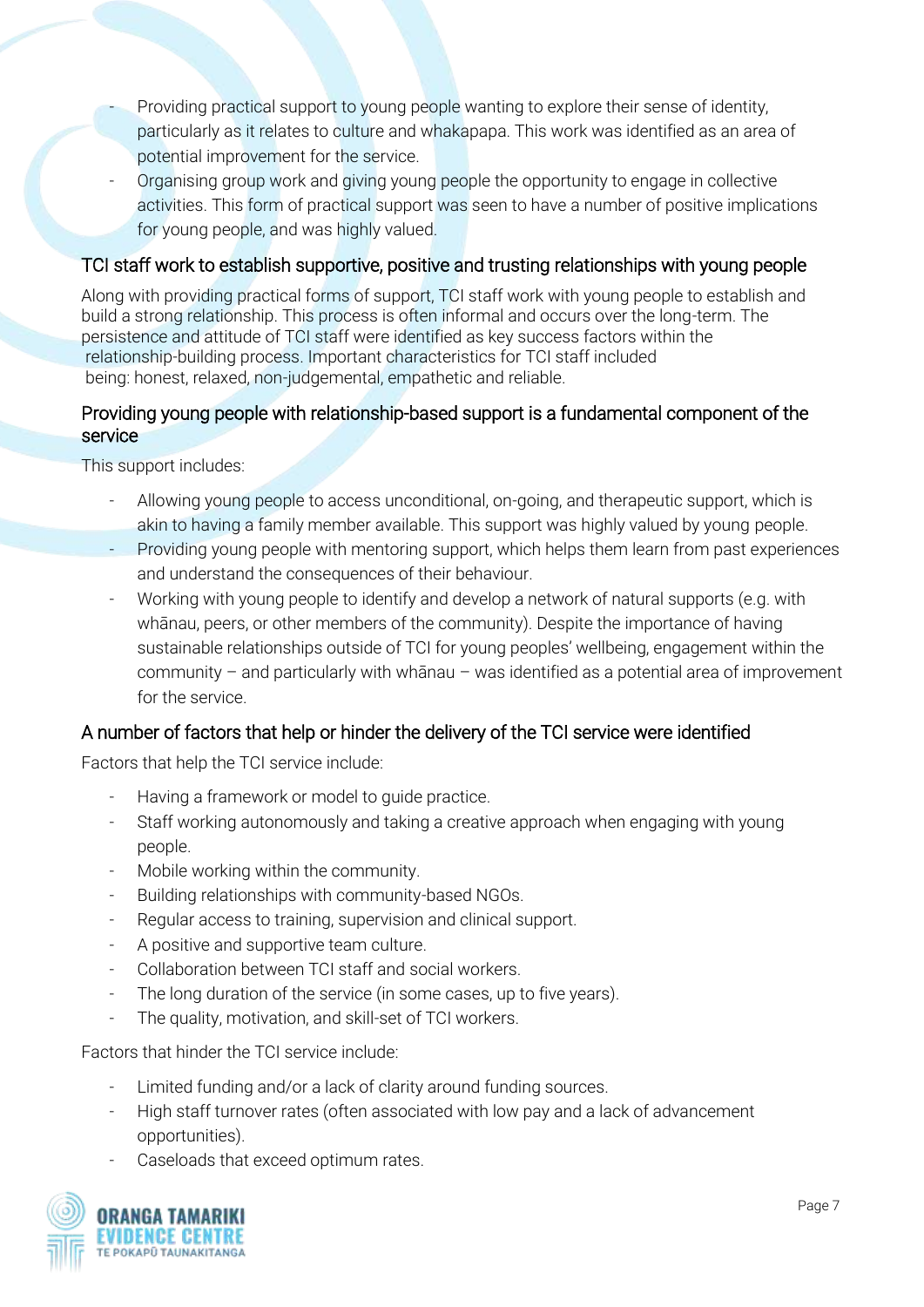- Challenges accessing Work and Income support for young people.
- Limited collaboration between TCI providers.
- Poor communication from social workers.
- Limited engagement between young people and social workers, and a lack of on-going support from Oranga Tamariki.
- Young people being referred to the service at an older age, which limits the duration of their engagement with the service.

#### Moving to independence

#### Young people exit from the service in different ways

Engagement in the TCI service is voluntary, and young people can exit from the service at any time. The evaluation found that young people may cycle through periods of disengagement and reengagement, and that the ability to take this approach was highly valued.

TCI staff and young people work through a staged exit process, which is implemented at the earliest opportunity (ideally, up to a year prior to exit). Given the duration and intensity of the service, and the relationship between a young person and their TCI worker, this staged approach was seen as essential to a successful transition.

The formal exit policy for the TCI service states that young people should be discharged at age 20. While this approach is appropriate in many cases, the evaluation found that the service continues to support some young people post-20, and that a longer service duration was favoured by many participants.

#### 'Success' within the service was identified as variable and subjective

TCI staff stated that 'success' was a subjective notion, which must acknowledge each young person's individual context and goals, and be framed as progress along a pathway, rather than as an objective state. Staff argued that this conception of success was difficult to measure, and that some outcomes (e.g. teenage parenthood) were often wrongly assumed as inherently negative.

#### Young people defined 'independence' primarily as self-sufficiency, and identified a number of outcomes they wished to achieve

Young people's reflections on 'independence' emphasised the idea of being able to stand on your own two feet. While young people commonly stated that they would still accept support, not having to rely on other people was seen as a key aspect of achieving independence.

Young people identified a number of outcomes they hoped to achieve, or had already achieved, through their involvement in the TCI service. These outcomes related to: budgeting, accommodation, employment, having a driver's license, personal hygiene, education attendance, and nutrition. Young people also often identified a specific career-related goal, which provided motivation as they moved towards independence.

#### Conclusion and recommendations

#### Overall, feedback on the TCI service was generally positive

Young people had consistently positive feedback on the service, stating they enjoyed it and would not change anything. Young people credited TCI with supporting them to build independent living skills, and many stated it had made a huge difference in their life.

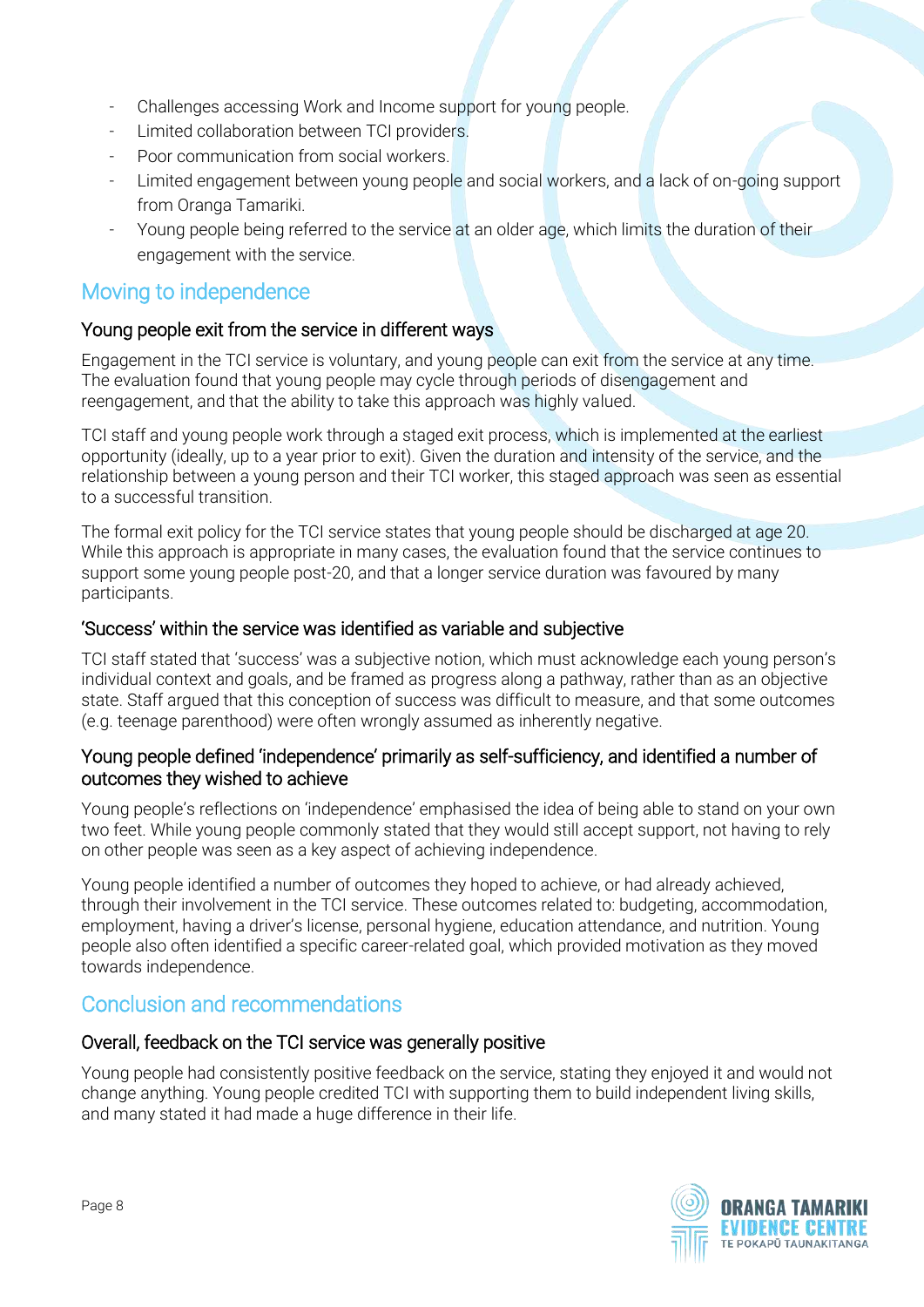Feedback from TCI staff was universally positive, with workers arguing the current service had real value, and all young people should be provided with support throughout the transition period.

The majority of social workers had a positive impression of the service, describing the support provided as of a high standard. Some social workers had more negative perceptions, stating they did not understand how the service operated or the nature of the support provided to young people.

Inconsistent understandings of the service's activities and intent were noted across TCI providers and social workers. These varied interpretations may contribute to differing impressions of the service's overall effectiveness.

#### The evaluation identified several recommendations for future service design work

This evaluation found that existing TCI services are considered well-functioning and effective, and may provide an appropriate basis for a national transition support model. However, future service design work should consider the following recommendations.

*Suggested improvements to the referral process*

- Improve the consistency of social worker referral decision-making, including through exploring the potential for universal referral.
- Ensure all young people are given appropriate and consistent information throughout the referral process.
- Improve the timeliness of the referral process.
- Review the status of the TCI Reference Group as a decision-making body.

*Suggested improvements to how young people are supported by the TCI service*

- Improve the support offered to young people with high clinical needs.
- Explore options for enhancing accommodation support.
- Establish and/or strengthen partnerships between iwi and TCI providers.
- Recognise the importance of group work and activities, and ensure this support is adequately funded.
- Improve work to identify and establish young peoples' networks of natural support.
- Introduce greater flexibility around the age young people exit from the service.

*Suggested improvements for supporting the delivery of the TCI service*

- Update contracting arrangements to reflect the relationship-based nature of the service.
- Empower TCI staff to better support the needs and stability of young peoples' whānau.
- Consider how to recruit and retain effective front-line staff.
- Consider introducing a set of principles to guide practice and service delivery.
- Ensure performance monitoring accounts for subjective interpretations of success.

#### *Recommendations for improving collaboration between Oranga Tamariki and TCI providers*

- Establish a shared understanding of how the service is intended to support young people.
- Clarify the on-going engagement of social workers after referring to the service.

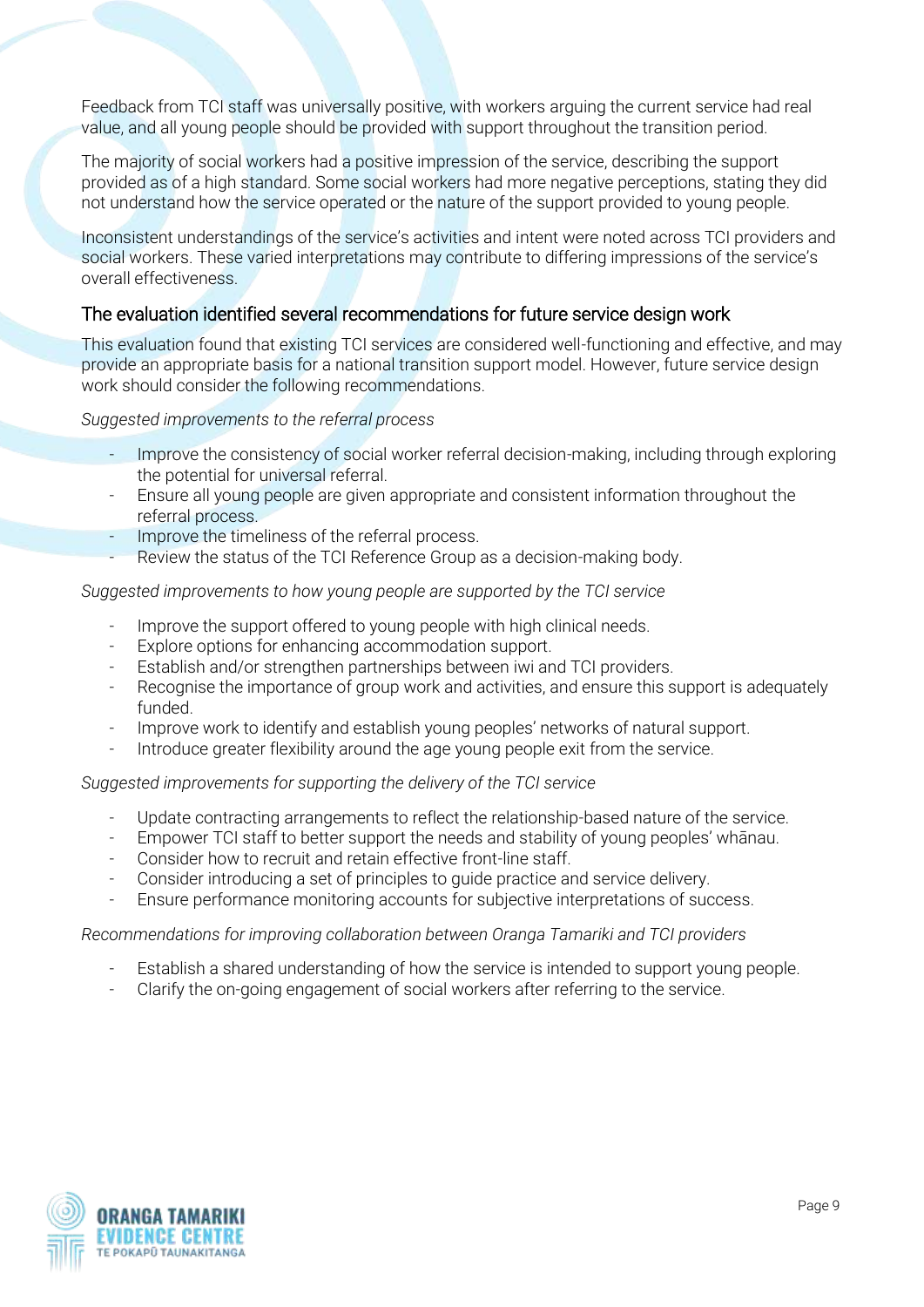## <span id="page-9-0"></span>**INTRODUCTION**

#### <span id="page-9-1"></span>**Overview**

#### The Modernising Child, Youth and Family Expert Panel highlighted a need to better support young people transitioning from statutory care

In 2015, the Minister for Social Development established an Expert Panel, tasked with reviewing the existing Child, Youth and Family (hereafter, Oranga Tamariki<sup>2</sup>) operating model, and providing a blueprint for a modernised care and protection system. In their final report, the Panel set out the design of a new operating model based on five core service areas, including specialist transition support<sup>3</sup>. These services support care-experienced youth to grow into flourishing adults, and have the potential to reduce the high rates of adverse outcomes often experienced in early adulthood.

#### Two specialist transition support services were identified as existing pockets of good practice, which have the potential to inform future service design

While the Panel's Final Report recognised major limitations in the transition support currently provided to care leavers, individual pockets of apparent good practice were identified. In particular, the report acknowledged two specialist Auckland-based transition services, which were seen to build effective relationships with young people, and successfully link them with a range of supports. The Investing in Children Programme, who were tasked with implementing the report's recommendations, see these existing services as 'bright spots'<sup>4</sup>, which have the potential to inform the design of a national transition support service.

#### This evaluation is designed to better understand how these services are operating on-theground, along with the experiences of young people and others involved in its delivery

As an input to future service design work, this formative evaluation provides an account of the operation and experience of existing transition support services. The evaluation was designed to better understand how the services are operating on-the-ground, including key success factors and any challenges faced. The evaluation also sought to understand how young people experience the service and any outcomes they report, along with gathering feedback from others involved in its delivery.

#### This report presents findings from interviews with young people, staff members from existing transition services, social workers, and other key stakeholders

A qualitative approach, involving a total of 33 semi-structured interviews, was used to achieve key evaluation goals. A cross section of people involved in the existing transition services were interviewed, including:

Fifteen young people, of which 11 were currently involved in the service, and four were no longer formally engaged.

<sup>&</sup>lt;sup>4</sup> For more information, see the IIC Service Design Approach and Plan (unpublished internal document).



 $^2$  From 1 April 2017, Child, Youth and Family was established as an independent ministry titled the Ministry for Vulnerable Children, Oranga Tamariki.

<sup>&</sup>lt;sup>3</sup> For more information, se[e https://www.msd.govt.nz/documents/about-msd-and-our-work/work-programmes/investing-in](https://www.msd.govt.nz/documents/about-msd-and-our-work/work-programmes/investing-in-children/investing-in-children-report.pdf)[children/investing-in-children-report.pdf.](https://www.msd.govt.nz/documents/about-msd-and-our-work/work-programmes/investing-in-children/investing-in-children-report.pdf)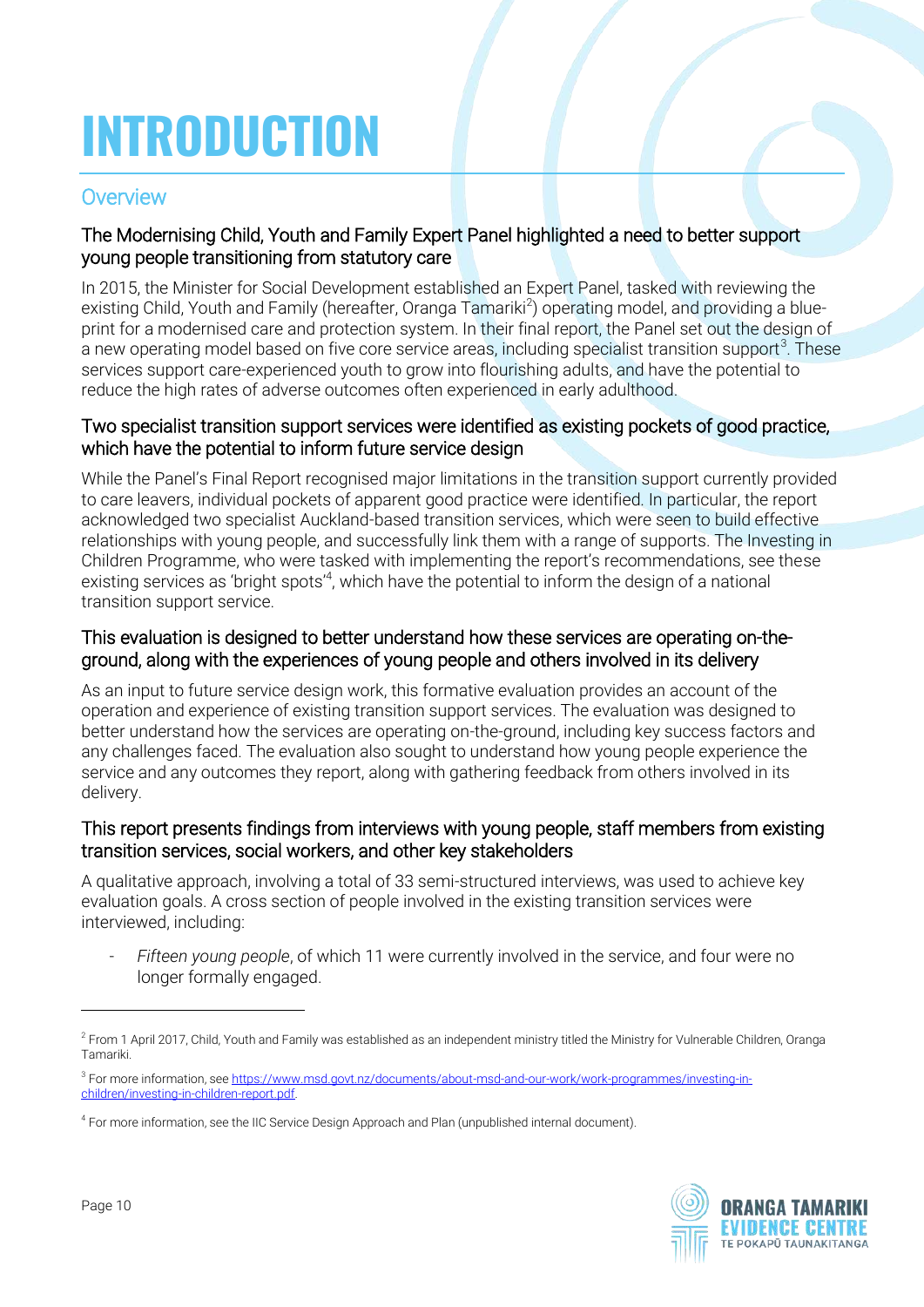- *Ten staff members* from both NGO organisations delivering the service, including seven frontline workers, and three involved in a management and practice leader capacity.
- *Six social workers* from three Auckland Oranga Tamariki sites, including two social workers, three senior practitioners, and one practice leader.
- *Two key stakeholders* from the Oranga Tamariki Auckland Regional Office and National Office.

Interviews were undertaken by a team of three evaluators, including two Oranga Tamariki staff, and one external evaluator brought on to support the project. Twenty-two face-to-face interviews were conducted within a core fieldwork period in mid-April 2017, while the remaining 11 interviews were conducted throughout April and May (10 via telephone and one in person). For more information on the evaluation methodology, see Appendix One.

#### This evaluation does not address the extent to which transition services improve young peoples' outcomes

As stated, this evaluation is intended to inform future service design, through better understanding the operation of existing transition support services, and the experiences of those involved in their delivery. Given this focus, the evaluation was not intended to address questions of impact; i.e., the extent to which transition services make a difference to young peoples' outcomes<sup>5</sup>. Rather than taking this approach, the report has a primarily descriptive focus, which privileges the interpretations, feedback, and perspectives of young people, social workers, and NGO staff. For a discussion of additional limitations associated with the evaluation, see Appendix One.

#### <span id="page-10-0"></span>TCI service brief description

The transition support services identified in the Expert Panel report are provided through the Oranga Tamariki initiative Transition from Care to Independence (TCI). These existing TCI services are delivered by two Auckland-based NGOs, Dingwall Trust and Youth Horizons Trust, with services called Launch and Ka Awatea respectively. These TCI services were established as a pilot in 2004, and have since become part of the regular service offering within the Auckland region. The service is aimed at young people aged between 15 and 20 who are, or have been, in out-of-home care.

The TCI services were established in response to a review highlighting the need to support young people transitioning from care to adulthood. The implementation of the TCI service also recognised the challenges young people face throughout the transition period - including experiencing the impact of trauma and abuse, a lack of whānau<sup>6</sup> or community support, and limited independent living skills along with the risk they will go on to experience poor long-term outcomes across their lifetime.

Both TCI services have a core strategy of supporting young people before, during, and after their transition from care. The TCI services access two core sources of funding when working towards this objective: Transition and Aftercare Programme and Services (TAPS) funding and a Discharge Grant. TAPS funding is allocated to each young person, and can be used to directly purchase a range of discretionary supports. Discharge Grants, which are used to purchase essential items for independent

 $<sup>6</sup>$  In the context of this report, whānau refers to families/whānau.</sup>



 $^5$  The Treasury is currently undertaking a related research project through the Integrated Data Infrastructure (IDI). This project will examine the descriptive profile of TCI participants and any impact on outcomes associated with the service. It is anticipated that this work will be published in 2018.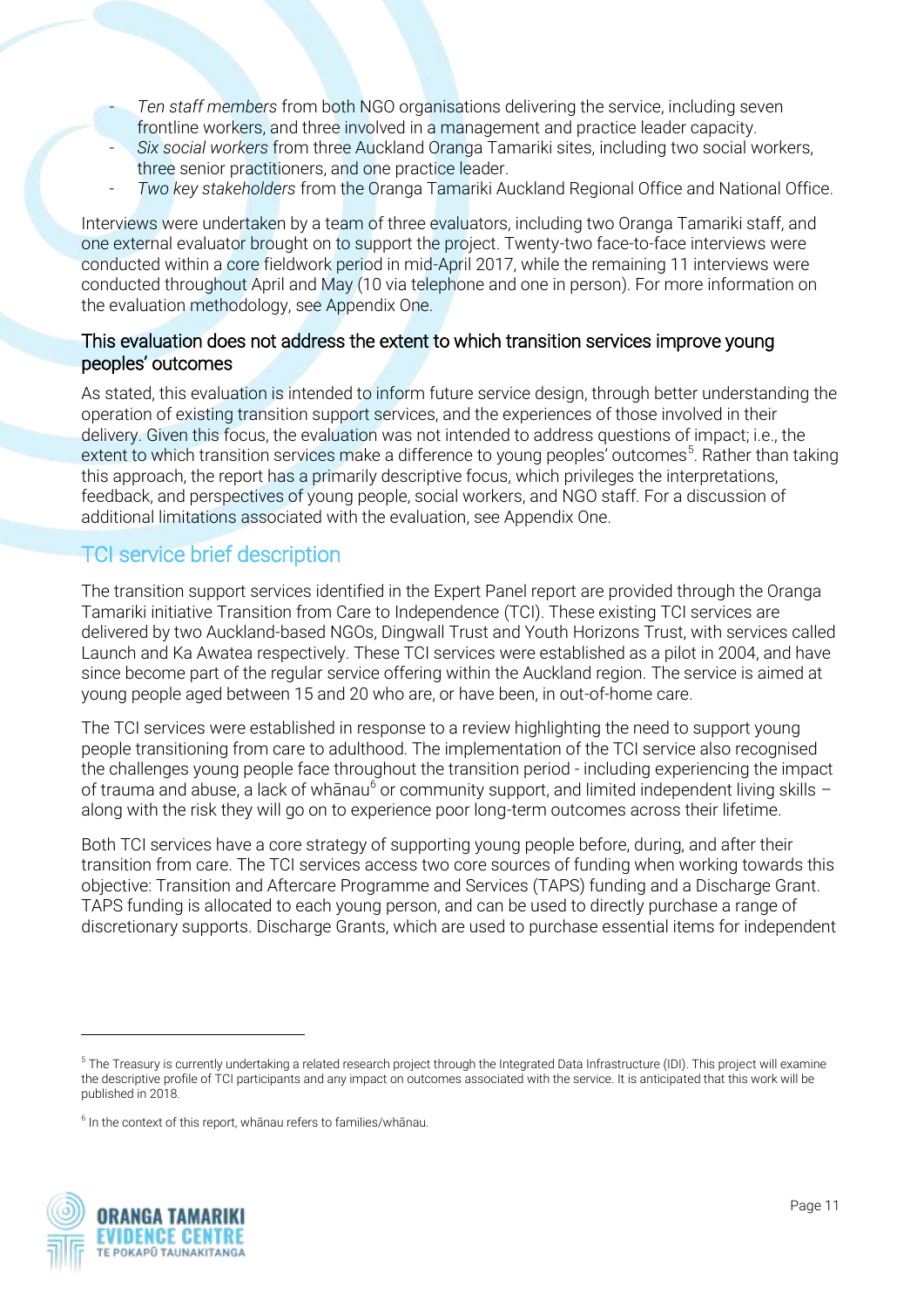living, comprise a total of \$1,500 and are paid as a lump sum when a young person is discharged from statutory care<sup>7</sup>.

An intervention logic developed as part of the evaluation identified the following key activities within the TCI service: completion of a needs assessment, which outlines key introductory information about a young person; a goal setting process conducted through the development of a Transition Plan; oneto-one support provided through a Personal Advisor or Kai Atawhai; and, facilitating access to those services required to support young peoples' needs.

Intervention logic models for both providers are included in Appendix Two.

#### <span id="page-11-0"></span>Report structure

This report discusses:

- The referral process for the TCI service, including criteria around decision-making and key challenges.
- How the service operates on-the-ground, key success factors, and issues facilitating or hindering effective delivery.
- Young peoples' exit from the service, and the outcomes they hope to achieve.
- Overall impressions of the TCI service, along with recommendations for future service design.

While the TCI service is delivered by two providers, throughout this report, evaluation findings are reported on an aggregate basis. The decision to take this approach reflects the fact that no substantive differences between providers were identified; that is, participants' feedback regarding how the service operates, and their experience of it, was largely consistent. However, it is important to note that this reporting approach is not intended to undermine the individual philosophy or unique value of each provider.

<sup>&</sup>lt;sup>7</sup> For more information on TCI funding sources, se[e https://www.msd.govt.nz/about-msd-and-our-work/publications-resources/service](https://www.msd.govt.nz/about-msd-and-our-work/publications-resources/service-guidelines/transition-care-to-independence.html)[guidelines/transition-care-to-independence.html.](https://www.msd.govt.nz/about-msd-and-our-work/publications-resources/service-guidelines/transition-care-to-independence.html)

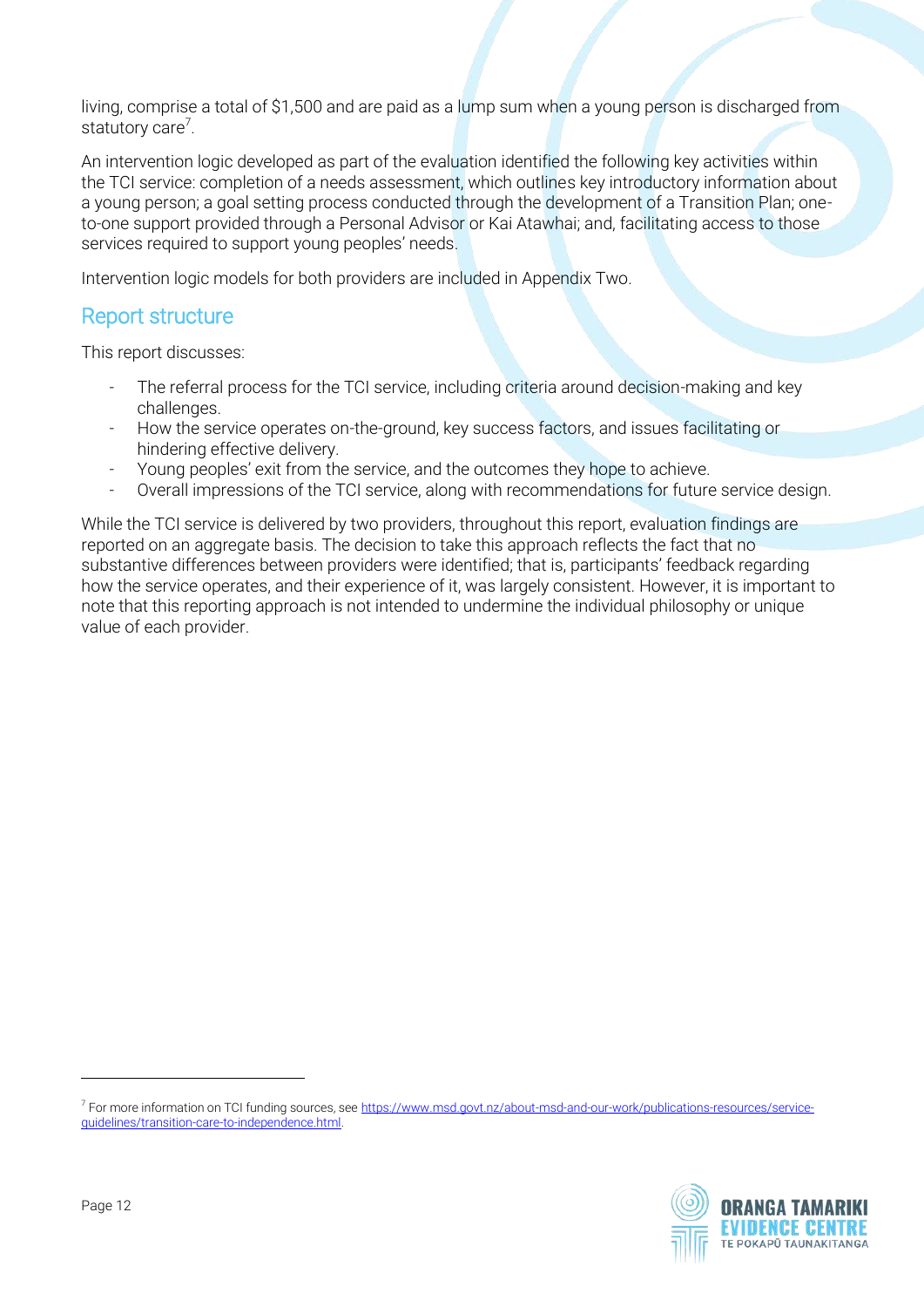## <span id="page-12-0"></span>**HOW YOUNG PEOPLE GET INVOLVED**

This section outlines how young people come to be involved in the TCI service. The section follows the basic chronology of a young person's pathway to engagement with TCI, beginning with referral by a social worker, then assessment and consideration by the TCI Reference Group, and finally, initial engagement with the service. The section also outlines key considerations for those involved in the referral process, along with a number of challenges that lessen its effectiveness, and potentially that of the service as a whole.

#### <span id="page-12-1"></span>Referral process

#### Social workers consider a range of formal and informal factors, primarily relating to living situation and access to support, when deciding whether to refer a young person to TCI

A young person's entry to the TCI service is governed by a range of formal and more informal criteria. In the first instance, the decision to refer a young person is premised on their having a permanency goal of 'Transition to Independence'<sup>8</sup>. This care goal indicates that a young person cannot safely return home, and has not been placed in a permanent non-whānau care arrangement. As one social worker noted:

*One of the criteria for me is that this is a young person who's… care goal…is transition to independence. So, out of the care goals there's no return home possible, there's no whānau care available. So it's mainly the kids that are in our care and in non-kin placement.*

In most cases, a goal of Transition to Independence indicates that a young person lacks a network of natural supports, including a parent who is able to provide safe and appropriate care. This deficiency of community-based supports is a primary criterion within referral decision-making. In these instances, the young person is unable to access the natural supports normally required to guide their transition to young adulthood, and therefore, the provision of a TCI service is deemed appropriate:

*I think, for me, support is a major one. I think the less support they have...in the community or without us [Oranga Tamariki], the more I would need to see somebody else in there to pick up all of those things.*

Given this lack of access to natural supports, social workers spoke about the importance of a service able to support young people to establish living skills and resilience. The belief that TCI could supplement a young person's transition to independence, through building these skills, is a further factor motivating referral decisions. A key success factor associated with the service was the statement that it 'was not CYF'; social workers believe that young people will be more receptive to a service that sits outside the formal statutory system, and are therefore more likely to build essential independent living skills:

*As she's reached the teenage years…she kind of needs to build up resilience as well, in terms of what lies ahead for her...and give her some level of confidence and self-esteem and being able to face the world as well.* 

 $8$  Transition to Independence is one of four permanent care outcomes that reflect a young person's living situation whilst in care, along with immediately after statutory orders are discharged. For more information see [https://practice-mvcot.ssi.govt.nz/policy/noho-ake](https://practice-mvcot.ssi.govt.nz/policy/noho-ake-oranga/#null)[oranga/#null.](https://practice-mvcot.ssi.govt.nz/policy/noho-ake-oranga/#null)

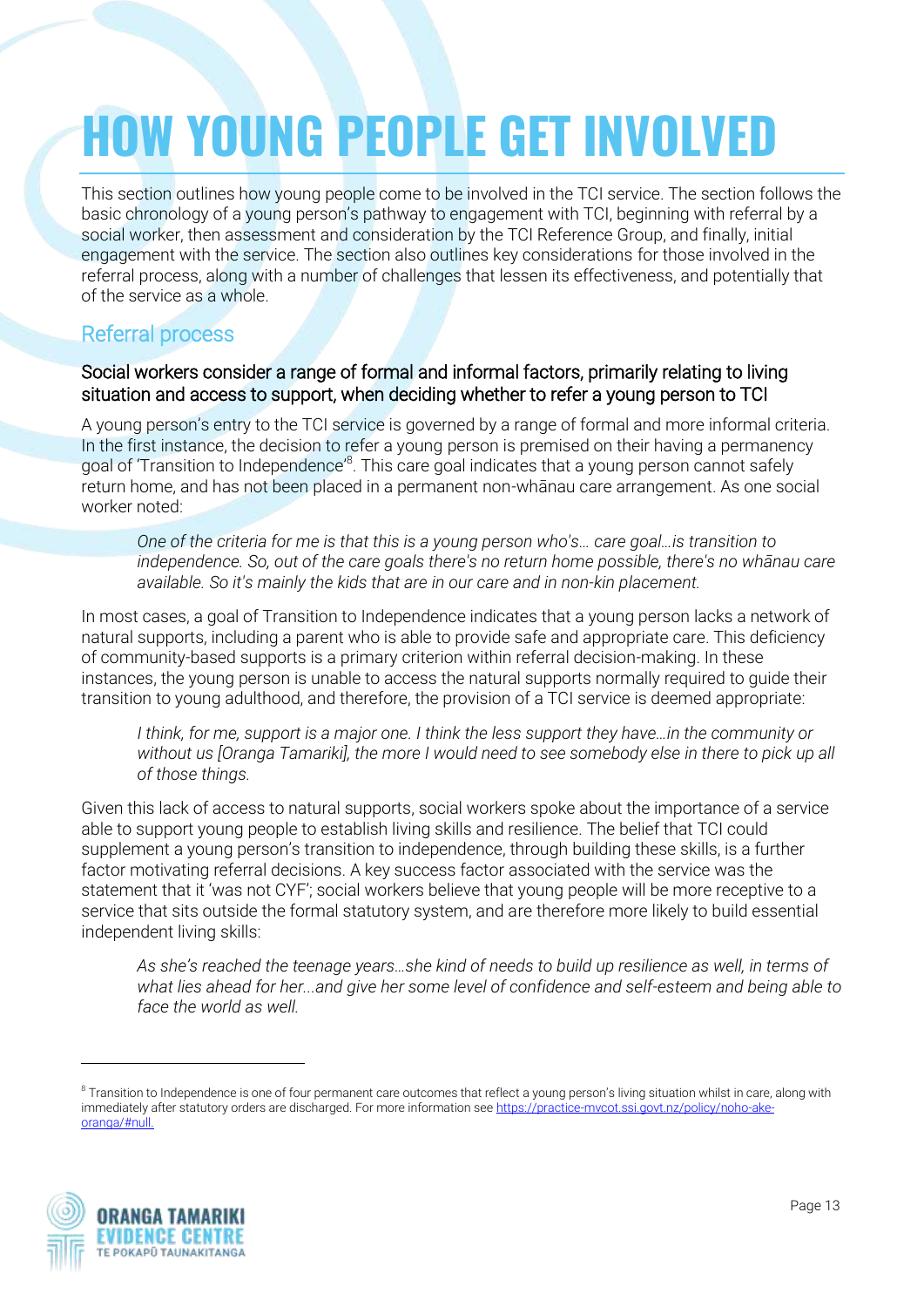*They'll phone somebody else that's with a different organisation because it hasn't got the same stigma…it's really easy to go into a meeting with your TCI worker than it is to go in with your social worker from Oranga Tamariki.*

Despite the formal criteria around permanency goals, some young people are referred to the service whilst living with whānau. This discrepancy may be related to informal placement arrangements, where a young person returns to whānau care, but orders are not discharged and the permanency goal not updated. In these situations, social workers make referral decisions based on the perceived adequacy of a young person's support and living situation. If a social worker assesses that a young person may be subject to on-going care and protection concerns, or that their living situation is not stable, they may refer to TCI:

*One major decision factor to us, in terms of referring her to TCI, would be Mum and Dad's ability to care for her…So… we've assessed that there's no way they'll be able to manage her and it's more around on-going concerns with her parents as well, in terms of historical and current wise. So that's one kind of factor to describe in terms of referring her.*

#### In some cases, social workers may not refer a young person eligible for the TCI service; relevant factors within this decision-making include stability, motivation, and level of need

In contrast to the previous point, in situations where a young person's living situation is characterised by stability and adequate support, social workers may not refer youth otherwise eligible for the TCI service. In those instances where a young person has a strong support network around them, the addition of an extra professional – in the form of a TCI worker $9 -$  is deemed unnecessary. These young people also tended to be more highly functioning, and so did not necessarily require the support provided by the TCI service:

*I've got one young person who is 17...and she is living with her grandmother and she's been in our care for six or seven or eight years; quite a long time. And she's fairly settled. She's a high achiever. She's got a job. She's got her licence. She's quite well-adjusted and I haven't actually referred her to the TCI programme yet just because I think she's got a lot of support. I don't know if she would want it.*

In some instances, the decision to not refer an eligible young person may be entirely appropriate; the provision of a TCI service may be unnecessary, and could be rejected by a young person keen to transition to adulthood without the on-going involvement of Oranga Tamariki or other professionals. However, in some cases, it appears that social workers may be using the existence of limited whānau support to justify non-referral to TCI. While a portion of these young people may successfully transition to independence without the support of TCI, it is likely that a number may have benefited from referral to the service. For example, social workers noted:

*So – but we've got whānau who, how can I say it, who are doing good enough care.* 

*I mean we haven't generally referred a young person…who's been in a whānau placement…And I think that it's probably that we – the focus has been on – because of resourcing…kids who are in non-kin as opposed to whānau care.* 

A further factor influencing social workers' decisions is young peoples' motivation to engage. Social workers reported that while many young people are excited by the prospect of TCI, others are unwilling

<sup>&</sup>lt;sup>9</sup> Frontline workers within the Dingwall service are known as Personal Advisors, while Youth Horizons staff are called Kai Atawhai. In the context of this evaluation, where staff are discussed collectively, the term 'TCI worker' is used.

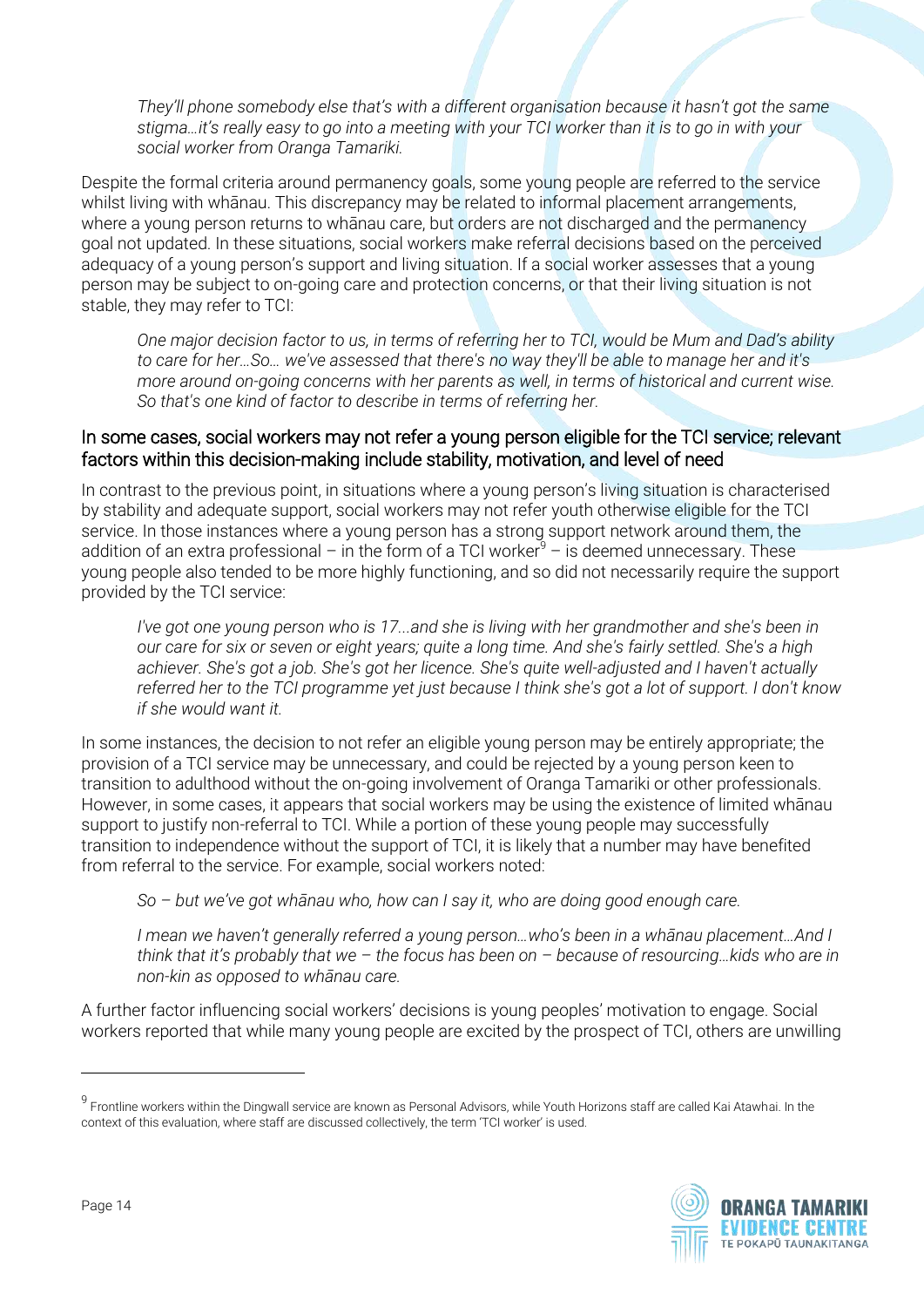to engage or resistant to the service. In these cases, the social worker may decide that a referral to TCI is not warranted, as the support provided is unlikely to be effective. Social workers also noted that in some situations, a young person initially adverse to TCI may decide to re-engage, and will self-refer to the service. Social workers discussing young peoples' motivation to engage noted:

*I've got another person who has not been referred to the TCI programme because of his…unwillingness to participate in the programme…he has been very adamant that he doesn't want to work with anyone else and has been very consistently adamant since he turned 15.*

*She's been in our system for a long time and has more than one referral for TCI and has actually turned down several referrals but then actually rang up Regional [Office] and asked for her TCI worker.* 

A final factor motivating social workers to not refer eligible young people is their level of need, specifically the existence of some form of disability. Social workers noted that in instances where a young person has a disability – particularly foetal alcohol syndrome or intellectual disability – they may meet the criteria to be referred into the adult disability system, where they can access specialist support. These services are seen to provide sufficient support to young people, and therefore, social workers perceive that referral to TCI is unnecessary or unwarranted:

*I've got one young person on my case load…I haven't referred him because he had support through another agency… We were transitioning him from mainstream school to higher education and he also has carer support hours, so people are going into his home and helping him with things such as, like, banking and showing him how to do those things. So that young person, he's got all the support he needs through other services.*

#### Social workers often discuss with supervisors, and may also consult the Reference Group, when making referral decisions

Many social workers noted that the decision to refer or not refer a young person to TCI is not made in isolation; social workers discuss with their supervisors and consult with peers throughout this decision-making process. Social workers also commented on the level of support they receive from site management, who often advocate for the TCI service and encourage referrals. This collaborative approach to referrals may lead to a more consistent and transparent decision-making process. One social worker discussing this practice noted:

*Our practice leader will generally bring it up in what we call care clinics. So every few months, each case which involves kids in our custody have to be…reviewed and updated with the wider team and if the child is of age where we could do a TCI referral then he will suggest it. And he's always said that the [TCI] services are really good.*

Some social workers noted that along with engaging within their site, they also consulted with Auckland Regional Office members of the TCI Reference Group throughout the referral process. These social workers highly valued the ability to access this consultation, noting that Regional Office staff were approachable, and able to provide clarity in cases where the appropriate referral decision was not clear. While early consultation with Reference Group staff appears to be a useful means of ensuring that ineligible young people are not referred, the extent to which this was utilised by all social workers was not clear. One social worker commenting on this consultation noted:

*The person that we can contact at… Regional Office is quite approachable. We can contact her and say, "Hey, this is a young person, we're not sure if she meets the criteria"….[and she says] "I can see why you think that she might need this. So yeah, you refer her through".* 

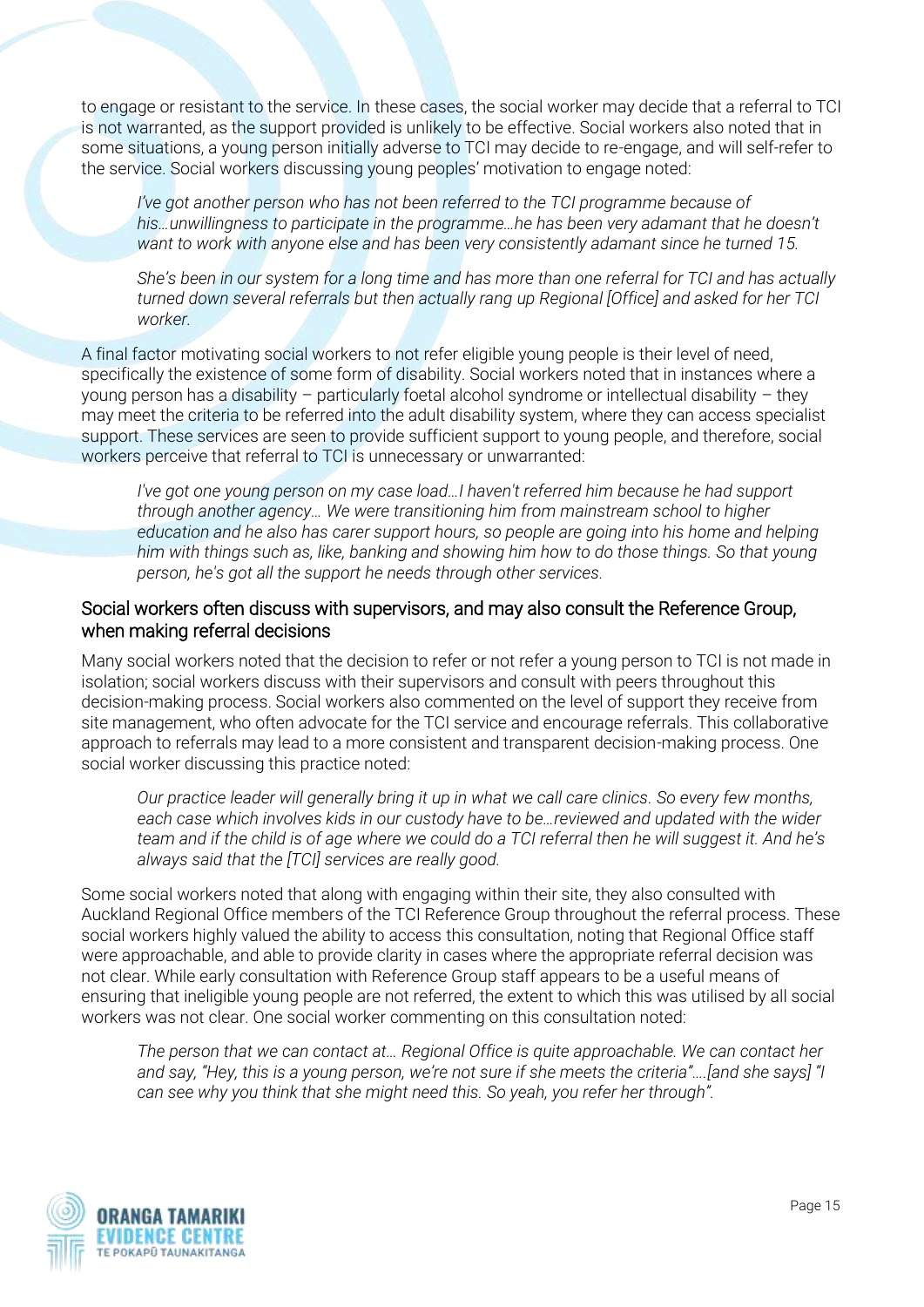As an exception to the decision-making criteria already discussed, Regional Office staff appear to have the capacity to take a less rule-bound approach when advising social workers about a young person's referral to the programme. For example, while the TCI service is designed to provide support for young people who have been in care, it appears that in some cases, the Reference Group may accept a referral despite a lack of statutory care history. As one key stakeholder explained:

*So we do go and have a look in CYRAS because there are times when kids probably should have been in care and they weren't. So we will go and have a look and…if [another Reference Group member] reads stuff and is like, "Mm, yeah, go and have a look at this" …I'll go and have a look as well and together we'll make a decision… because sites deal with things differently. So one site who would have automatically taken a kid into care, another site might have avoided doing that and did a couple of temporary care agreements.*

#### After the decision to refer a young person has been made, the social worker sends a request for assessment to the Regional Office

After deciding to refer a young person to the TCI service, the social worker completes a request for assessment form, which is sent to a Regional Office Reference Group member. This form includes key information about the young person, including date of birth, care status, living situation, services currently being accessed, and their care and protection background. The form may also include content relating to the young person's goals and what they hope to achieve through their involvement with the TCI service.

#### Before an assessment is completed, Regional Office members of the Reference Group triage referrals based on age and level of need

After the social worker's request for assessment is received by Regional Office, a triage process occurs, where a Reference Group member prioritises the young people for whom a needs assessment will be completed. This process is largely based on age; those closer to the age at which statutory care orders lapse will have their needs assessment prioritised over those who are younger. To a lesser extent, assessments are also triaged based on a young person's level of need. Young people with higher needs are prioritised over those who are more stable, or who have a higher capacity to function independently:

*[Regional Office Reference Group member] has them prioritised by age, so if a kid comes in today but they're 16 and three-quarters they'll go to the top of the list; they'll go above the 15 year old…unless there's somebody who's clearly got really high needs and really needs some help.* 

#### TCI staff undertake a needs assessment to establish a young person's goals, and whether they would be appropriate for the service

After a request for assessment is accepted, the young person is allocated to either of the two TCI providers to undertake a needs assessment. These assessments are designed to identify a holistic range of information about the young person, including their background, living situation, current living skills, emotional and physical wellbeing, connection to peers and whānau, and spiritual or cultural wellbeing. Along with gathering relevant information, assessments also have a concurrent focus on identifying the young person's goals, the sort of TCI worker they would prefer, and what they hope to achieve through the programme. For example, a TCI worker discussing the needs assessment process noted:

*I guess depending on the young person, they would come with different ideas or different goals that they would want to work towards…There's a section in there that speaks about future planning and what that kind of looks like, and if they have the opportunity to work on specific things, what would it be.*

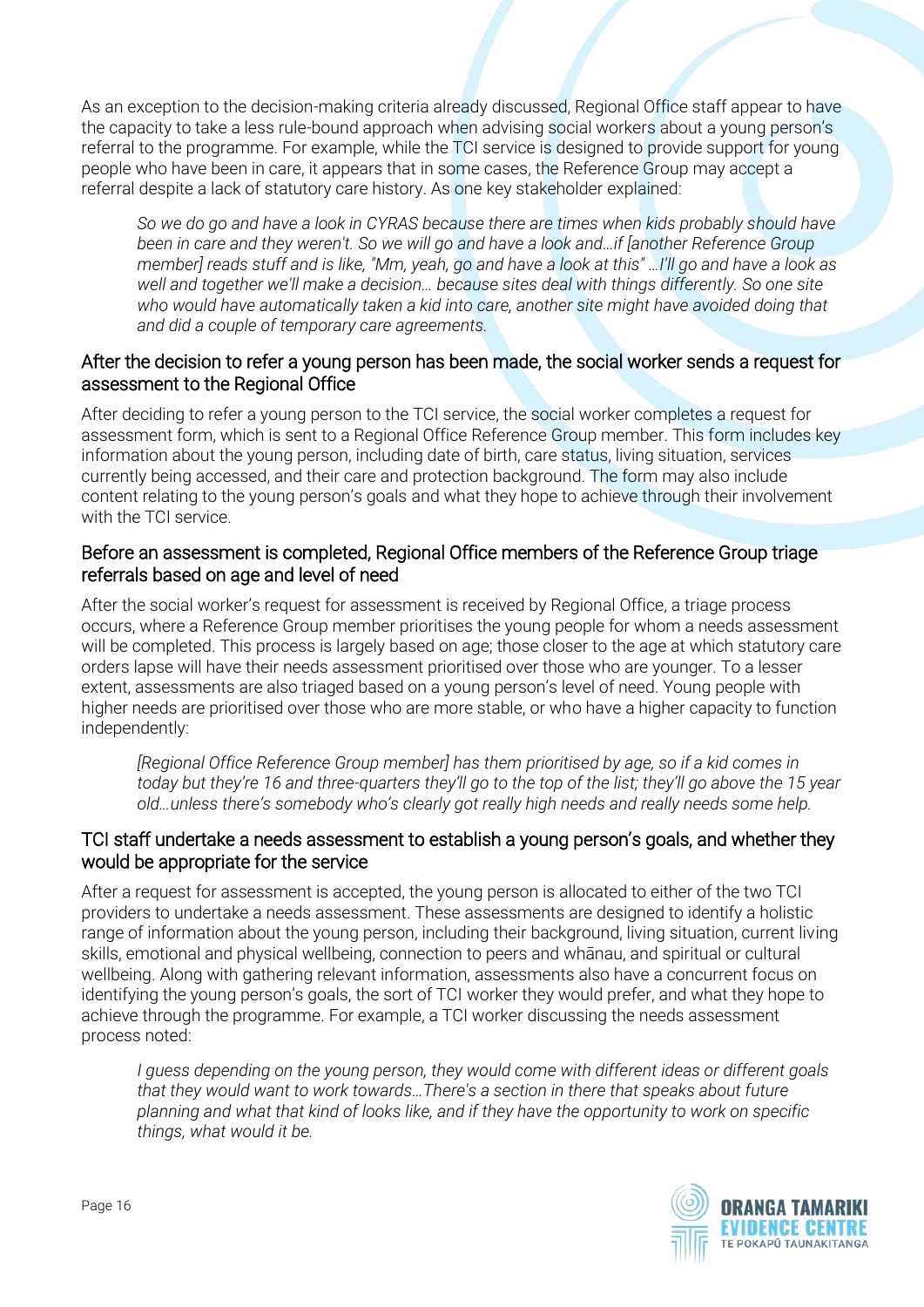Young people reflecting on their experience of the needs assessment often referred to it as an 'interview', which they had to pass in order to work with the TCI service. Young people also echoed the TCI workers' comments, stating that their views on who they would like to work with, and what they would like to achieve, were sought:

*I had a CYFs worker who thought I could do an interview with [the TCI worker] so I had to pass it to be able to work with [the TCI service].*

*My social worker, I think she put in the referral and then one of the [TCI workers]… came and met with me and they just -- we talked about where I'm at with everything; what areas I would need help with and other areas maybe not so much help and about what type of [worker] I would like if I want them to be young or old, if I want them to be male or female, what sort of characteristics I want them to have.*

The needs assessment includes a recommendation regarding whether the young person is considered a good fit for the TCI service. This recommendation is primarily based on the young person's motivation to engage. While social workers are expected to have an initial discussion regarding participation, TCI workers noted that in some instances, the needs assessment may be the first time a young person hears about the service, and they may not wish to engage. While a comparatively rare occurrence, in these situations, the TCI worker would not recommend the young person for the service:

*I've done an assessment where the young person has said, "I actually don't want to be part of the programme. It sounds cool but I don't want to be part of the programme"… and then I… asked the young person, "Did your social worker tell about it?" like, "Oh, no". Like, they didn't even know they were doing the assessment, what the assessment was about.*

As the needs assessment involves a face-to-face meeting between the young person and the TCI worker, it is facilitated though the social worker. This approach is considered appropriate, as the social worker has an existing relationship with the young person, and from a safety perspective, is able to provide information about the young person's circumstances. Difficulties arranging the needs assessment were noted by both social workers and TCI staff:

*Sometimes the issue [the TCI workers] can have is they can't find the young person or they don't turn up for appointments and all that kind of stuff. (Social worker)*

*I would say the assessment itself is all good, but it's just arranging the assessment. Sometimes it's quite difficult to get the social worker to – because you get the social worker to arrange the assessment - and to make sure the social worker's there. (TCI worker)*

Social workers commenting on the needs assessment process noted the value of these being undertaken by TCI staff. This approach was seen to introduce a degree of impartiality to the process, as social workers' reflections have the potential to be coloured by the quality of their relationship with a young person. Social workers also stated that needs assessments completed by TCI workers better reflected the voice and perspectives of young people:

*Social workers generally write referrals to get what they want the outcome to be, which doesn't mean that everything they write is a complete reflection of exactly what's going on…they might leave out bits that the young person thinks is important.* 

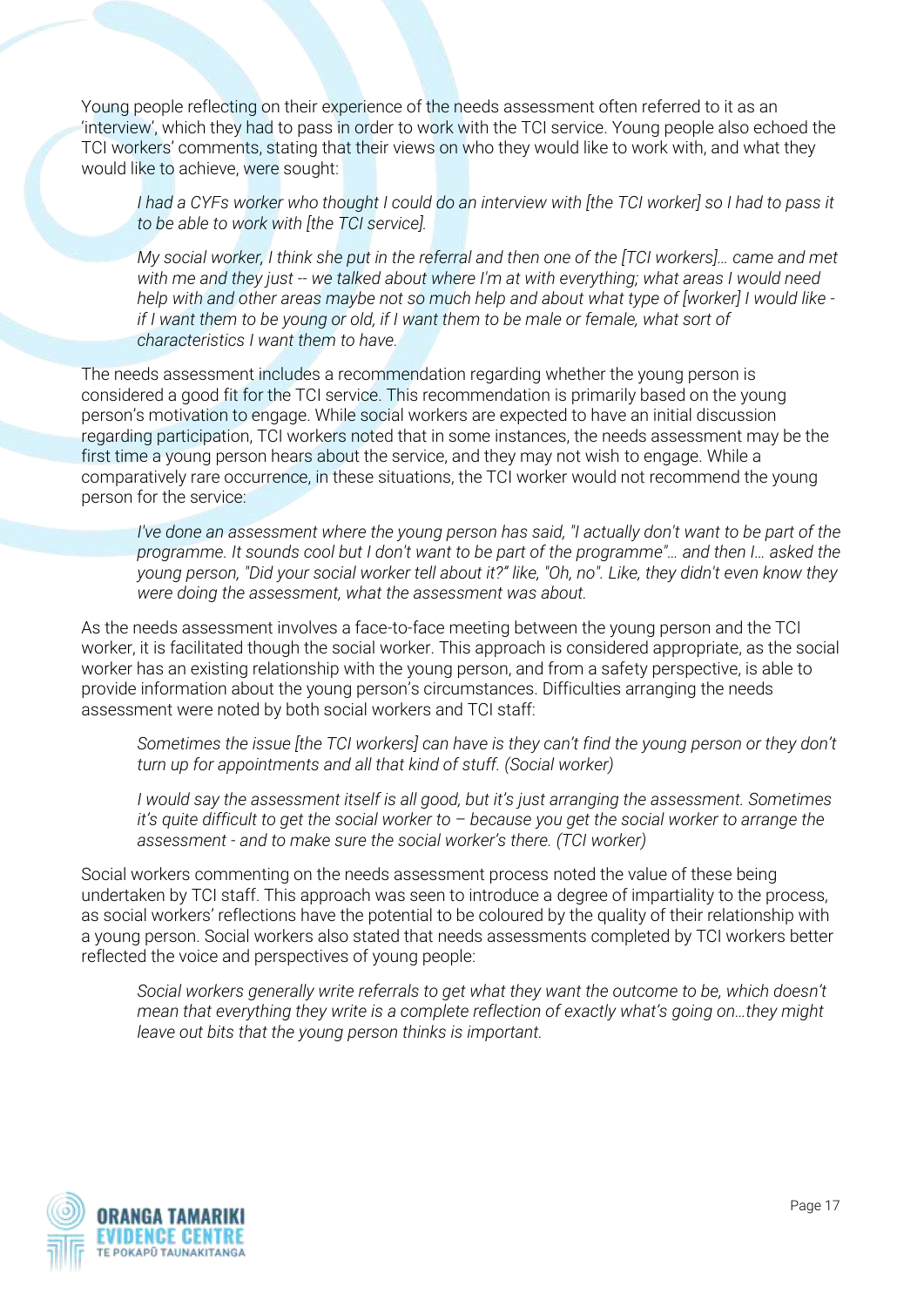#### Completed needs assessments are considered by the TCI Reference Group, who collectively decide whether a young person will be given the opportunity to engage with the service

The TCI Reference Group meets once a month to consider completed needs assessments, and make a final decision regarding whether young people may engage with either of the two organisations delivering the TCI service. Membership of the Reference Group includes Oranga Tamariki Regional Office staff, who coordinate the referral process and provide guidance regarding whether young people are eligible for the service. The group also includes representatives of the TCI providers, a disability advisor, practice leaders from Oranga Tamariki site offices, and site managers.

The vast majority of young people whose needs assessments are considered by the Reference Group will be accepted by a TCI provider. The iterative nature of the referral process means that young people inappropriate for the service are generally identified prior to this point. Discussion with

Reference Group members revealed two reasons why a young person would not be accepted by the service: the young person moves outside of the Auckland region, or it is agreed that a young person already has access to an appropriate level of support. A Reference Group member reflecting on these exclusions noted:

*So most kids get accepted. The times when it's messy is if they're actually in the process of moving to another part of the country because the providers don't cover those other areas. Or on the very odd occasion – and this is not very often at all – we might actually say a kid has got a hell of a lot of support and they don't actually need this on top of that.*

In addition to the core decision around whether a young person is accepted, the Reference Group also guides decisions around which TCI provider – and specifically, which advisor – they will work with. The matching of young person with TCI worker is designed to reflect the young person's preferences, as articulated within the needs assessment process. As one key stakeholder noted:

*…we make a decision about whether they look like they're the right kind of kid for a TCI service and then we look at which provider thinks they've got the right match, in terms of an advisor.*

#### Young peoples' initial perceptions of the service were mixed; some were nervous about the programme, others were not sure what it involved, while others were comfortable engaging

After a young person is accepted by the service, the assigned TCI worker reaches out to them and begins engaging. When asked to reflect on their perceptions of TCI at this point, young people had mixed feedback. Some described being initially wary or nervous, although this feeling usually dissipated once they learnt more about the service:

*Well it was a bit scary at first. I wasn't sure what I was going into because it… sounded like I was …going out of CYFS then going into another thing that was pretty much like CYFS…And then when they kind of came and talked to me the first time -- they came to my home -- and they explained what they were all about and everything and…it just changed everything.*

Other young people stated that they had a limited understanding of what the service involved, beyond providing some form of support throughout the transition period. These young people tended to have a neutral perspective on the service:

*I thought it would've been all right – I wasn't sure what you had to do in the programme, but I just knew they were there to help.* 

*To be honest, I didn't really think about it. I just came because I...needed to do things, I guess.*

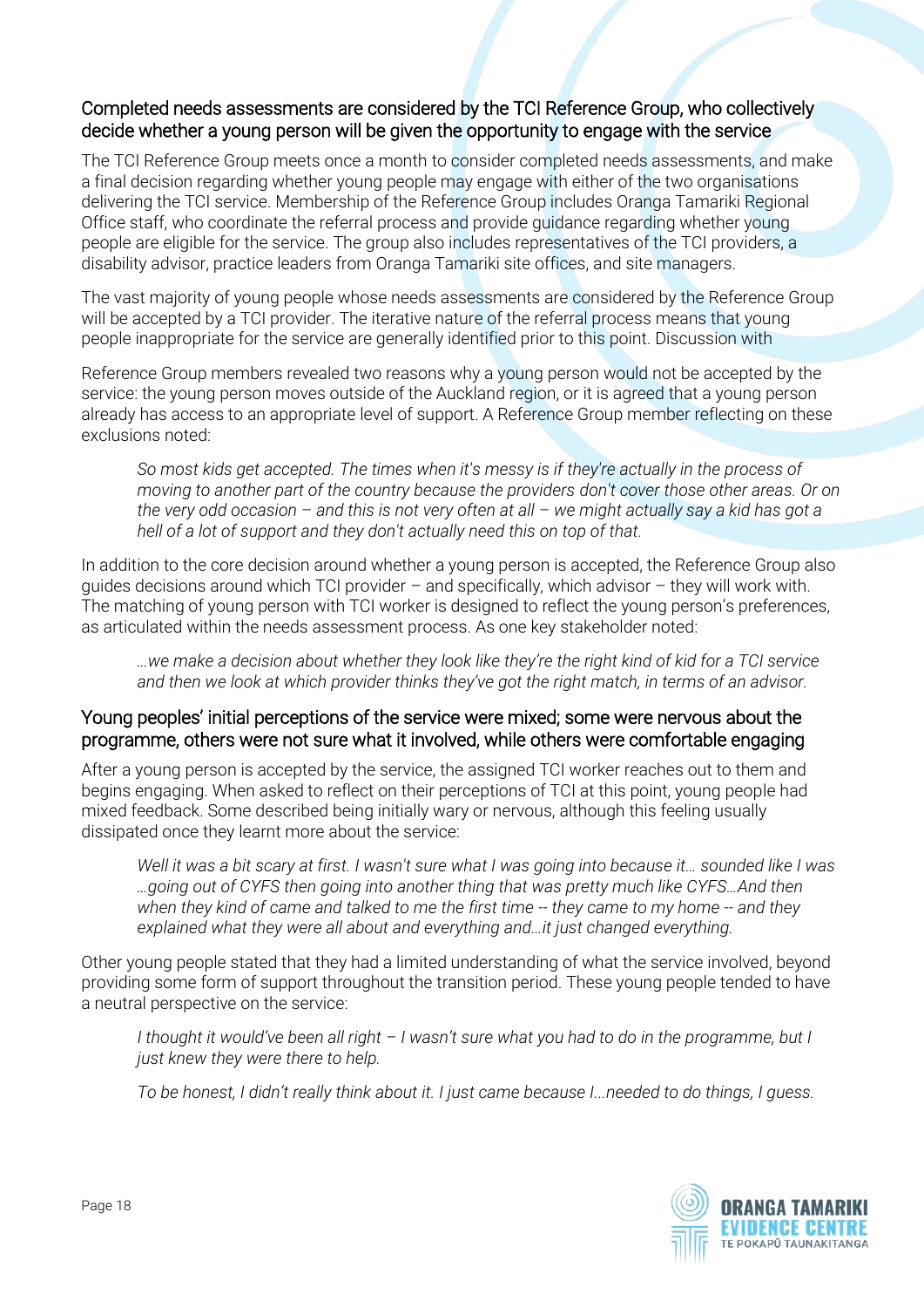A further group of young people had positive initial perceptions of the service, and were enthusiastic about engaging. Some of these young people had family members who had participated in TCI, and who reflected positively on their experience. It is likely that this family connection helped these young people feel more comfortable and positive about the service. For example, one young person from within this group reflected:

<span id="page-18-0"></span>*All I heard is that they can help you get your licence…help you get into accommodation. I mean, it sounded good. It sounded like a real support system.* 

#### Key considerations and challenges

Overall, feedback from participants highlighted a perception that the referral process generally functions at an acceptable level. However, some key considerations and challenges were noted by all parties involved in the process. These factors may mitigate or enhance the overall effectiveness of the TCI service, and ought to be considered within any efforts to scale-up a service based on the TCI model.

#### TCI staff have a perception that social workers tend to refer young people with high needs to the programme, particularly those who do not have stable accommodation

TCI staff reflecting on their perceptions of the referral process noted their belief that social workers tended to refer young people with severely high-needs to the service. While the service is intended to support this population to an extent, TCI workers noted that social workers do not take a proactive referral approach, and tend to perceive the service as 'the ambulance at the bottom of the cliff':

*…the high needs kids do get referred because the social workers are pulling their hair out going, "Oh, God, this kid's going to be a train wreck and I'm carrying it all and…the world should get involved, you know. I'll refer them".*

TCI staff and other key stakeholders also argued that – deliberately or otherwise – some referring social workers may misunderstand the intent of the programme. It was noted that social workers may perceive that a referral to the service absolves their responsibility for a young person's welfare. This discharge of responsibility was seen to be a particular issue in the area of accommodation; social workers may refer young people to the programme believing that the TCI worker is obligated to find them accommodation:

*When I first started doing this…it was pretty clear from the way they [social workers] wrote their referrals that they thought TCI was somewhere for kids to live when they turned 17. So the TCI worker would find them somewhere to live, which is not what TCI is at all. (TCI worker)*

*I* mean, for me, *I* do refer them...specifically those ones that we are struggling or *I* am struggling *to find a home for life placement. (Social worker)*

#### Young people with high levels of disability – who may or may not have been formally diagnosed – are increasingly being referred to the service

As discussed previously, social workers stated that they will not refer young people to the service who are eligible for support within the adult disability system. However, discussion with TCI workers revealed a perception that young people with complex needs, including foetal alcohol syndrome and high levels of disability, are increasingly being referred to the service. Several factors contributing to these referrals were identified: incomplete assessment practices result in a failure to identity the presence of disability; and, young people do not meet the formal criteria to be diagnosed with a disability, despite having high and complex needs. TCI workers commenting on these issues noted:

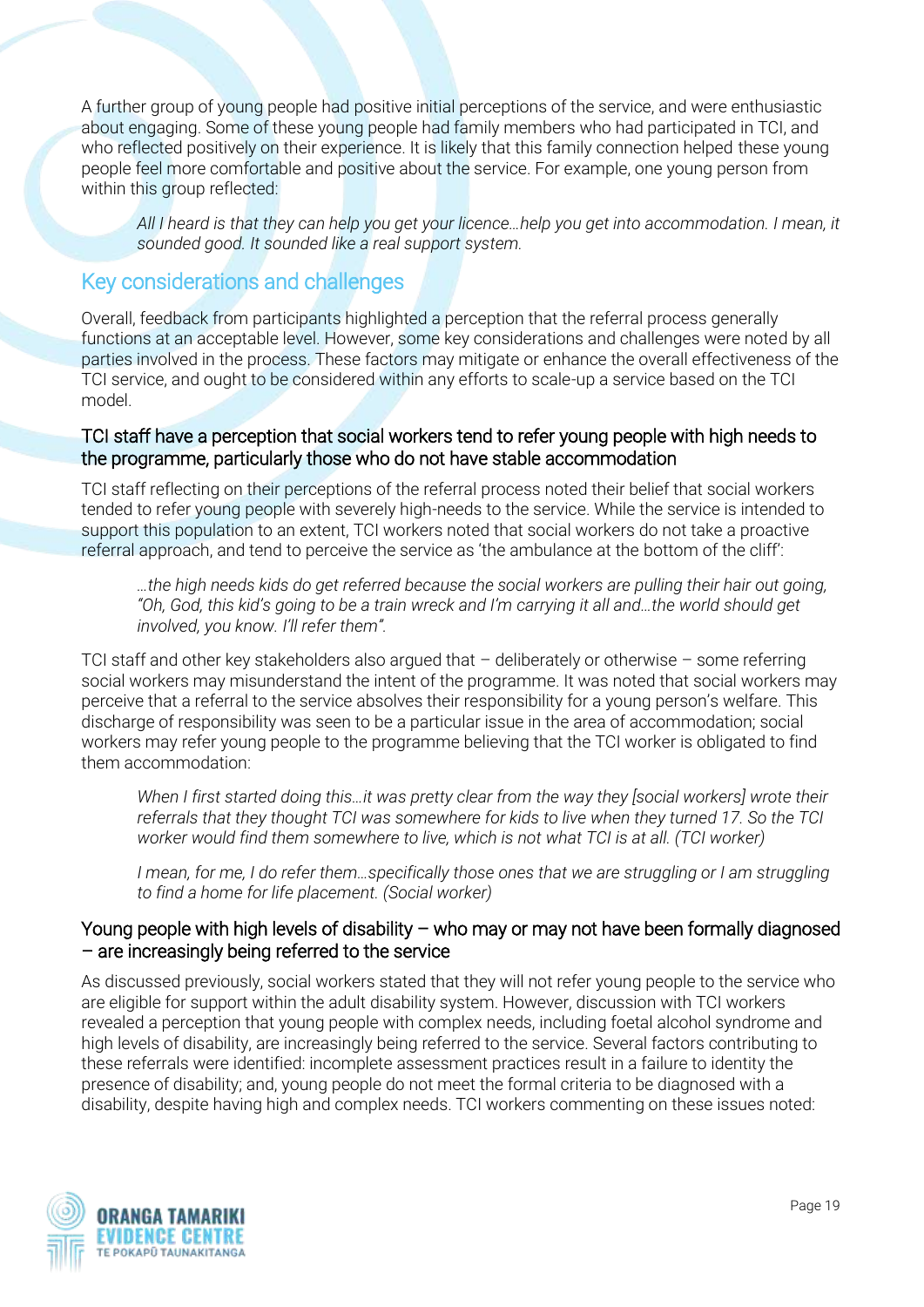*And those kids on the cusp of intellectual disability, that haven't met the threshold, that might be a little bit higher functioning but still have all the trauma stuff from their time in care and very chaotic lifestyles… are going to be very vulnerable.*

*So she'd graduated from TCI but was still living in a children's home. And so I'm going, "Well, how does that work? They're clearly not independent. They're clearly not living independently. They've done a whole lot of programmes within [TCI] but --" and it transpired that she was intellectually disabled at a level that… could be supported by the Ministry. So we…reopened the case and eventually got her moved into an adult residential provider, which was a more appropriate outcome.*

Staff highlighted the limitations of the service for young people with disabilities, noting that TCI does not have the capacity to provide specialist clinical support. The lack of a formal diagnosis for some young people also leads to challenges accessing specialist services within the community, which may exacerbate existing issues. Staff also noted the challenges associated with discharging these young people at age 20, when the TCI service ends. Comments relating to these issues included:

*That's probably an area that I think is a challenge, that we probably need more robust clinical input around some of those high-end kids, either forensically or just on that disability side.* 

*We had a young person that you could see on paper [had a disability, but] there's no assessment or anything in place to open up doors for other supports.*

*What do you do with them, post 20, when they're supposed to be off the programme?*

#### TCI staff highlighted the importance of receiving good information from social workers throughout the referral process

TCI staff said it is important to receive comprehensive information about a young person, prior to beginning the process of engagement. Staff noted that while social workers provided a level of information within the initial 'request for assessment', its quality and quantity was inconsistent. For example, TCI staff noted:

*You get as much information as you can from the social worker…the more information you have the better it will be.* 

*Our assessments were only really provided with why they came into care, sometimes a bit extra, depending on what the…social worker wants to put it.*

When asked about the benefit of having access to CYRAS<sup>10</sup>, TCI workers had mixed feedback. Some staff were positive about the potential to access this information, noting that it would reduce a reliance on social workers providing relevant information. In contrast, other staff noted the risk that access to CYRAS could bias how TCI workers approach young people:

*Sometimes I think too much information is a bad thing. You don't really want to judge a young person based on the background information…it's good to know the young person's history but don't let that dictate your work with them.* 

<sup>&</sup>lt;sup>10</sup> CYRAS is Oranga Tamariki's main case management system. It provides for all Care and Protection, Youth Justice, Residential and Adoption Services (CYRAS) task recording requirements.

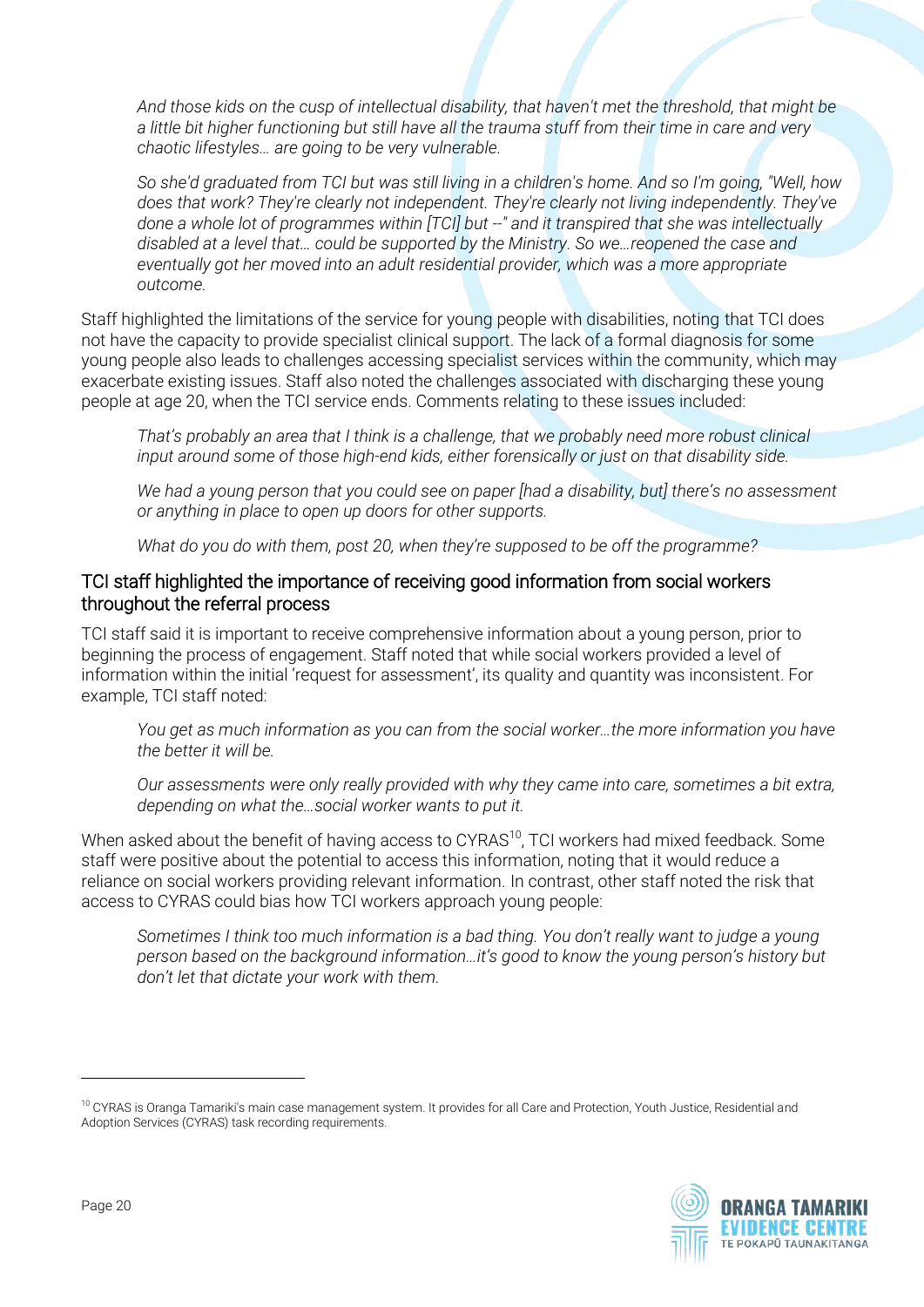#### TCI providers have a limited capacity to undertake assessments and accept new referrals, which has led to long waiting lists for the service

Interviews with all stakeholders involved in delivering the service highlighted limited capacity and the existence of long waiting lists as key challenges. Waiting lists were identified as a relatively new phenomenon, which were more likely to be experienced by those referred to the service at a younger age<sup>11</sup>. The staged referral process – which encompasses the initial request, followed by the needs assessment, and finally, consideration by the Reference Group - was also seen to exacerbate timeliness issues. For example, one social worker commented:

*The timeframe at the moment is huge…so the other thing is it depends how old you are, right. So at the moment…we've got a girl that we referred just before she turned 16, so we referred her quite a while ago but she hasn't even been assessed.* 

The existence of long waiting lists has a range of implications for the service, particularly for young people. The long duration between initially hearing about TCI, and finally meeting their TCI worker, may impact on young people's motivation and enthusiasm to engage. It was also noted that in some instances, young people may abscond, or move out of the Auckland area, in the time they are waiting to engage in the programme. Further, capacity issues may result in a young person being matched with a TCI worker on the basis of availability, rather than suitability. These issues are illustrated by the following comments from social workers:

*I think the main thing is….getting the process happening a lot faster so that our young people don't get disillusioned by it. Like, "We're going to refer you to the service and then we wait ages and then there's assessment….and then it's ages before anything actually happens".*

*So he absconded in the time [before]…I received the assessment.*

*I get a sense it's [the process of matching young people with TCI worker] basically who's available…and that might potentially not be the best approach.* 

TCI workers also commented on a broader implication of these waiting lists; namely, a perception that their ability to publicise the service was reduced. TCI staff noted a belief that social workers may not have a consistent understanding of the service's intent, or how it works to support young people. In the past, this issue was addressed through efforts to publicise the service, such as holding roadshows at Oranga Tamariki sites across the Auckland region. However, due to long waiting lists, these efforts have ceased, which may have implications for social workers' understanding of, and what young people are told about, the service:

*I think the social workers may just not...have a proper understanding on what we do...I think it would be helpful if…social workers had an outline of what our programme is.* 

*I know that we used to do road-shows [where the TCI providers] would go around and provide education to different CYF sites but I think that stopped…with our wait list, so we didn't really want to provoke a longer waiting list.* 

<sup>&</sup>lt;sup>11</sup> As discussed previously, young people referred to the service are triaged on the basis of age and level of need; while a limited capacity to accept new referrals means that relatively older young people are prioritised, 15 and 16 year-olds face long waiting lists for the service as a result.

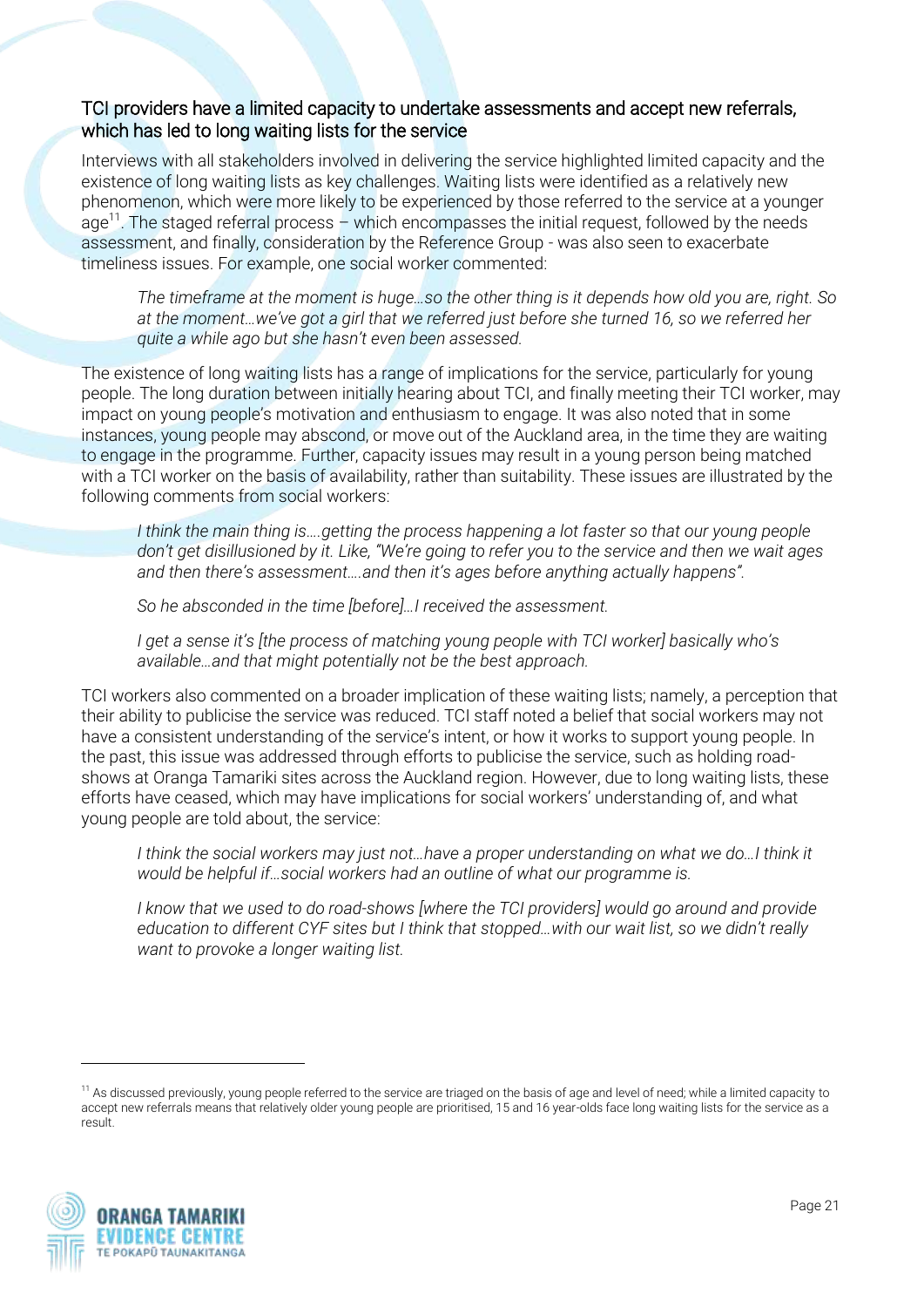#### Parties involved in delivering the service had mixed feedback regarding the effectiveness and value of the TCI Reference Group

Feedback regarding the value of the TCI Reference Group was mixed, with negative perceptions of the group largely relating to the added complexity it brings to the referral process, and it's potential to exacerbate timeliness issues. Some stakeholders also noted that the Reference Group process may be redundant in instances where young people clearly meet entry criteria, and are motivated to engage in the service:

*I think that it's just an extra process, you have to make a request for assessment, then that has to be allocated out and an assessment has to be done, and then that assessment has to be taken to a monthly meeting. To me, that's a lot of hoops to jump through to be able to access a service that we should just say, "You've got a goal of independence, you need this service".* 

However, a number of positive aspects of the Reference Group were also noted. TCI workers articulated a belief that the collective decision-making approach lent greater transparency and consistency to the referral process, which was highly valued. The importance of the Reference Group as a space to discuss practice issues was also highlighted, particularly in the context of young people with increasingly high clinical needs being referred to the service. Finally, TCI staff stated that their relationship with the Regional Office, provided through the Reference Group, functions as a useful conduit to local sites, and can be used as a means to escalate practice issues. Examples of relevant comments are included below:

*It [the Reference Group] was about ensuring transparency and integrity around the referrals that came to us. (TCI staff member)*

*I think the Reference Group has huge benefit for getting together regularly to talk about some of the issues and themes, particularly to talk about issues to do with…Child, Youth and Family. (Key stakeholder)*

*What worked with the Reference Group was…that if there were issues you could escalate it to someone who could then action it, especially in Auckland where you're dealing with so many different sites, and sometimes you might want something escalated above a site level. (TCI staff member)*

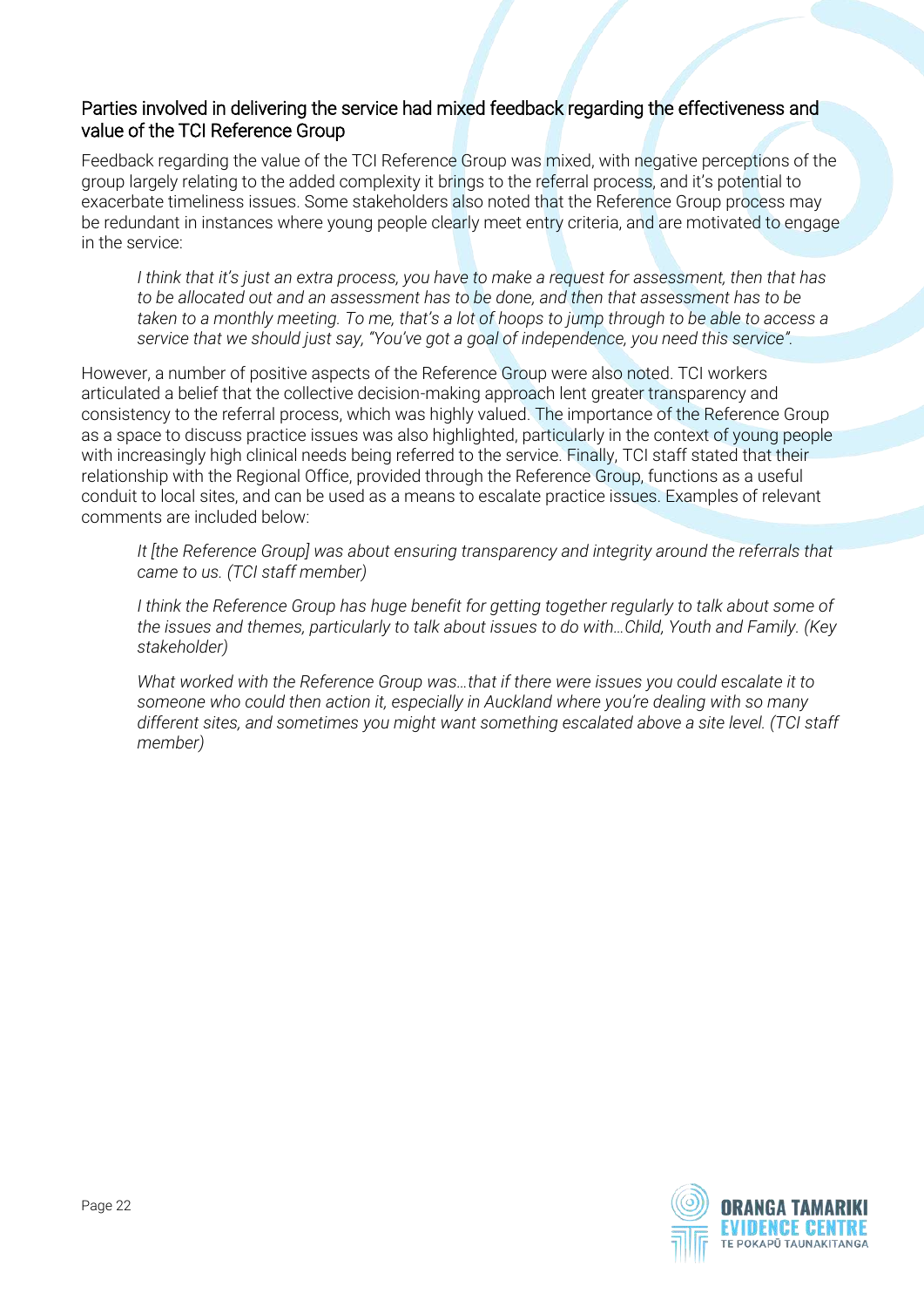## <span id="page-22-0"></span>**WHAT THE SUPPORT LOOKS LIKE**

This section outlines the nature of the support provided to young people by the TCI service. The section initially describes practical forms of support young people receive, which are designed to meet their immediate needs and enhance their independent living skills. The section then discusses the relationship between a young person and their TCI worker, and how this functions to provide emotional support and build resilience. Finally, the section details a range of factors that may enhance or mitigate how effectively the service is able to support young people. This discussion includes a particular focus on the role of Oranga Tamariki in supporting the service's delivery.

#### <span id="page-22-1"></span>Practical support young people receive

#### The TCI service takes a 'youth-led' approach, reflecting each young person's goals and what they want their future independence to look like

TCI staff from both organisations described their service as fundamentally 'youth-led'. In the context of TCI, this means that work is orientated around a young person's individual goals, with the service also giving them the autonomy to decide what these goals may be. Rather than taking a directive approach, TCI workers see their role as supporting young people to identify goals and motivating their achievement:

*And what that looks like is…talking with our young people and identifying what their goals are and what they want their future independence to look like. So they will come up with their own goals…and we are just there to support them…to achieve their goals.* 

Young people reflecting on the extent to which TCI workers embodied this approach were generally positive. While it appears that a young person's goals are sometimes negotiated with their TCI worker, overall, young people felt that their voice drove the process, and that TCI staff were receptive to their ideas:

*It's about asking, "What do you want to do later on in life? Where do you want to be? What do you want to achieve?" And it's from there where they help you achieve those steps to get to your goal.*

While TCI staff emphasised the primacy of a youth-led approach, they also drew attention to the nuanced balance between supporting young people's decisions, providing advice, and motivating engagement with pro-social supports. In this context, TCI staff recognised the limitations of the support they can provide, noting that their role often requires giving young people space to explore risk-taking behaviours:

*You can only advise and guide. So an example: one time there was a young girl that wanted to be a sex worker and, of course, we didn't want her to be a sex worker so their [TCI worker] talked about her concerns [but] the young person was still going to do it. So then [the TCI worker]…connected her with the Prostitute Collective, so that she had a safe space and someone was actually monitoring her. Because…at the end of the day, it's up to them.* 

Young people, TCI staff and social workers all commented on the distinction between a 'youth-led' approach, and how Oranga Tamariki works with young people. In contrast to social workers, who are restricted by the need to operate within a statutory environment, TCI staff have greater autonomy and the capacity to be more responsive to young people's needs. Social workers commented that rather than maintaining a core care and protection perspective, TCI workers were flexible and creative in their approach to young people:

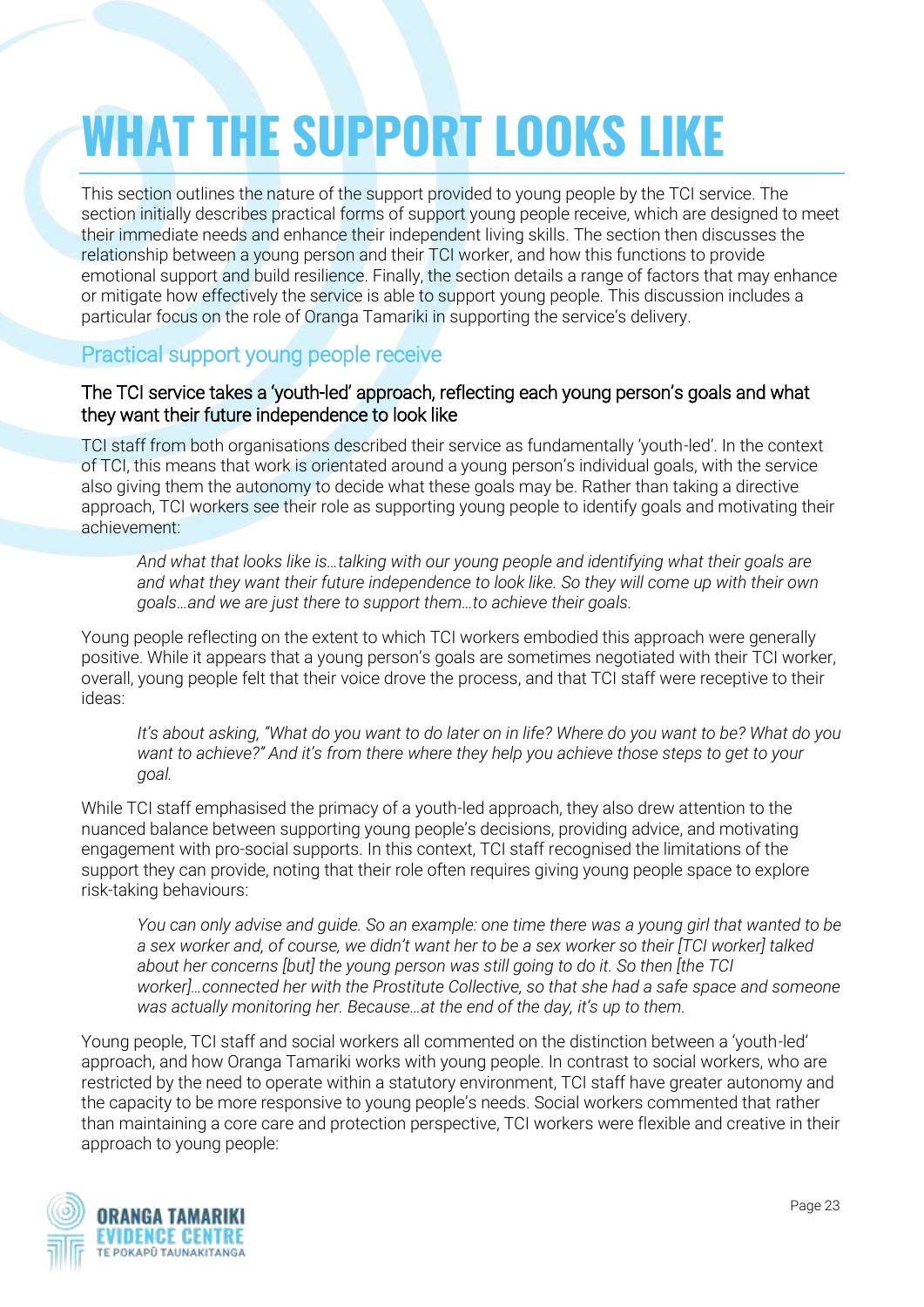*I'm the kind of social worker who would set all the rules. That's not to say that the TCI worker doesn't set the rules but I guess they're more kind of flexible around it.* 

Young people also commented on the contrast between their social worker and TCI worker, highlighting a perception that TCI staff were more receptive to their needs, and therefore, provided a higher standard of care:

*I had about 12 [social workers] and every time I had one it was like they would ask me questions and everything and I'd tell them but it wasn't – it was like they weren't listening and they kind of just did what they thought was right even though I would tell them exactly what I wanted.* 

TCI staff commented that a further aspect of being youth-led was flexibility around the regularity and nature of their engagement. As such, the TCI service does not have structured rules to guide how staff work with young people; this method is designed to facilitate a fluid, youth-led approach. As a TCI worker commented:

*What I do with each of them is different but all based around the same of idea of becoming independent, but, obviously, the outlook's different for everybody….and they're all at different stages. Some of them I see weekly, some of them I see fortnightly, some of them I see monthly. It just depends on their situation, I guess, and what they need at that moment.* 

#### Young people identify and achieve their goals through a transition planning process, which is facilitated by their TCI worker

A core component of TCI is a Transition Plan, which is developed collaboratively as a means of realising the service's youth-led approach. The primary intent of the planning process is to support young people to identify and achieve goals, with a view to building their overall capacity for independence. A TCI worker discussing the plan gave examples of the sorts of questions they might ask a young person within this process:

*Where are you up to? What do you want to do?...What's going on? Do you want to study? Okay, well what do you want to study? Do you want to work? Okay, how do we do that, where do you want to work? Can we get some…experience or something? Then you just go.* 

Transition Plans are designed to be living documents, which are updated over time to reflect a young person's journey. TCI staff commented that early in the planning process, the focus tended to be on concrete short to medium-term goals, with broader or longer-term goals not usually identified immediately. For example, TCI workers noted:

*It [the Transition Plan] changes. You know, like sometimes in a year's time they might come up with another goal. Another goal might be put aside. It's not as important as another goal.*

*I'm always gentle at the start like, "…What do you want to do? Who do you want to be? How do we make that happen?" And if they're like, "Oh, I don't really know", because at 16 who really does, sometimes it can take a while. So there's often not a lot of plan right at the beginning.* 

TCI workers commented that over time, Transition Plans have evolved from being relatively strict documents, to reflecting a more informal approach. While practice varies across TCI workers, not all Transition Plans are formally written down, with some reflecting a more conversational approach to goal setting. TCI staff noted that while a degree of overarching structure and order is important, they valued the freedom associated with a less structured approach:

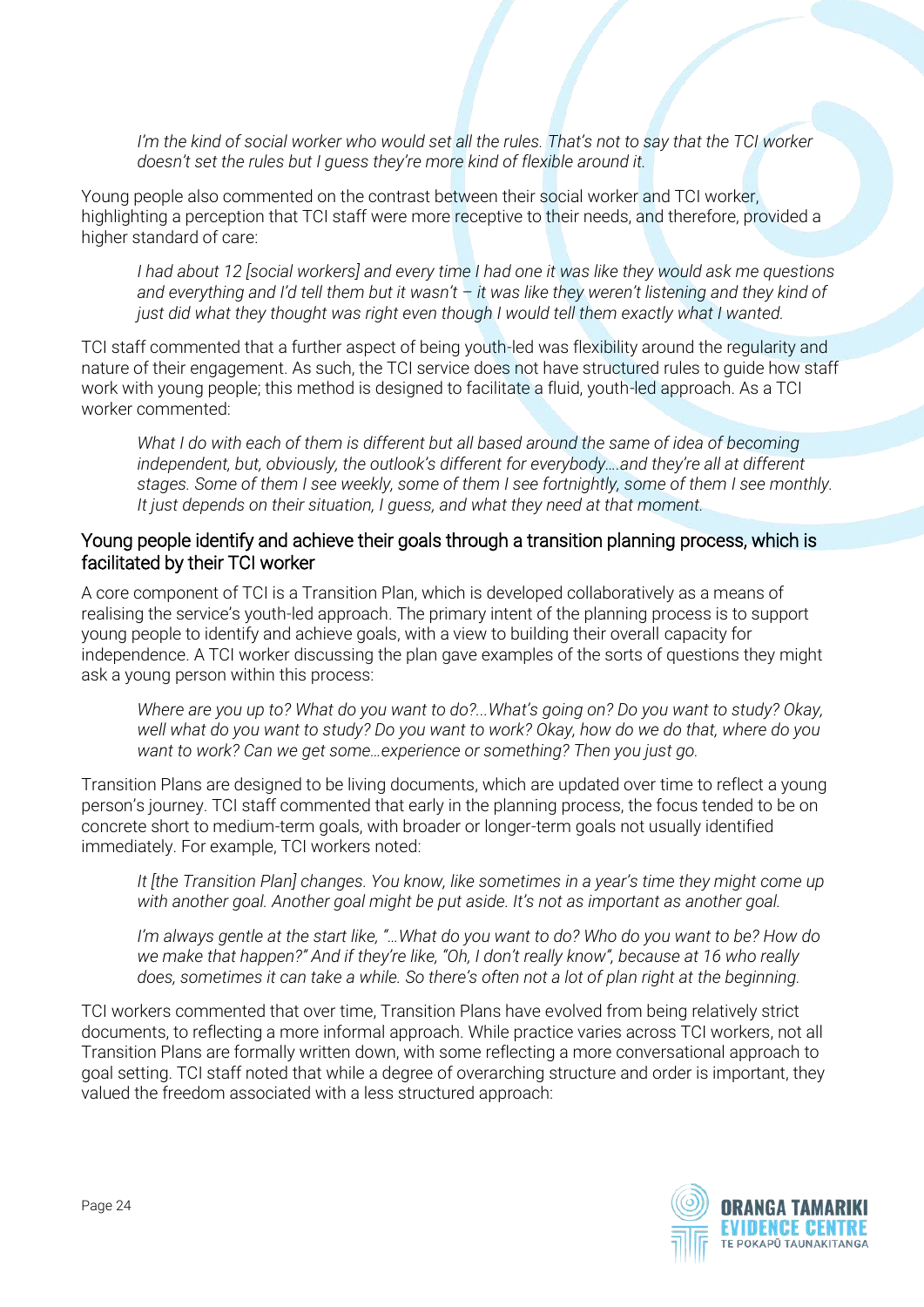*The way assessment and transition plans were done over time changes. I think to begin with we had quite formal transition plans which were set up to really meet the needs of funders, and they weren't really meeting the needs of young people. They were clunky, the workers hated doing them, the young people didn't engage with them.*

TCI staff also highlighted the need to balance being youth-led, with a more structured and feasible approach to goal setting. Again, practice in this regard appeared to vary across TCI workers; while the majority of staff favoured a collaborative approach, others were more directive and gave young people less scope to identify their own goals. For example, one TCI worker discussing the need for structure within the planning process noted:

*We have a transition plan that we work off, so it still has to be within the TCI programme…but it's really awesome to be able to help young people realise what their goals are and that they are actually realistic…[but] the goals do have to kind of align with what we offer.* 

This abbreviated scope, or need to fit within the Transition Plans' existing parameters, was also noted by some young people engaged with the service:

*When you first come here…I think they do you a chart…a progress chart. And they'll just set you heaps of goals – like not goals, like something to work towards to try and get...we just go off the chart.* 

However, regardless of their personal approach, all TCI workers cautioned a need to provide balanced feedback to young people regarding their goals and what they hope to achieve. Within the planning process, TCI workers saw it as their role to mediate between a young person's aspirations, and a more practical approach to goal-setting. For example, one TCI staff member commenting on this balance stated:

*To some extent, if you let the young person completely drive it then they're going to say, "I want to be an astronaut, and I want to do this, that and then play for the Blues", and if you just say, "Yes, okay", is that a reasonable response?*

#### The TCI service offers young people tangible forms of support, which meets their immediate needs and provides a foundation for growing their independence

Young people and TCI staff reported that the provision of tangible forms of support – such as getting a driver's license, clothing, bank account, form of identification, CV etc. - was considered a valuable component of the service<sup>12</sup>. In the first instance, this support ensures that a young person's basic or everyday needs are met. For example, one TCI worker described this support as providing a young person with their "needs to haves". Beyond meeting immediate needs, this support was also seen as a means to "get a young person on their feet", and provide a foundation for growing their independence.

Young people reflecting on this support described how it helped them to "sort out their life" or "set them up". Young people were particularly appreciative of support getting their driver's licence, which they perceived as a key step towards achieving independence:

*We first started with just the very basic stuff:...getting me drivers plates and getting me driving courses with AA so that I could be sort of independent and that was really important.*

The tangible support provided to young people also extends to financial transactions and physically ensuring that young people are able to attend appointments, or travel when required. In some cases,

<sup>&</sup>lt;sup>12</sup> TCI workers use a young person's TAPS funding or Discharge Grant to provide the discretionary support discussed within this section.



l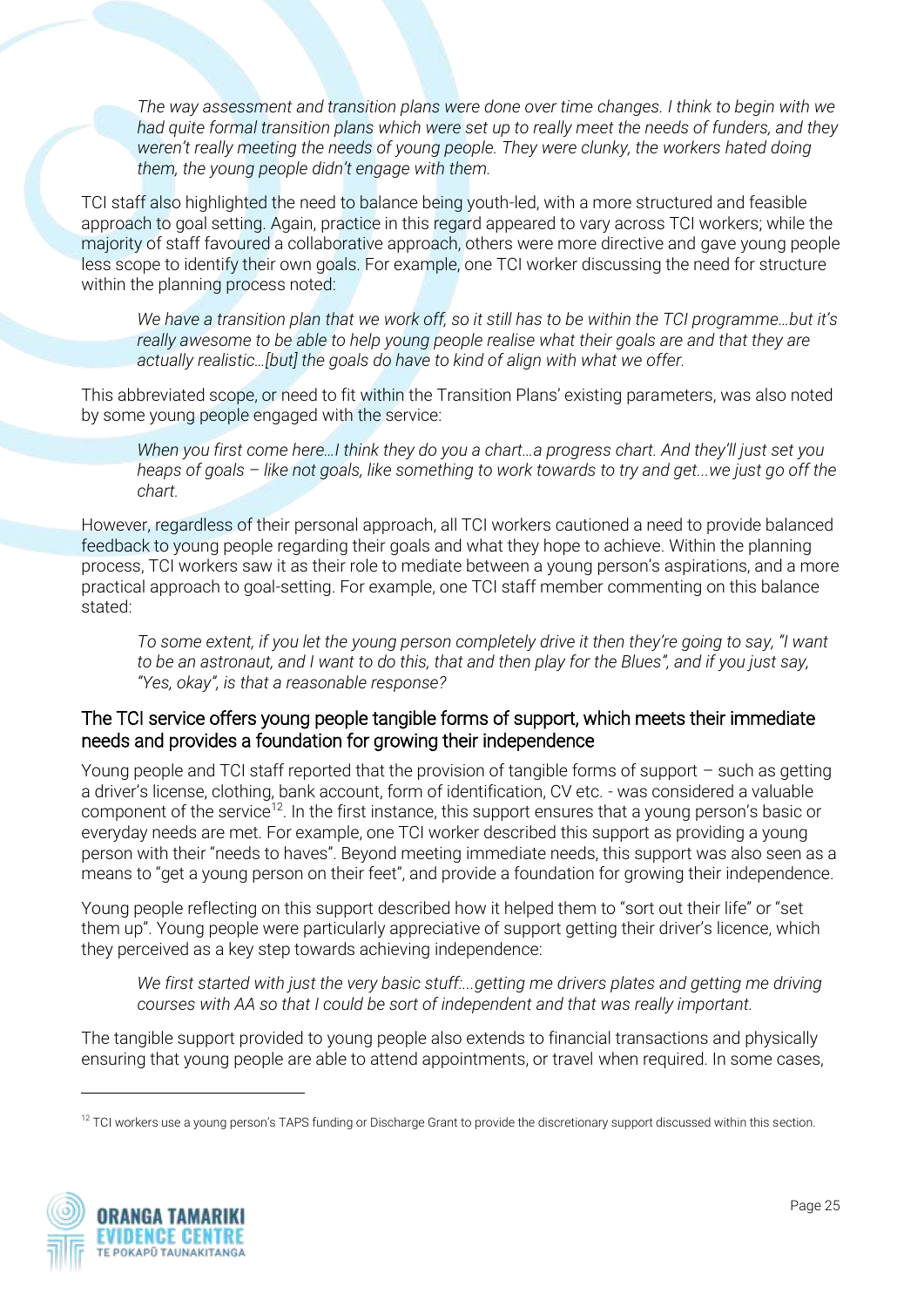TCI workers appear to go beyond simply meeting a young person's minimum needs, to providing a more personalised standard of care. Examples of this support include buying an imprisoned young man underpants to "make their stay a little easier", and supporting a young woman to attend her school ball by buying her a dress. Comments from young people relating to this form of tangible support include:

*[The TCI service] was helping by…topping up my HOP card so that they would make sure that I'd go to course.* 

*Everyday stuff she helps me with…she'll help me get my groceries if I need a ride to the supermarket or if I don't have any [cellphone] credit, she might buy me credit.* 

TCI workers have a perception that providing young people with tangible supports encourages engagement with the service, and therefore, builds independence more generally. For example, workers described the ability to purchase things as a valuable way of "proving yourself a little bit", which was particularly helpful in a context where "lots of times they've [young people] been promised stuff that they haven't come through with". TCI workers believe that the achievement of small, tangible goals helps young people to 'buy in', and supports the development of independent living skills. This belief was articulated by one young person, who commented:

*I think by achieving those physical or tangible things that does make me feel more independent…like feeling more confident in my abilities.* 

#### The TCI service provides young people with support in crisis situations, and ensures their immediate safety

Along with providing tangible support, TCI workers saw crisis intervention and ensuring the immediate safety of young people as a key part of their job. Commonly, this work takes the form of responding to self-harm, suicide ideation, and relationship or living situation breakup. At a more rudimentary level, this work may also entail meeting young people's basic nutritional needs  $-$  i.e., ensuring they have something to eat. For example, one TCI worker reported:

*I was taking her grocery shopping and topping her up in terms of putting food into her, because food is not a nice to have, it's a need to have. It's an absolute human need...Pragmatically, I'm not letting this kid go without.* 

The importance of being able to access nutrition, and the support provided by TCI workers in this regard, was also echoed by young people:

*When I first started flatting, I wasn't getting much youth payment; I only had, after rent and all that, there was only like 15 bucks for groceries. So she [the TCI worker] took me grocery shopping and that was really helpful; I don't know what I would have done without that.*

Feedback from young people suggests that the support provided by TCI workers in crisis or emergency situations was highly valued. Young people perceived this support to be constant and unconditional; i.e., that no matter the situation, the TCI worker would be available to help:

*But you knew, I think, no matter what, you knew that if you were really stuck, you could call them and that was what made a difference.*

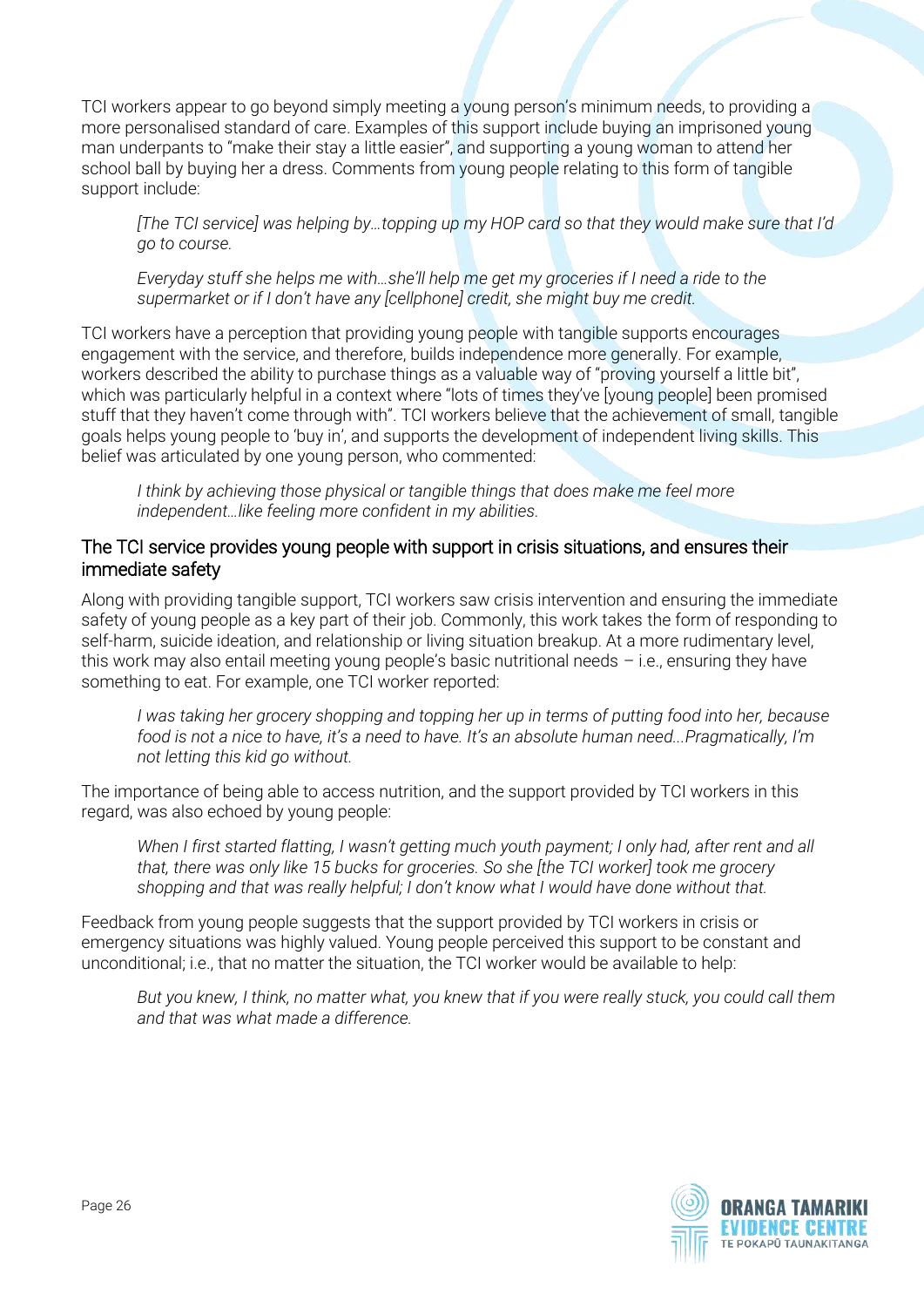TCI staff acknowledged a tension between this crisis management work, and retaining a goal setting or long-term planning focus. While crisis management may sit outside the intended remit of the TCI service, staff argued that work to stabilise and secure young people's safety was foundational. For example, one worker noted that goal attainment was not feasible in a context where a young person was stressing about: "Where am I sleeping tonight", or..."What am I eating?" Another TCI staff member also commented that crisis situations provided a valuable learning experience for young people:

*I think in those situations our young people learn such valuable skills...unfortunately for everyone, we have to go through hard times to see good stuff. And I think for our young people them going through situations like that they kind of realise how resilient they are.*

However, staff also recognised the potential for crisis management work to limit opportunities for a more proactive focus on goal attainment:

*Actually a lot of your work is just crisis-based work, constant crisis to crisis, and you're not actually having the chance to move them forward.* 

*Trying to encourage workers to be more proactive and aspirational in their thinking around the young person, rather than reactive, because I think this is a very chaotic service group and it's very easy to get bogged down in reactive practice and very easy to align with that.*

#### Facilitating access to housing is one way that TCI workers ensure young people's immediate needs are met; despite its essential nature, safe and stable accommodation is increasingly hard to find

As previously noted, the TCI service is not intended as a means of providing young people with somewhere to live. However, interviews with TCI staff revealed that their work to support young people through crisis, and ensure their immediate safety, often involves facilitating access to accommodation. TCI workers noted the relationship between stable housing and a young person's wellbeing, highlighting stable accommodation as a foundational need, which must be met:

*If the young person has not had...stable accommodation, then - you know, your home is a foundation. If you don't have a stable foundation, then it's hard to build around that.* 

Despite its importance, TCI staff reported that accessing safe and stable accommodation was one of the biggest challenges they faced. Facilitating access to accommodation was seen as a time consuming activity; as something technically "outside their scope of practice", TCI workers "don't have accommodation just available for us". Young people describing how TCI workers supported them to find accommodation noted:

*At the moment, we've been looking for houses, like apartments and stuff, somewhere to stay. And that's pretty much our main focus at the moment.*

*Even when I used to be homeless, she used to help me, like, find a place. She would put in quite a lot of time for me.* 

TCI workers, social workers, and young people also drew attention to the limited supply of housing particularly youth friendly options - available within the Auckland region. As young people engaged in the service often lack natural supports, they are forced into the private rental market, which offers limited options for youth. For example, one social worker commenting on this issue noted:

*People are reluctant to take on 18 year olds and the cost of a room is really expensive. So then you look to family and if there's not a lot of options with family, it's pretty tough. There's not really anything out there designed for our young people.* 

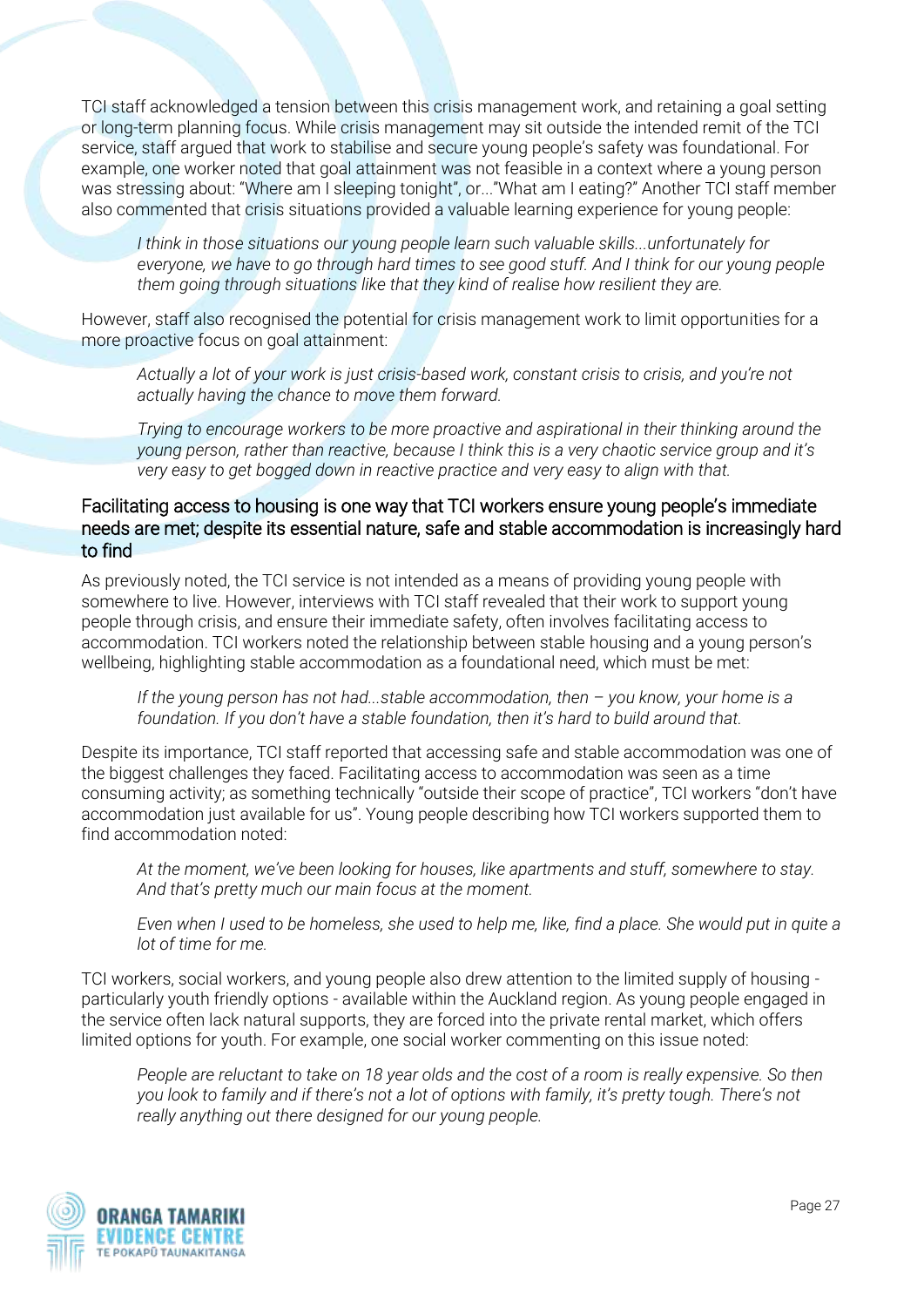A tenancy rule that you must be at least 18 in order to sign a lease was also seen to exacerbate this issue. Until 2017, statutory care orders for young people lapsed at age 17, meaning they were often in a position where they did not receive support from Oranga Tamariki, but could also not sign a lease for a flat. For example, one TCI worker noted:

*They were getting discharged at 17...and 17 is really young and it's also quite difficult because at 17 you can't sign a tenancy agreement, so renting is out of the option unless you're going to flat with somebody who can sign a tenancy agreement.* 

Young people, TCI staff, and social workers noted that difficulties accessing housing often led to homelessness, inappropriate living situations, or young people being forced to return to unsafe whānau living situations. For example, comments related to this issue included:

*My living circumstances are pretty difficult. When I was arrested over a year ago...I was put into a flatting arrangement, you know, a residential house. But I have severely special needs and that is difficult. (Young person)*

*So that kid, homeless, there's nowhere for him to go, a 16 year old kid. He shouldn't be with his mother. He's gone back to his mother, where he was uplifted for a very good reason. (TCI worker)*

*They were looking at a boarding house in West Auckland and I know that boarding house and I know it wouldn't have been great. Like, she [the young person] would have been exposed to a lot of criminal activity, drug use, that type of stuff. (Social worker)*

Those interviewed made a number of recommendations for more youth-focused housing. Primarily, all stakeholders saw a need for supported accommodation options, which provide a balance between allowing young people to live independently, and ensuring they still have access to structure and support. As one young person commenting on this need for balance stated: "I am turning 17 next week and...I'm pretty scared to stay on my own..[it] sounds exciting too, but I feel I'm a bit too young".

Supported living arrangements provide young people with the opportunity to explore risk-taking behaviours, and build independent living skills, within a more managed environment. While examples of these types of accommodation options do exist, they are relatively limited. One TCI staff member commenting on the value of these arrangements noted:

*I would love to see – maybe like a head tenant who isn't a parent with a stick, but has some capacity to say, "Well, actually...you've signed a contract to be here. It's a privilege, not a right, so if you're not going to meet your contract, we're going to have to ask you to leave". But within that contract there's learning opportunities...in terms of how to run a house, how to engage with each other, how to budget, how to problem solve, how to conflict resolution etc. Natural environments by way of learning.*

#### The TCI service also has a focus on ensuring that the longer-term needs of young people are met, through facilitating referrals to community-based supports

Along with ensuring young people's immediate wellbeing, TCI workers help meet the longer term needs of young people by supporting them to access community-based supports. TCI staff reported that in the first instance, their role is to identify possible sources of support, before socialising these potential services with young people, and finally, facilitating referrals. If necessary, TCI workers may also advocate for a young person, to ensure they are able to access required support. One TCI staff member discussing this process noted:

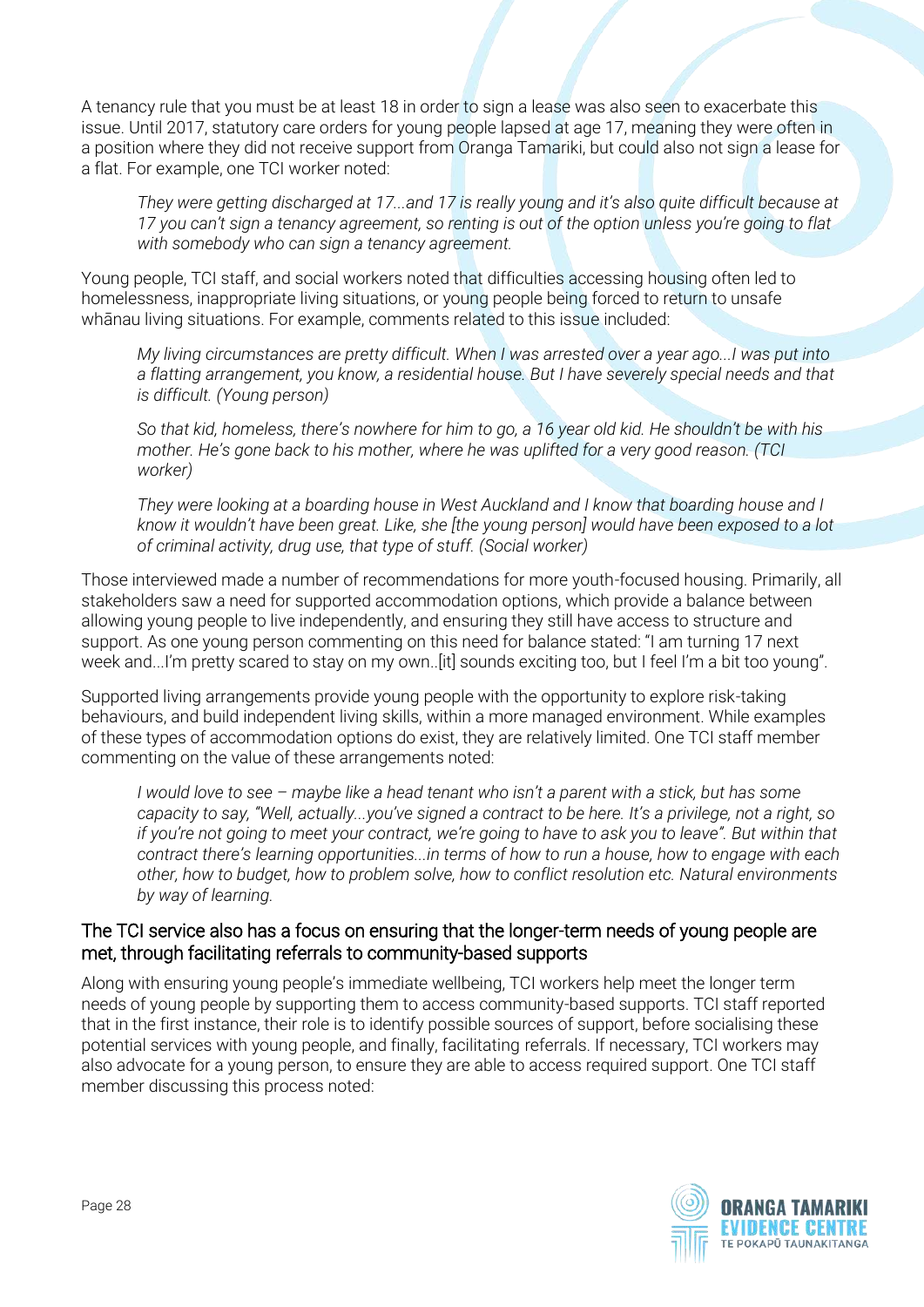*It's about connecting them with education providers, showing them what's out there...For example, taking them to an educational institute, getting them to feel the vibe; what it's like, seeing if it's something they want to do...And then to meet up with the people that are there...or set up a meeting with the education provider.*

TCI staff stated that frequently accessed supports included education, health, and counselling, with the latter seen to be particularly common. Where possible, the TCI service will refer young people to supports available for free within the community; if these are not available, they may consider directly purchasing services. The decision to fund these services reflects their perceived importance for, and relationship to, young people's wellbeing:

*They're able to fund more options. And funding in a lot of areas in other agencies is limited. But with these guys it's almost anything is possible. If it's something that's really needed. (Young person)*

*So I had a young person that lost her – or had her child removed, and we ended up paying for five sessions of counselling or therapy, just to address the grief and loss stuff. (TCI worker)*

TCI workers acknowledged that while young people may benefit from accessing a range of supports – for example, alcohol and drug services – they did not see value in taking a paternalistic approach to referral. TCI workers recognised that young people must make the final decision regarding whether to engage with supports:

*If there's an issue with drugs and stuff, [you can] suggest counselling and the youth have to be on-board with that. You can't force them to do it because it they're not on-board with it, they don't want to go it, and it won't work anyway.*

TCI staff also commented on the importance of accessing youth-friendly services, which can be difficult to procure. TCI workers noted that young people tended to be resistant to accessing mainstream services, and struggled developing sustainable relationships and actively engaging with other professionals. TCI staff saw a need for services that "walk alongside" young people, and are flexible and patient when working to address their needs:

*A youth-friendly service is a service that gives youth so many chances, it's not just a one-off and then you'll give up on them.*

#### The TCI service may support young people to develop their sense of self-identity, through better understanding their culture and whakapapa

The TCI service also provides practical support to young people seeking to better understand their culture and whakapapa. TCI staff stated that this work can be essential to developing a young person's sense of identity, or "who they are"; in a context where many young people lack relationships with their family, and are disconnected from their culture, this outcome was perceived as highly important. This work may take a number of forms, but practically, could involve facilitating whakapapa research, taking young people to marae, or connecting them with community workshops and events. One TCI worker commenting on this work noted:

*One of my young people at the moment, has only met their dad once and he's from the Cook Islands...And they want to know more about that side of themselves...so [my role is] just supporting them on that journey.*

Feedback from TCI staff suggests that while young people are routinely offered this form of support, not everyone has "the willingness or desire to learn about those things". TCI staff noted that in some instances, young people are alienated from their culture, or may associate their background with negative life experiences:

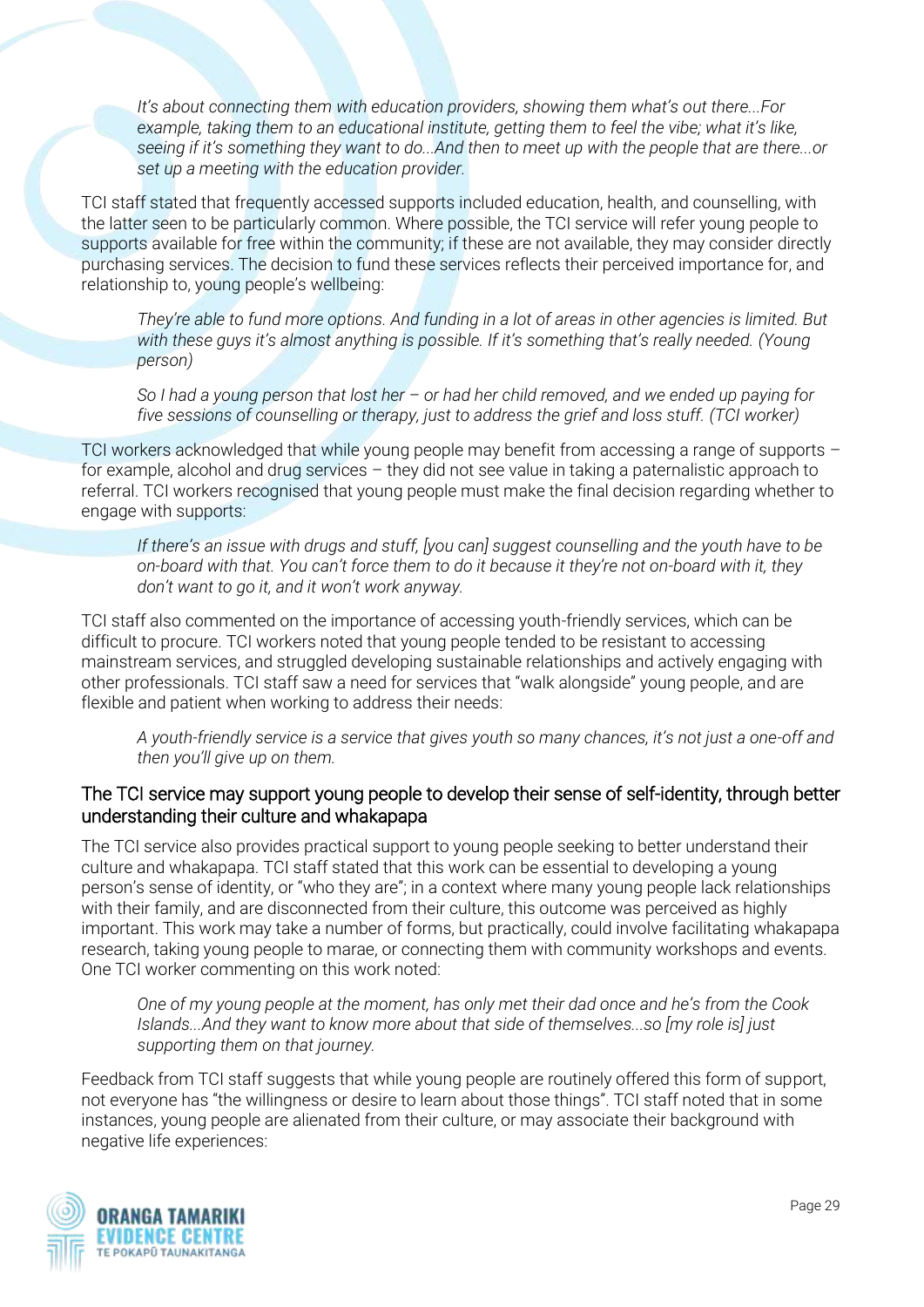*A lot of the young people that I come in contact with, their culture is not to the largest degree a positive experience in their life anyway...which is kind of sad, because there is so much positive within those cultures.* 

However, it also appears that some young people may reject assistance on the basis that they are comfortable exploring their background and identity independently. For example, some young people commented that while they are interested in their culture and whakapapa, they choose to explore this aspect of their identity "in their own time".

TCI staff recognised the challenges associated with work around self-identity, stating that it can be time-consuming, and also requires specialist knowledge and a high degree of cultural competency. One staff member noted the opportunity to improve how the service operates in this space, particularly through enhanced partnership with iwi. Given the clear relevance of cultural identity and understanding for supporting young people's wellbeing, these opportunities may warrant further exploration.

#### Young people highly valued group work, and the opportunity to engage in collective activities provided by the TCI service

A final form of practical support provided by the service is the opportunity to engage in group work and activities. Examples of this support include rafting, ski trips, beach days, youth job fests, and workshops relating to self-love, sexual health and supportive relationships. Young people said they highly valued these activities, and commonly cited group work as one of their favourite aspects of the service. The importance of this support was also echoed by TCI staff, who saw group work as an important and positive experience for young people:

*Over time we started to put a priority on the group work because we could see that it had huge benefits for young people. In fact, probably if I look at what made the biggest difference over recent years…the group work was probably the biggest change that I think made the most impact for young people.*

Young people reflecting on the benefits of this support highlighted the importance of feeling connected, sharing their background with others like them, making friends, having fun, and experiencing new things:

*Being able just to be together in one room and connect with each other and do stuff and be able to talk about stuff is key to evolving as a better human being.* 

*I've got two pretty good friends now and one of them is also doing health science so I hang out with that person….And I met her on the camp*

*I went to Mount Ruapehu…it was my first time down there. It was so beautiful.* 

TCI staff similarly acknowledged these benefits, seeing group work as an opportunity for youth to meet others with a similar background, build their networks, share stories, have new experiences, engage in pro-social activities, and gain confidence. Staff also stated that group work gave young people the opportunity to develop relationships with others within the organisation, and exposed them to the broader network of support available beyond their individual TCI worker.

A number of funding challenges associated with this work were highlighted, with TCI staff noting that due to cost, activities were organised on a sporadic basis and often involved staff working overtime for no additional pay. As such, current contracting arrangements for the TCI providers do not include specific funding allocated to organising these activities; given young people's perspectives on the value and benefit of this work, this approach may be worth exploring.

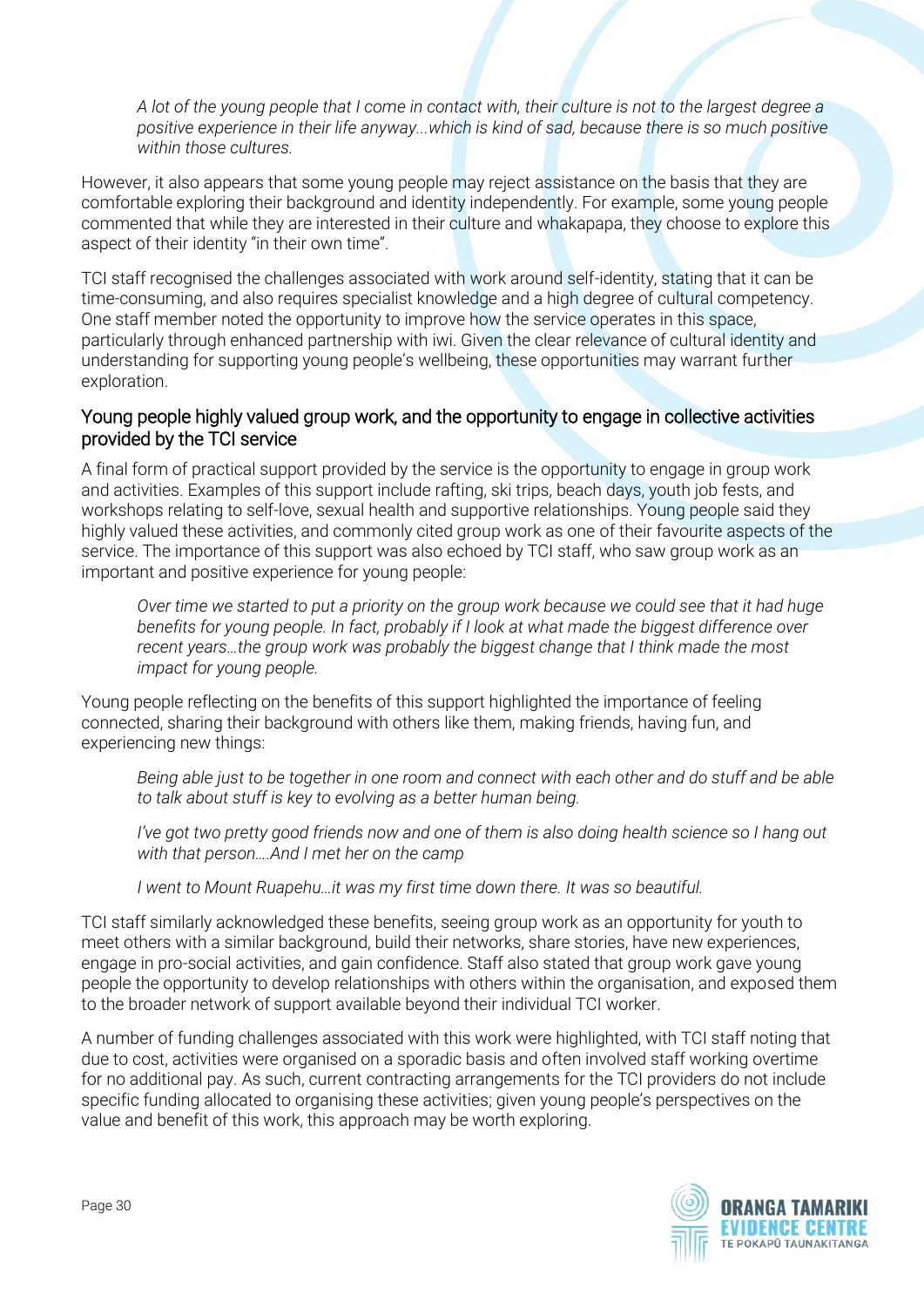#### <span id="page-30-0"></span>Relationship between young people and TCI workers

#### Establishing a supportive and positive relationship between a young person and their TCI worker is an essential component of the service

The relationship between a young person and their TCI worker was identified as an essential component of the service. Staff and young people explained that rather than immediately working on the Transition Plan, or providing practical support, the initial stages of engagement involve gaining trust and forming a relationship. For example, one TCI worker noted that the service isn't strictly restrained to goal-setting; "obviously, we want to get to know our young people as well".

TCI workers stated that the relationship building process can initially be quite challenging, as young people may be wary about the service and resistant to engagement. Young people also acknowledged this hesitancy, stating that due to their life experiences or situation, they sometimes rejected the TCI worker's initial efforts to engage:

*Most of us people that have come from CYFS and come into programmes like this…because we've been moved so many times from places to places, and have met so many people, that it's hard to trust people again.* 

TCI workers use an informal approach to overcome these challenges, explaining that the initial relationship-building process often involves "hanging out, going out for lunch, and chatting". Over time, TCI workers hope that young people will learn to trust them, and gradually become more willing to engage. For example, one TCI worker discussing this process explained:

*I'm just forming a relationship with a young woman who's at the Teen Parent Unit with her little boy…So to start off with its actually quite social, because I need to form a relationship with [her son], so that he's comfortable when I'm around mummy…[For our first activity] we went along to the pools...and we had a swim…so it was playful and it was fun, and it's about building a relationship.* 

Young people and TCI staff identified persistence and attitude as key success factors within this relationship-building process. Given the challenges inherent to youth engagement, and particularly with young people who have been in care, TCI workers were valued for their ability to be persistent and to give young people a "second chance":

*Perseverance is pretty big because sometimes it just takes a long time to establish a relationship and…the young people are just sick of social workers and adults and they'll often flick you off for a good couple of months at first.* 

Young people also reflected on the importance of persistent and reliable support, noting that even in instances where they "stuff up", their TCI worker was patient with them, and remained focused on opportunities to provide support. For example, one young person reflecting on his time in prison stated:

*Went I went to prison he came and visited me. He was the only person that came…so that was like the big trust…me and him both gained with each other.* 

Young people and TCI workers highlighted the importance of staff having a positive and open attitude. TCI staff identified the ability to be empathetic, interested, and caring as key characteristics required for the role. Young people also echoed these comments, stating that in order to build a positive relationship, TCI workers needed to be a 'good fit', honest, relaxed, and non-judgmental:

*I wanted to work with someone who was honest and everything, because I can judge a person on their personality to see if I could fit with them, and [my TCI worker] was perfect for that.* 

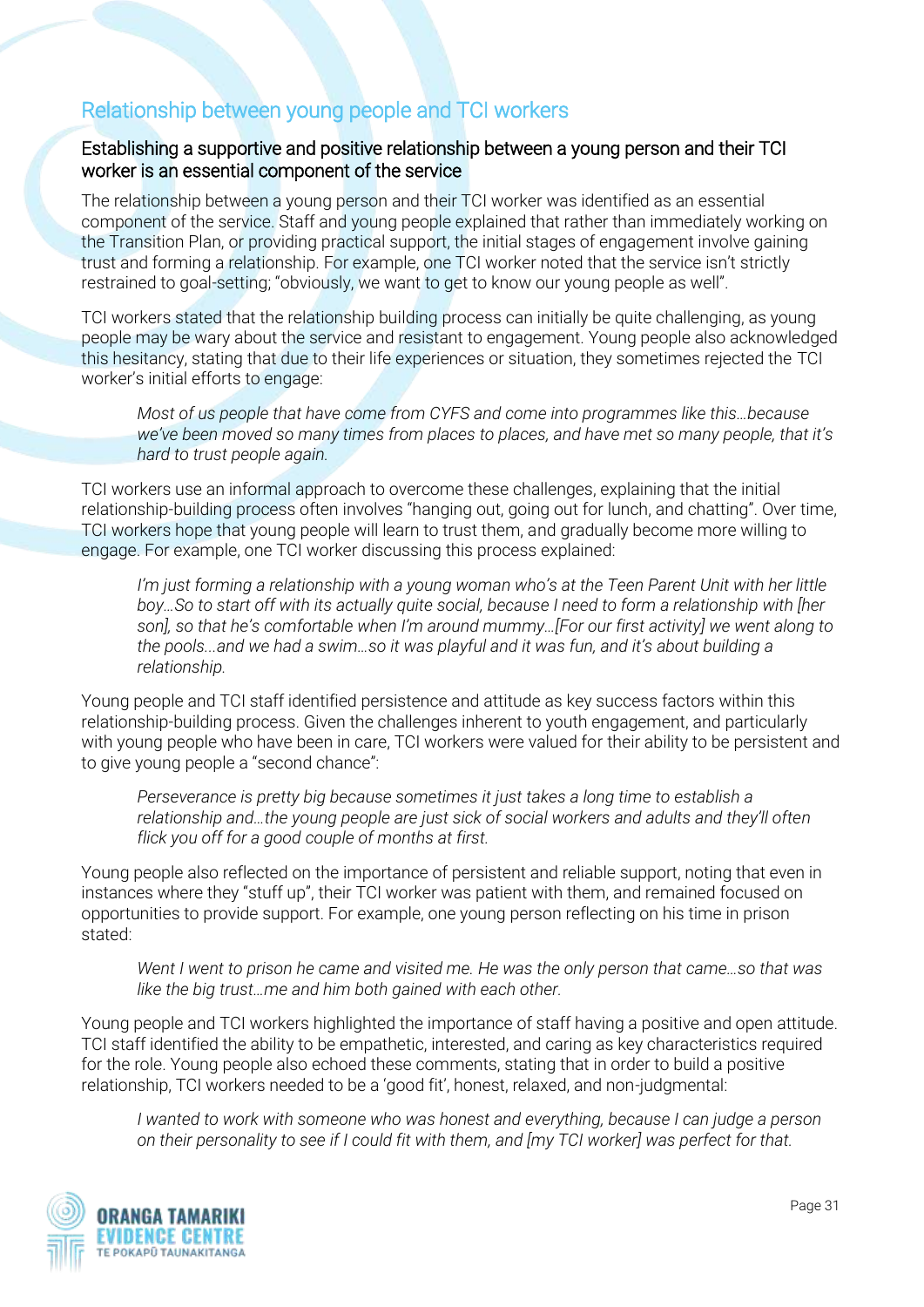*He's not so uptight. I've met a lot of people that are uptight and [my TCI worker] was one of the first people that I've met that's like real, real chilled.* 

Social workers reflecting on the relationship between young people and TCI workers acknowledged key differences in how they work with youth. While the quality of relationships between young people and social workers vary, social workers recognised that TCI workers had the capacity to act as a "critical friend" or ally, rather than as someone in a position of authority. Social workers also acknowledged the importance of perseverance when developing effective relationships, and stated that they were not always able to achieve this approach:

*So I think the difference is that they persevere and they don't give up, opposed to us where we just really have to move on to the next thing and we don't have that time to…really work on building that relationship.* 

#### The relationship between young people and TCI workers provides an inherent, and highly valued, source of support

Young people and TCI workers argued that while access to the practical supports outlined in the prior section was useful, the relationship-based support the service provides is fundamental. At its most basic level, the support young people receive is as simple as having someone akin to a family member, who is constantly available and who will do their best to help. Given their care and protection background, and the relatively limited support provided by their social worker, this may be the first time a young person has been able to access this unconditional support:

*I don't have my family…I don't really have anyone to depend on or whatever, but they're constantly there and it's kind of like texting your mum for a ride, because that's kind of what they are.* 

The importance of the relationship as providing an enduring, consistent and reliable source of support was also echoed by TCI workers. One key stakeholder reflected on the nature of the programme as a 'support net', which provided unconditional support when other sources were not available. TCI workers also recognised the importance of taking a 'trauma-informed' approach, which acknowledges the impact of a young person's care and protection background on their current behaviour:

*I think the fact that lots of people have had lots of changes of workers, changes of placements; they've been let down a lot. Having that consistent reliable relationship, they learn a lot about themselves.* 

Young people spoke about how the nature of the support they received through TCI differed from that offered by social workers. Young people described social workers as operating "in the shadows", or as perceiving them as "just another file"; in contrast, TCI workers were seen to provide a more responsive, personal, and caring level of support:

*My case worker, she takes care of me like she's supposed to, like legally. But [my TCI worker] was more like a friend. She was actually like a friend to me, or like even more than a friend, like close to family-ish. Let me put it like that.* 

Young people also commented on the therapeutic nature of the support provided by their TCI worker, which they appeared to value over a more practical focus on goal setting and attainment. Young people stated that their TCI worker was someone who they felt comfortable talking to and who would listen to them:

*[My TCI worker] is someone that I can really open up to and release a lot of bad energy and stuff. I feel better afterwards when we've had a korero.* 

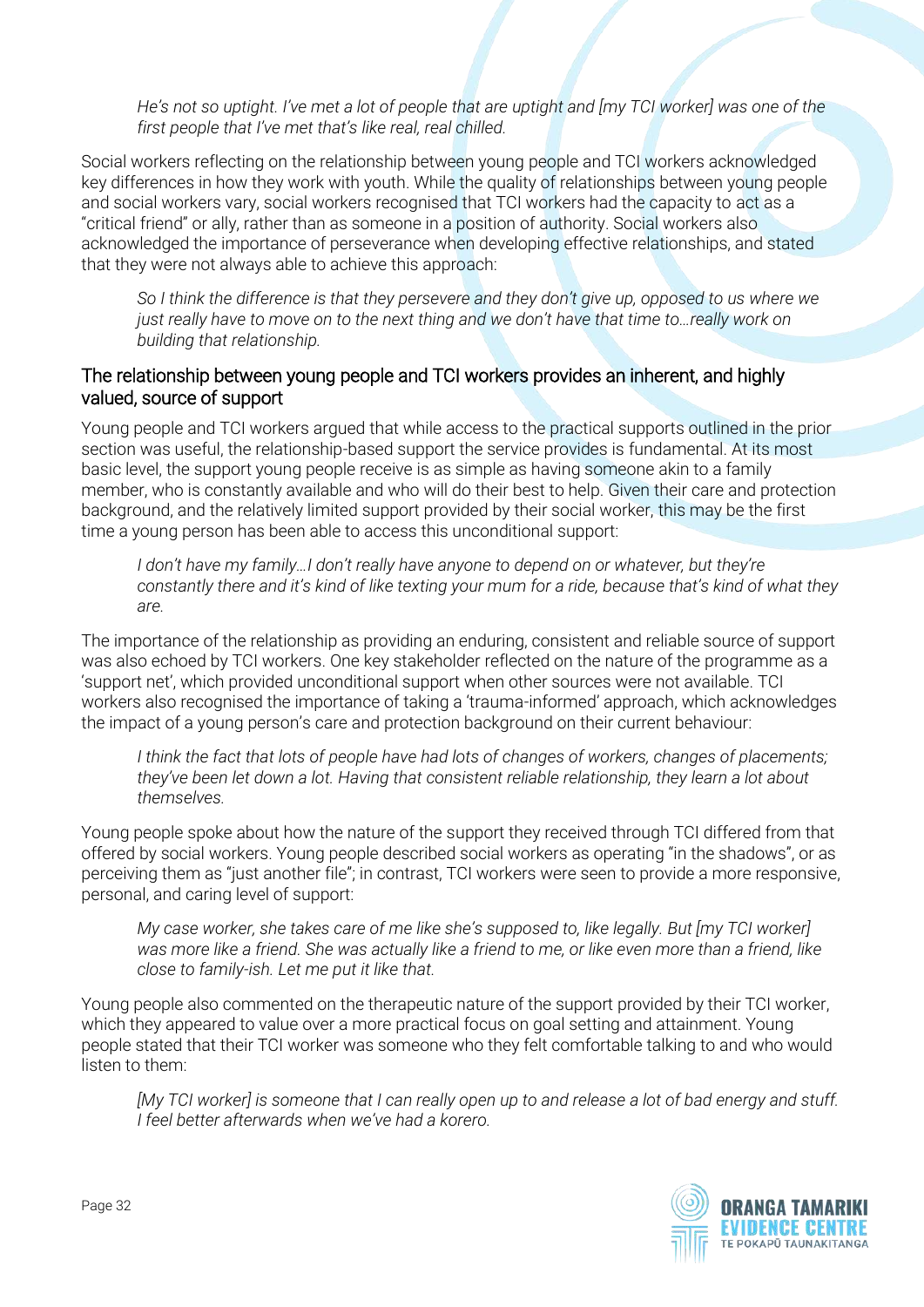TCI workers recognised the need to set clear boundaries and acknowledge the limitations of relationship-based support. TCI workers stated that while they should not act as therapists, they often found themselves caught up in that role; this tension required awareness and careful management. TCI workers also stated that as their support could sometimes be perceived as maternal or paternal in nature, clear boundaries needed to be imposed:

*So sometimes we can be – they don't have parents and being aware that they do have attachment issues. So, I think setting boundaries early on is very important.* 

Young people reflecting on the relationship between them and their TCI worker also acknowledged these boundaries, often referring to their TCI worker as a "professional friend".

#### Having a strong relationship with a young person gives TCI staff the opportunity to act in a mentoring role

TCI workers support the emotional development and resilience of young people by acting in a mentoring role; the development of positive relationships was identified as a prerequisite for providing this form of support. TCI staff highlighted the importance of mentoring support, particularly in regards to helping young people learn from past experiences and understand any consequences associated with their behaviour:

*You're developing a strong relationship so that you can have more of a mentoring and coaching focus to say, "Is this the best thing to be doing in the circumstance? Let's just have a little bit of a think about how this might have worked before".* 

TCI staff provide this mentoring support through a combination of offering advice and guidance, and acting as a "role-model". TCI workers discussing their mentoring role stated that all advice must be grounded in the lived experiences of young people. For example, one worker noted the importance of "giving [young people] examples that are real for them, because that's the only way they're going to understand". Staff also saw their role as providing a range of options and open advice; "it's not just saying, "Oh, it's just bad", but, "Why is it bad? How does this affect you?"

TCI staff discussed a need to provide balance between "teaching" or providing advice, and practice, stating that as mentors, it was important for them to role model pro-social behaviours. Staff acknowledged young people's background within this approach, stating they can be a "role model they may not have had in their lives before". One TCI worker discussing this aspect of their work noted:

*If we are trying to demonstrate support, security and structure, we need to be role-modelling that ourselves to our young people so that they know what it looks like…What we do shouldn't be regarded as…to act for ourselves. It's to inspire, it's to show and demonstrate exactly what they want for their future and what they want to achieve.* 

Comments by some young people demonstrate the value of this mentoring support. Young people reflected that through engaging with the service, and developing a relationship with their TCI worker, they learnt new things, gained self-confidence, developed emotional resilience, and changed their behaviour. For example, one young person stated:

*[My TCI worker] has helped me see that there's more than alcohol and drugs, because I used to be addicted to weed and alcohol. So he's helped me see that there's a better life than that.* 

TCI staff highlighted the importance of reinforcing guidance and providing advice multiple times over a sustained period. Staff also acknowledged the limitations of mentoring and the need to maintain a youth-led approach; TCI workers perceive their role as providing information and advice, rather than compelling young people to act in certain ways:

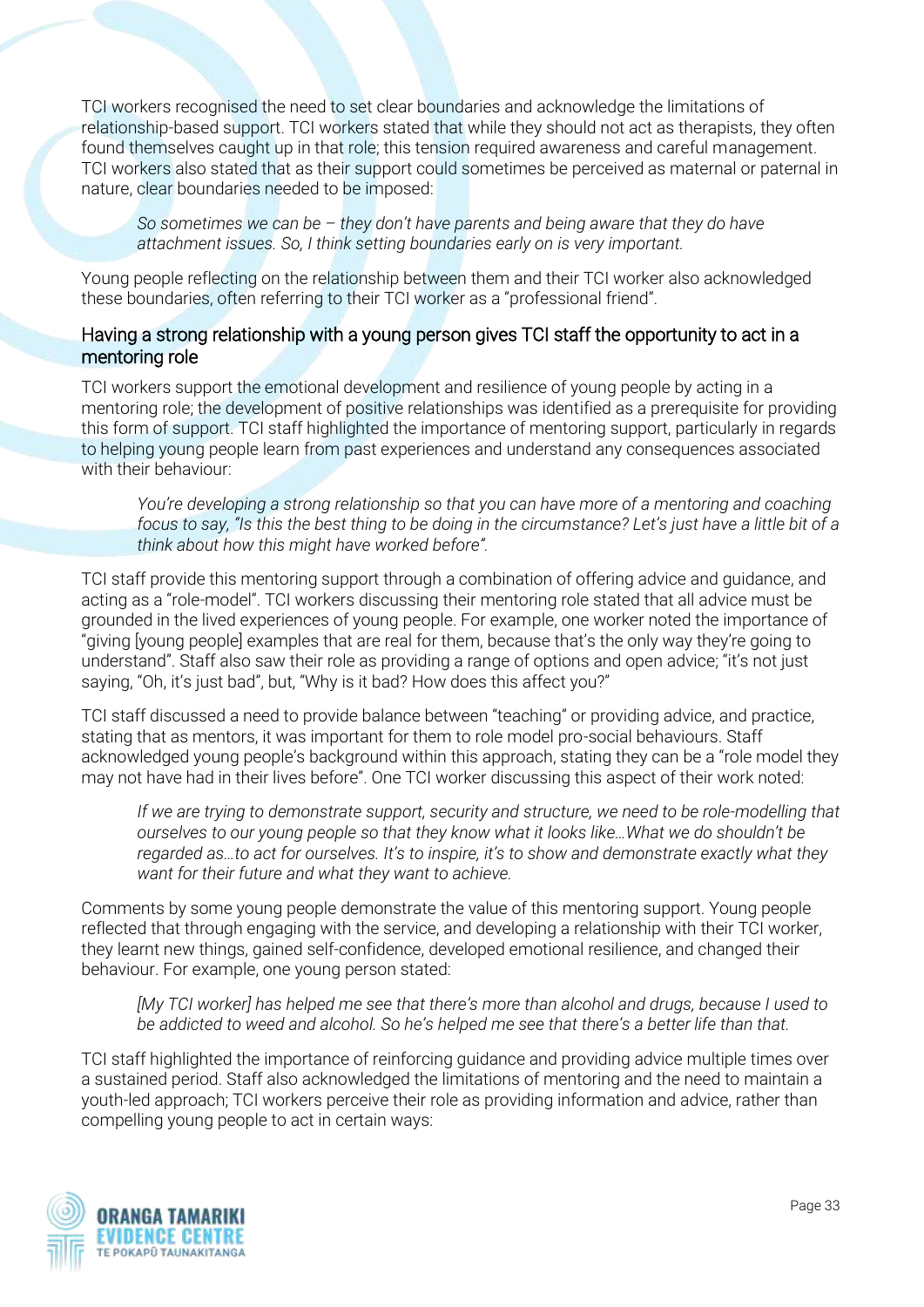*We might say, "Actually, have you considered these factors when making that decision?" and they might go, "Yeah, but I'm going to do it anyway", but at least you've helped them think a bit more broadly about what they're doing".*

#### Through their relationship, TCI staff and young people may work together to identify and develop a network of natural supports; this work is an area of potential improvement for the service

TCI staff identified a key aspect of their role as working with young people to identify and develop a network of natural supports. Given the time-limited nature of the TCI service, staff saw value in supporting young people to develop pro-social and sustainable relationships. These relationships which could involve whānau, peers, or other members of the community - were perceived as essential to achieving independence, or interdependence:

*What we do is help the young person find another person in their life, apart from us, who is a positive influence on them and who they can…rely on or go to when they need support. Because*  at 20 years old they're discharged from our programme and we want them to be set up in a way *that they're going to be independent, and if they have little setbacks they…have someone to work through it with.* 

TCI staff argued that that the quality of their relationship with young people was a key enabler for this work. Staff stated that the process of identifying potential sources of strength for young people involved engaging within their natural environments, including potentially meeting and relating to whānau and friends. This process was seen to require a high level of trust and rapport, and therefore, was premised on having a strong relationship with a young person:

*What they [young people] have to say is important…listening to them and being curious about their lives, so asking them questions and getting to know who they are. And that helps us better understand them and their family or friend dynamics.* 

While staff articulated a belief in, and commitment to, this work, they also acknowledged limitations in the support they provide. TCI staff described having limited capacity to prioritise work with whānau or in the community, seeing it as a "small part of my time but a big part of the role". Management and staff also identified the development of natural supports as an area of potential improvement for the service:

*There probably needs to be a renewed focus on saying, "What are the other supports and what work do we need to do with family members?"*

Comments from young people demonstrated the need for an enhanced focus on building natural supports. Those young people able to access positive influences within the community acknowledged this support as highly valuable, and as a key factor contributing to them "doing so well". However, when asked about the extent to which the service helps them build connections, the majority of young people stated that this was not something they had experienced.

TCI staff stated that the quality of whānau support was a key challenge within this work. Staff argued that in some instances, encouraging engagement with whānau was not appropriate for young people; while they can try to facilitate engagement, if whānau still exhibit the sorts of behaviours that led to Oranga Tamariki's initial involvement, this approach may not be safe:

*What we know is whatever caused them [the young person] to be removed is still sitting there, 17 years later or whatever, and so they go straight back into it.* 

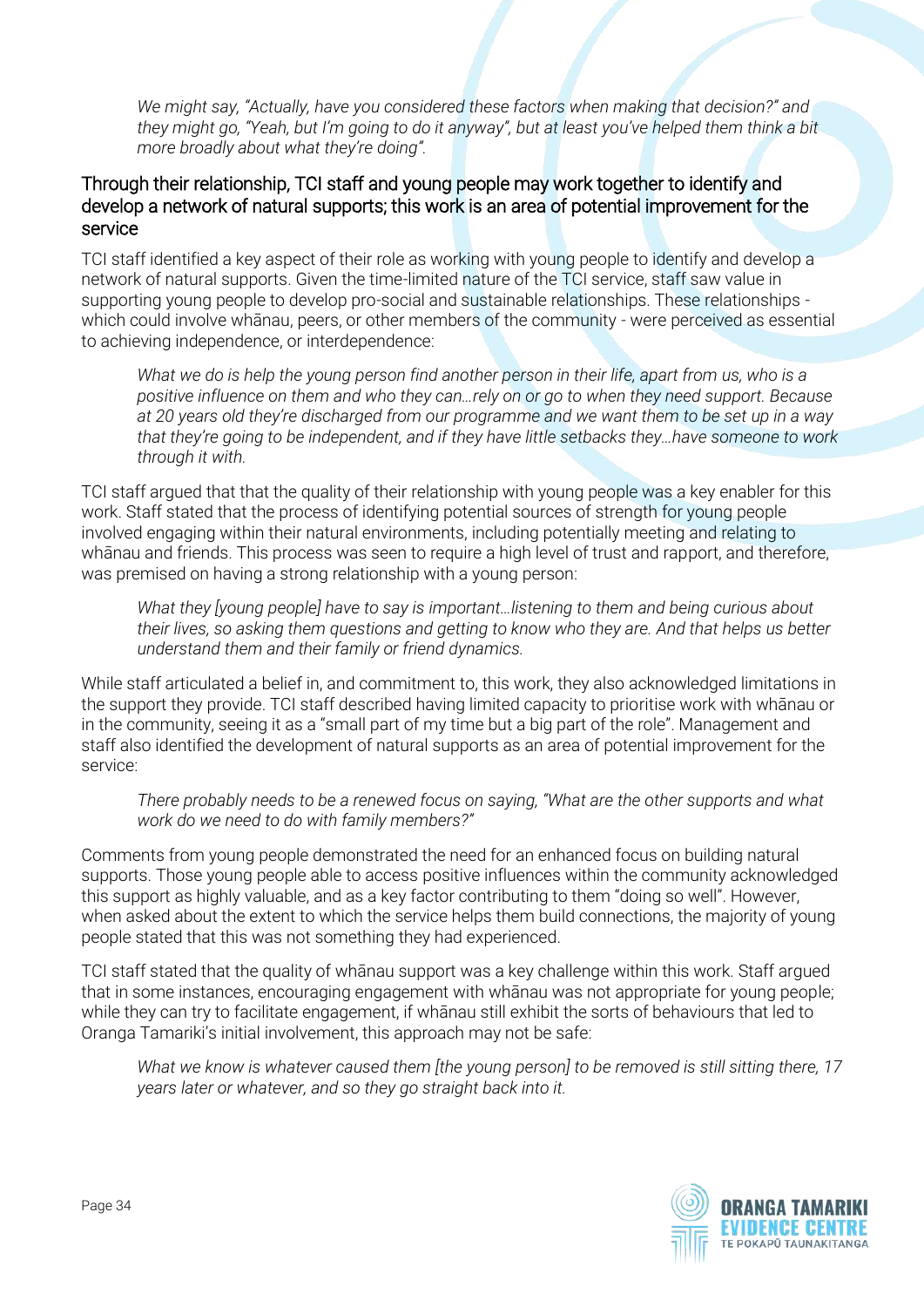Given this challenge, TCI staff saw a need for an enhanced focus on supporting the needs and stability of whānau alongside young people. Staff argued that as young people must be considered in the context of their whānau – particularly in situations where they return home – limiting the scope of their work was not always feasible. TCI staff stated that they often had to take on a 'dual role' as the family social worker; while this work was perceived as highly valuable, the TCI service is not currently resourced to fulfil this role:

*To be able to work with families….it takes time….that would require much smaller caseloads than what they currently have….all the young people are going back home once they leave care anyway and so we could be doing a lot more to repair that relationship and to make that a safer and more sustainable relationship…so I definitely think that needs to be a focus of TCI services.* 

#### A key success factor associated with quality relationships – and therefore, the effectiveness of the service as a whole  $-$  is time and duration

Young people and TCI staff identified the long duration of the service – in some cases, up to five years - as a key success factor associated with the development of quality relationships. Young people described their relationship with their TCI worker as "cemented" and "comfortable", and noted the sense of reassurance and enhanced trust associated with the service's duration:

*You have someone there who hopefully will be there for the next, you know, three or four or five years.* 

*Just the fact that I know him [the TCI worker] and I've known him for a long time so I trust him.*

TCI staff also reflected on the long duration of the service, and its association with strong relationships. Workers argued that developing and building trust with a young person was a long-term process that required time:

*I think trust comes through time. You know, youth are not going to just trust if you buy them a meal, you know. It's just seeing them every day, them seeing that you're honest, that you care about them. And…that's a process. It takes time.* 

Staff also saw the long duration of the service as having inherent value, in that it provides enduring support that spans the transition period. TCI staff stated that the longevity of the service allowed young people to experience "a model of a relationship that they could rely on over a sustained length of time". Workers also saw value in a service that allows young people the time to make mistakes, and which continues to support them before, during and after their transition from care:

*My gut is what works with this programme is the length of the relationship, is that actually what young people need is someone to walk alongside them as they do this journey to adulthood, because there are so many ups and downs.* 

#### The long duration of the service also allows TCI workers to implement a core strategy for building independence – gradually withdrawing and allowing young people to do things for themselves

TCI staff commented that along with allowing for the development of strong relationships, the long duration of the service facilitates the implementation of a key strategy for building independence. Staff discussing the development of key independent living skills described taking a long-term and staged approach, which evolves alongside the young person.

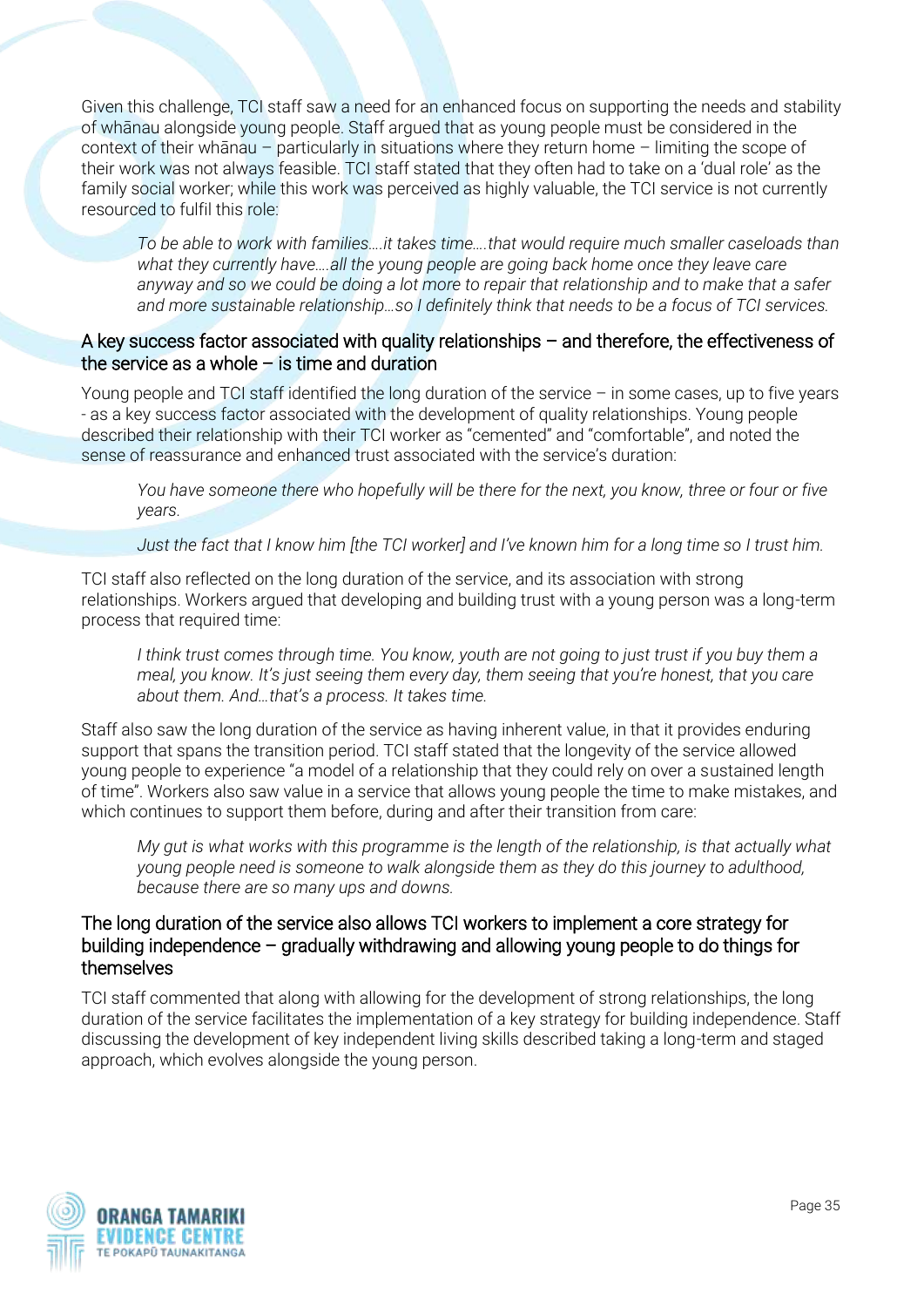In the first instance, staff saw their role as "more hands-on", where they actively support young people by modelling how to complete tasks. By then gradually withdrawing this direct support, staff encourage young people to take on increased self-responsibility and progressively learn to "do it themselves". This process reflects a young person's age and development, and matures over the duration of their engagement with the service. For example, one TCI worker describing this process noted:

*So you don't want to do everything for them….I would say once they're 18 or 19, basically ask them to do everything, as much as they can, for themselves. Say if they wanted to get some furniture for their house…I think when they're younger you'd take them to the store, show them what the options are, get a quote. Once they're 19, what you do is ask them to get a quote themselves.* 

TCI staff acknowledged a risk that the service's long duration could be associated with fostering dependence, and saw this strategy as a key mitigating factor. While staff describing struggling with the tension between 'doing' and 'supporting', they recognised the importance of respecting the boundaries of the service through learning to say no. For example, one worker describing a situation where a young person requested money after spending their food budget on cigarettes stated:

*She made a choice and it wasn't a good choice and all I would have done if I had brought her*  food was reinforce the fact that she can make the choice, and if she does it again, somebody will *save her. That's not the world we live in and I didn't feel brutal doing that.* 

#### Given the importance of building a strong relationship, the motivation and quality of TCI workers was identified as a key success factor within the service

Overall, feedback from all parties involved in the TCI service – including young people, staff and social workers – highlighted the perceived importance of relationship-based support. Given the centrality of this relationship to delivering the service, along with achieving outcomes relating to young peoples' resilience and emotional wellbeing, the motivation and quality of TCI workers was identified as a key success factor.

Interviews with TCI staff revealed that the majority are highly committed to supporting young people, and display a clear passion for their work. Many TCI staff stated that they "loved" their job, and were particularly motivated by supporting young people to achieve success. For example, TCI workers reflecting on their work stated:

It's the best thing I've ever done in my life... I love it. I love the work that I do.

*In order to do this job and do it effectively, the desire for a young person to succeed is crucial.*

Young people reflecting on their experience of the service, particularly in relation to the quality of their TCI worker, also acknowledged this commitment and motivation. Comments from young people about their TCI worker included descriptions of them as "a good person", who is passionate about young people, and who genuinely wants youth to succeed:

*He wants you to succeed. He's genuinely here to help you…He has a passion for young people.* 

*I would describe [my TCI worker] as a go-getter. Doesn't sit on his arse, he wants to get out and help youth in the area, or help wherever youth needs to be helped.* 

Social workers and TCI staff also identified the ability to engage with youth as a specific skill-set. Social workers acknowledged having a general preference for working with young children and

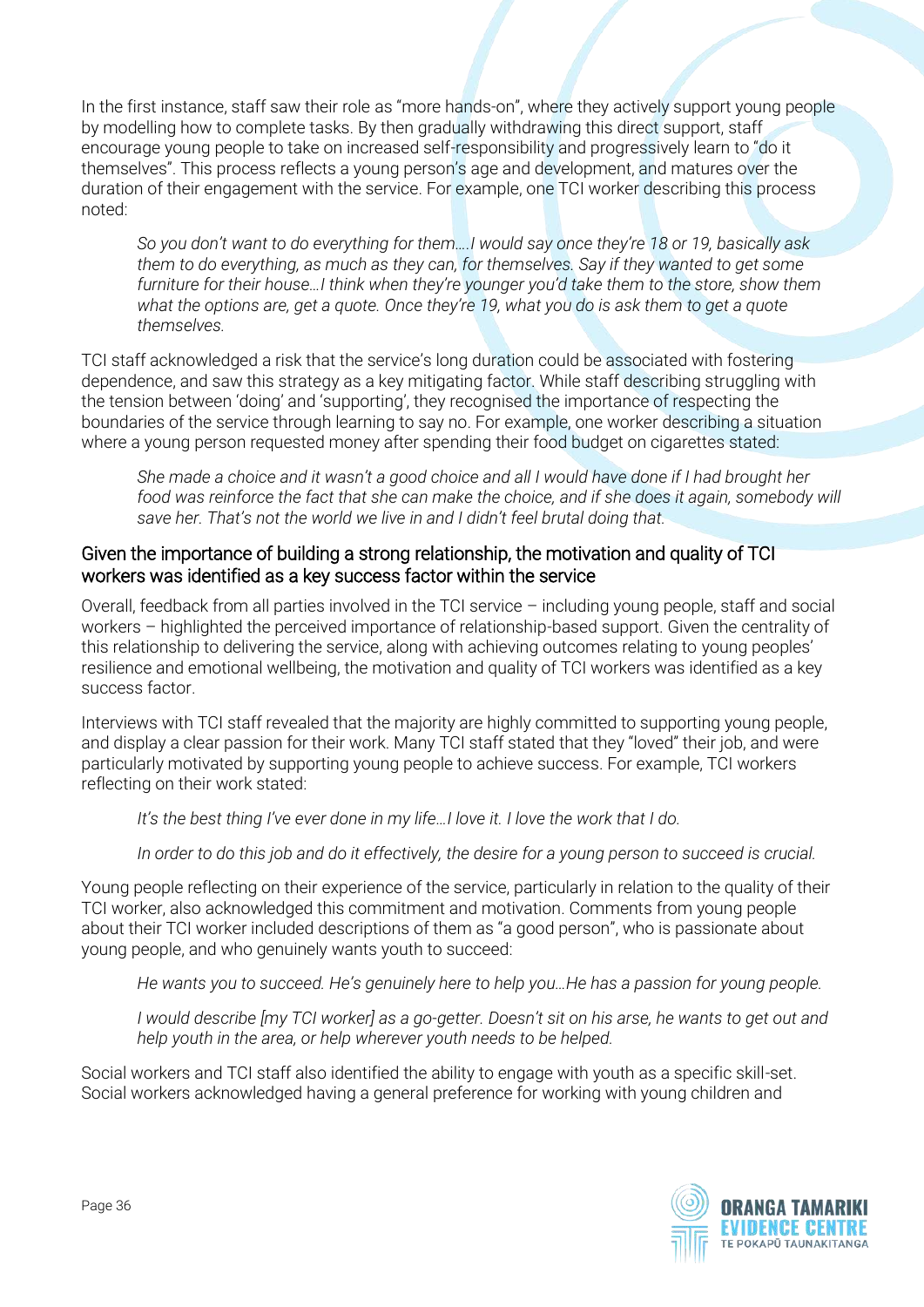whānau, and stated that they often found engaging with youth highly challenging. In contrast, TCI workers were seen as passionate about young people, and as having an inherent skill-set that made them more readily able to engage. For example, one social worker noted:

*Something that's really important about the [TCI workers] is they're really good with young people because there's lots of social workers who aren't. Social workers can get really afraid of young people…a lot of social workers don't have the right skillset.* 

While the majority of TCI staff are motivated to support the achievement of young people, it appears that in some instances, less effective workers are recruited to the service. A small number of young people gave examples of having conflict with their TCI worker, or believing they were not representing their interests. In these situations, young people were able to "get them changed". TCI management also described contending with workers who "have just not gone to appointments and make up what they're doing", although this appeared to be rare.

Social workers also noted a number of negative experiences relating to the quality of staff. Several social workers noted that their experience of TCI workers was variable; while some are "very good", in other cases the limited effectiveness of staff meant that "we needn't have referred, we would've done a better job ourselves". Social workers also described examples of TCI workers not being actively engaged, failing to attend meetings, or breaking commitments to young people. Again, this negative feedback was relatively limited and did not appear to reflect a typical experience of the TCI service.

#### <span id="page-36-0"></span>Factors that help or hinder

TCI staff from both organisations recognised the importance of having a framework or model to **guide practice.** Staff stated that these frameworks help to formalise and standardise how TCI workers engage with young people, and the intended scope of the service, whilst still providing a large degree of autonomy at an individual level. Practice frameworks tend to take a principle-based, rather than task-orientated, approach. Staff described these frameworks as holistic, strengths-based, therapeutic, trauma-informed and pro-social.

TCI staff valued their capacity to work autonomously, and to take a creative approach when **engaging with young people.** Both TCI providers were described as 'high-trust' organisations, where staff working with young people were empowered to be responsive to their needs. Staff saw this freedom as a way of ensuring that the service's youth-led philosophy was maintained. Staff also identified the ability to access TAPS funding as a key enabler for this creative approach.

Staff identified their ability to work in the community as a key aspect of this autonomy. Staff from both organisations are given a car, laptop and phone, allowing them to take a mobile working approach. Given the dispersed nature of Auckland's geography, and the fact that young people may live anywhere within the region, this was seen to be a key success factor supporting TCI staff in their work. Having access to a car also supports key service activities, particularly in relation to providing young people with tangible forms of support.

#### Staff recognised the ability to build relationships with community-based NGOs as a key attribute.

This skill-set was associated with an increased awareness of available supports, and therefore, greater capacity to support young people's needs. Having positive relationships with NGO providers was also seen as a means of overcoming service availability issues, particularly in relation to housing. The presence of strong relationships between professionals was also seen to increase the consistency and quality of support provided to young people.

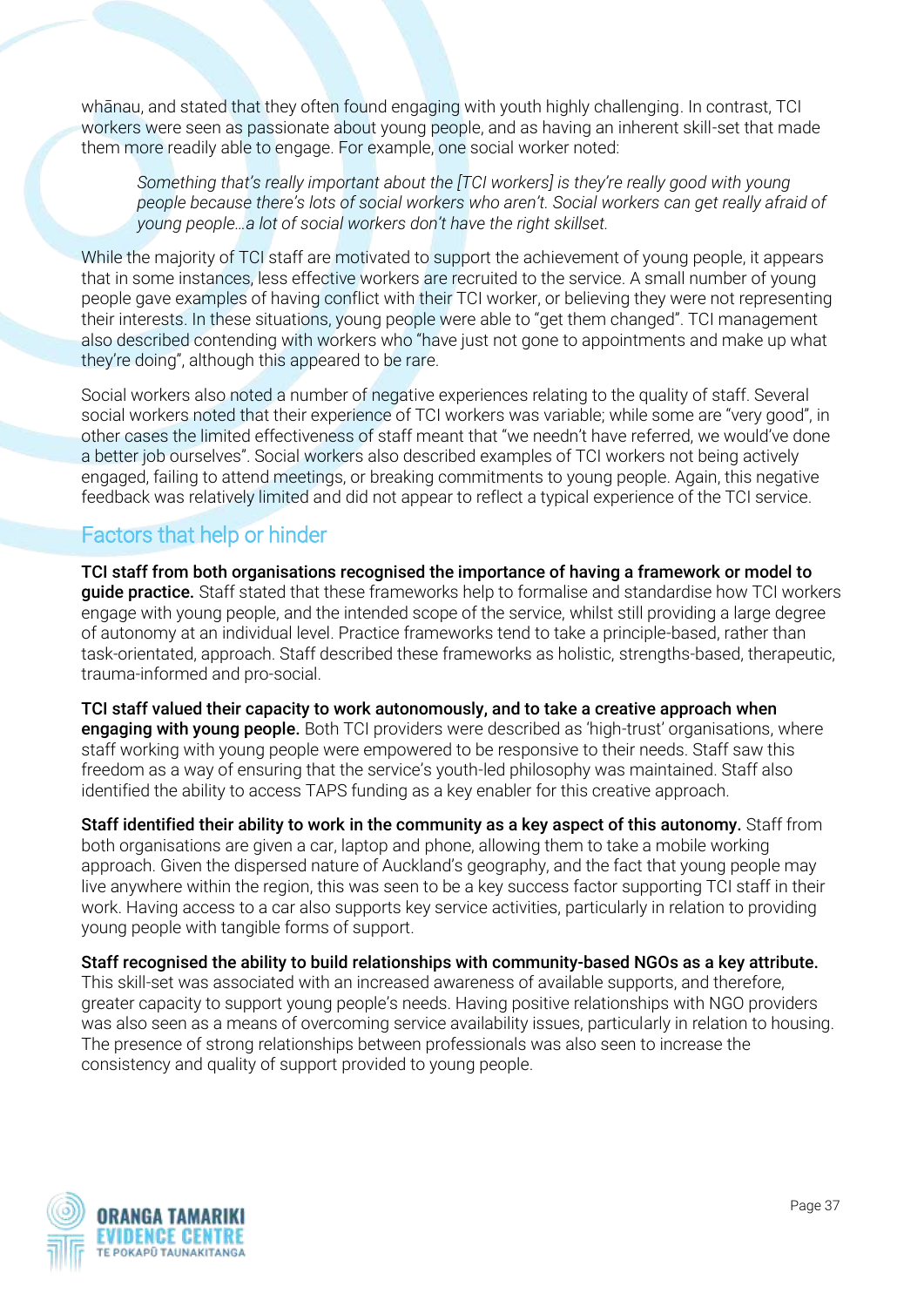Staff identified regular access to training, supervision and clinical support as a key factor supporting their work. This support was considered particularly important within efforts to effectively support high-needs young people, and when responding to crisis situations around suicide or selfharm. Case-level supervision, where workers discuss how to best engage with and support young people, was also seen to be useful at a practice level. TCI staff also stated that they are able to request ad hoc training to develop skills relevant to their work, for example, motivational interviewing.

Staff from both TCI providers spoke about the importance of a positive and supportive team culture. Good relationships with other staff were seen to provide consistent access to peer support. This informal support network was useful from a practice perspective, but more importantly, provided an avenue for ensuring the self-care of frontline workers. Staff commented that they were often exposed to challenging material or experienced vicarious trauma, and that self-care was important to the sustainability of their work.

TCI staff and managers identified funding as one of the key factors restraining their work. Staff have access to TAPS funding, along with a one-off discharge grant of S1, 500. Staff acknowledged that funding limitations could constrain their responsiveness to young people's needs. Staff also stated that it was sometimes unclear what funding source to access, that it was often difficult to determine what Oranga Tamariki was obliged to pay for, and that at an organisational level, financial management could be a challenge.

Funding was also identified as key issue in regards to TCI worker pay and staff turnover. TCI staff argued that they were underpaid, and that their experience and work were undervalued. As a consequence, staff turnover rates were high within both TCI organisations. TCI workers also acknowledged that their roles were 'time-limited'; low pay and limited opportunities for advancement meant that TCI workers often moved on after several years. Staff turnover was seen to have a range of implications for young people, who spoke about the difficulties they experienced adjusting to change and developing new relationships.

TCI workers reported that their caseloads were slightly greater than what was considered **manageable.** On average, TCI workers appear to have a caseload of between 16-20 youth; an ideal caseload was considered to be approximately 12-15 young people. TCI workers acknowledged the compromised practice associated with overstretched capacity, stating that they were often forced to be less proactive, or to provide a lower standard of care. This reduced quality was seen to be particularly evident when some young people on a TCI worker's caseload are in crisis, and have to be prioritised for support.

TCI staff identified a range of challenges associated with accessing support through Work and **Income.** Young people may receive the Youth Payment while under the care of Oranga Tamariki; however, accessing this support was described as a bureaucratic and challenging process, and the financial support provided was seen to be extremely limited. TCI staff also cited challenges assessing young people's full entitlements through the adult benefit system, which was described as not user or youth-friendly. These difficulties had a range of implications for young people, including stress and going without basic necessities.

Collaboration between the two providers delivering the TCI service is limited. While staff from both organisations could see value in having positive working relationships and collaboration, no examples where this was practically achieved were identified. Poor collaboration across the service reduces opportunities to discuss practice issues, share positive experiences, identify effective communitybased supports, and develop a shared understanding of what the TCI service involves. The role of competitive contracting arrangements in undermining this collaboration was also noted.

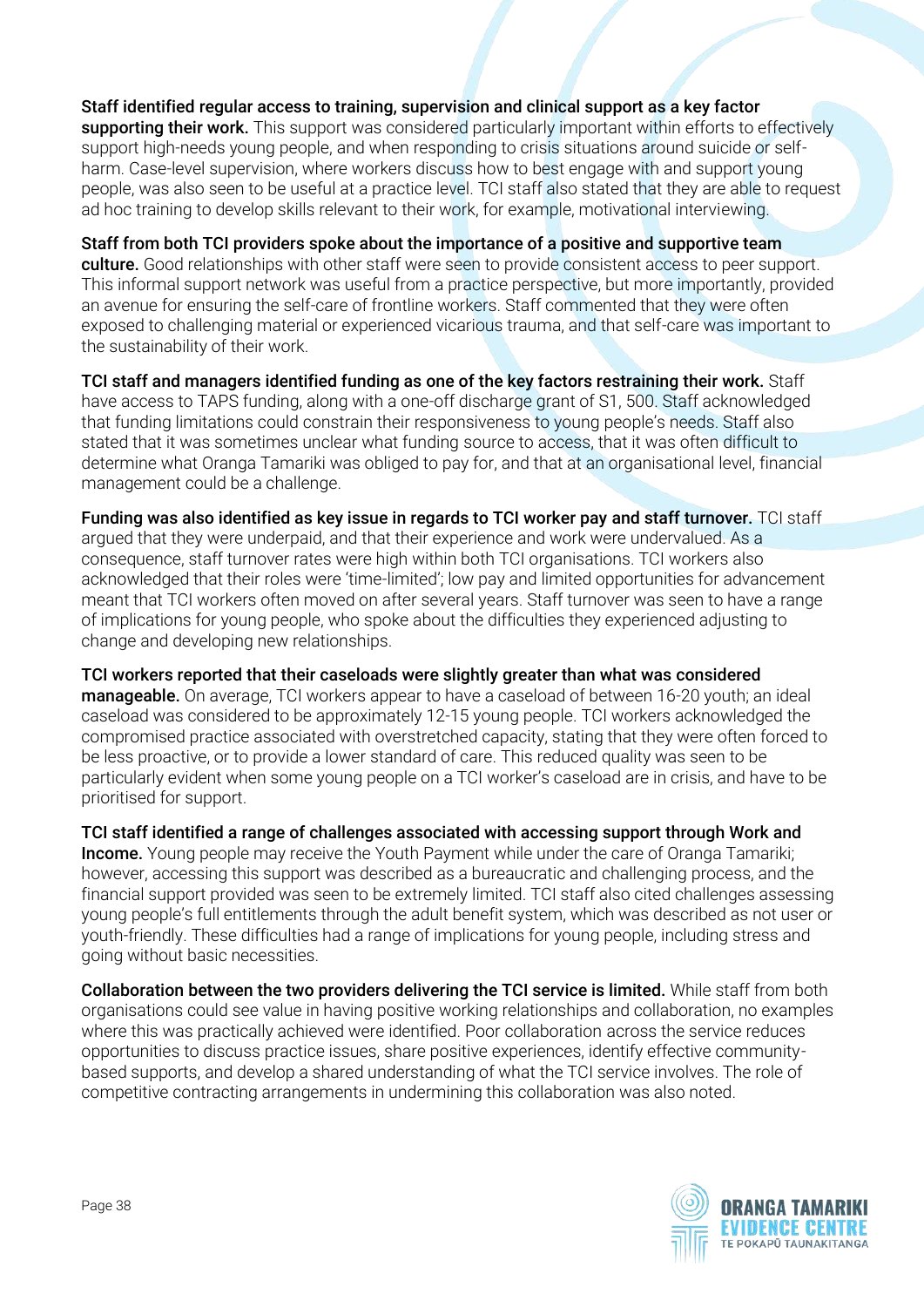#### Table 1: Factors that help or hinder service delivery – example quotes

| <b>FACTOR</b>                               | <b>EXAMPLE QUOTE</b>                                                                                                                                                                                                                                                                                             |  |  |  |  |
|---------------------------------------------|------------------------------------------------------------------------------------------------------------------------------------------------------------------------------------------------------------------------------------------------------------------------------------------------------------------|--|--|--|--|
| <b>Factors that help service delivery</b>   |                                                                                                                                                                                                                                                                                                                  |  |  |  |  |
| Practice framework                          | Change has been probably in the area of starting to implement a<br>model and some framework of practice that provides greater<br>guidance to [TCI workers] in and around what they do in their role.<br>(TCI staff member)                                                                                       |  |  |  |  |
| Creativity and autonomy                     | Organisationally, I think we're really free to do what we think needs to<br>be done, which I love. I genuinely love being able to say, "All right,<br>somebody needs this can we do it?" "Yes" (TCI worker)                                                                                                      |  |  |  |  |
| Working in the community                    | I can't imagine what the job would be like if we didn't have cars. It<br>definitely makes it a lot easier. (TCI worker)                                                                                                                                                                                          |  |  |  |  |
| Networking and relationship<br>building     | So we have good relationships with providers in the community<br>because we're often talking to them and they can be also<br>helpful referring us on to other people who may have<br>accommodation available or different resources available. (TCI<br>worker)                                                   |  |  |  |  |
| Mentoring, guidance and clinical<br>support | The training has been good and there's also the clinical support,<br>which is really helpful. I think that's essential, actually, to have that<br>clinical support, just to ensure that you're doing everything you can to<br>make sure the young person is supported in the best way. (TCI<br>worker)           |  |  |  |  |
| Positive and supportive culture             | In a role like this it is stressfulit's vital we have that interaction with<br>each other and be able to express what's going on and support one<br>another. (TCI worker)                                                                                                                                        |  |  |  |  |
| <b>Factors that hinder service delivery</b> |                                                                                                                                                                                                                                                                                                                  |  |  |  |  |
| Funding                                     | I think there should be clearer guidelines when young people get<br>referred on to the TCI programme about funding. So, what Oranga<br>Tamariki still funds for the young personthings like accommodation<br>and personal documentssometimes we get expected to pay for<br>them out of grant money. (TCI worker) |  |  |  |  |
|                                             | I feel as though with being in the frontline work especially it's<br>important that we are valued and sometimes I feel that it would be<br>nice to be paid what I think we're worth. (TCI worker)                                                                                                                |  |  |  |  |
| Pay and staff turnover                      | Because going through foster care, there's a lot of broken<br>relationships. You become close with somebody and then you have<br>to let go. And I'm sad it's one of those situations again. (Young<br>person)                                                                                                    |  |  |  |  |

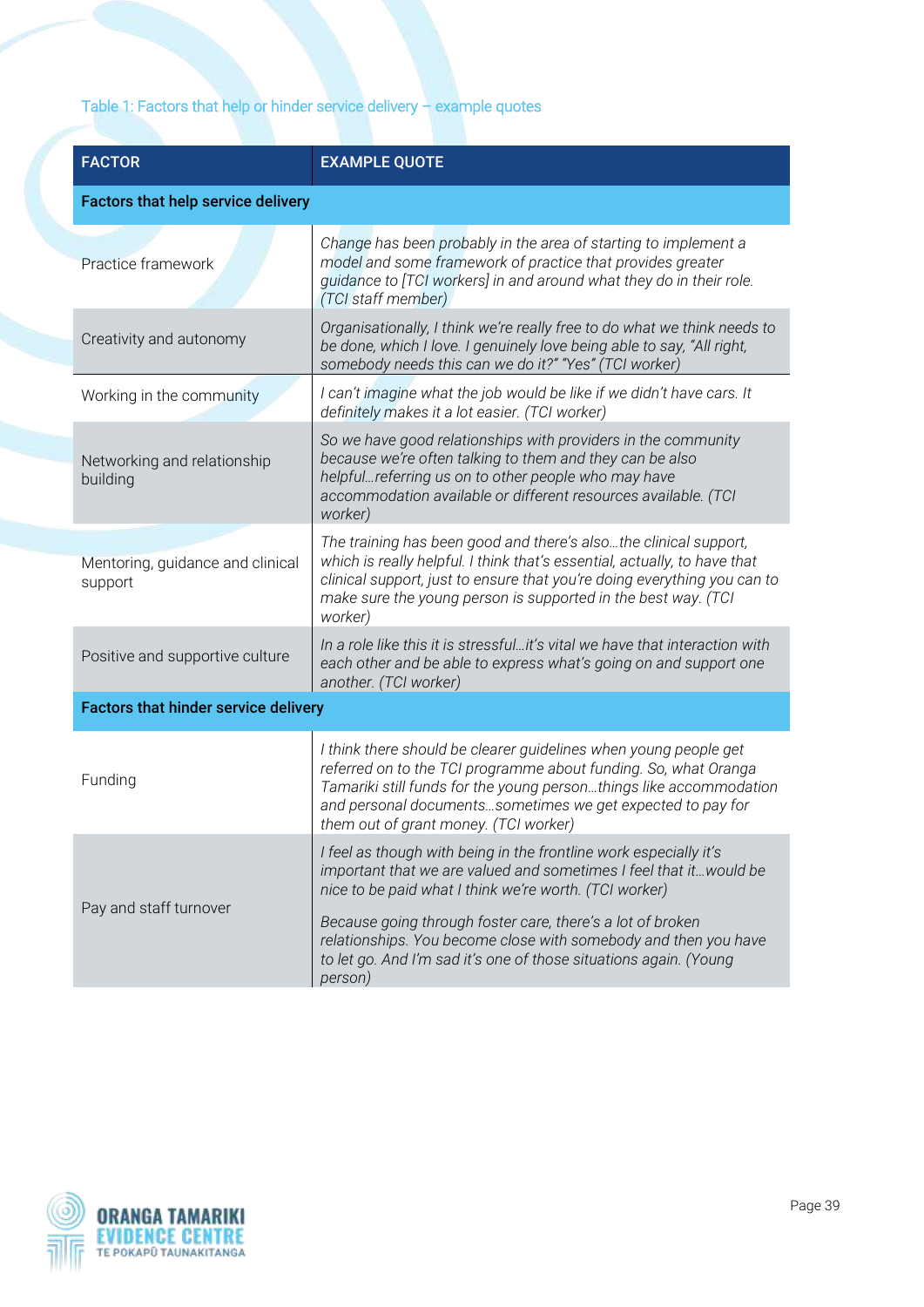| Caseloads                                     | At the moment I'm at 18 but I'm exiting one person, so 17. And I<br>think a comfortable caseload is 15, to be fair. Because you always<br>have a balance of young people engaging and young people maybe a<br>bit quieter. So when you have a higher caseload and theyall need<br>stuff it can be very stressful. (TCI worker) |  |  |
|-----------------------------------------------|--------------------------------------------------------------------------------------------------------------------------------------------------------------------------------------------------------------------------------------------------------------------------------------------------------------------------------|--|--|
| Support from Work and Income                  | Once the young person is no longer under orders and there's no<br>custody or guardianship, they're 18, like every other young adult in<br>this world, and it's off to WINZ. So the kids and I are struggling<br>together to do that, I'll be perfectly frank with you, because it is not<br>user friendly. (TCI worker)        |  |  |
| Collaboration across TCI service<br>providers | If the providers had a stronger relationship there could have been<br>benefit to botheven if you just came together once every two<br>months to go, "These are the services that I've found really helpful<br>and here's a contact person". (TCI staff member)                                                                 |  |  |

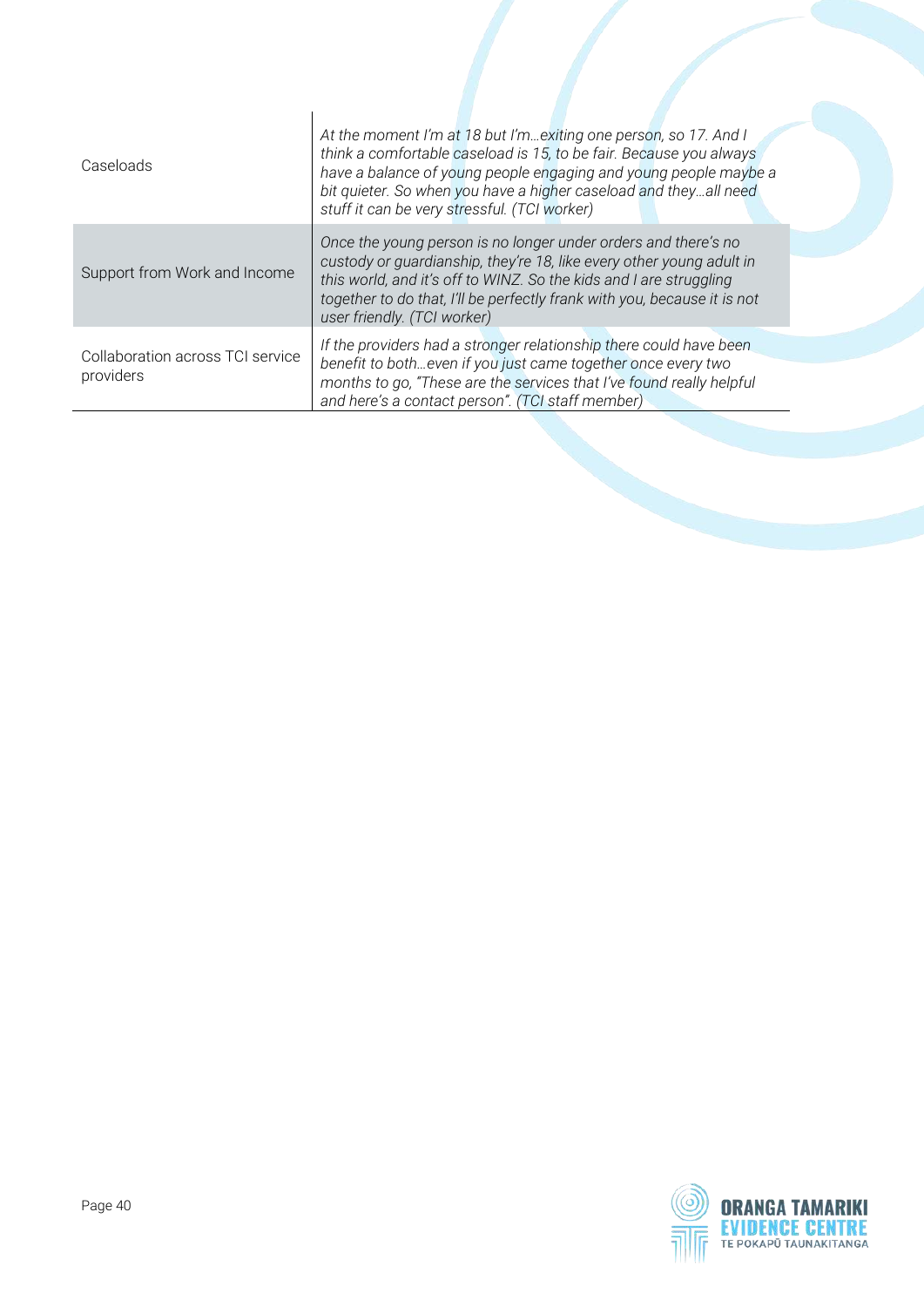### <span id="page-40-0"></span>Role of Oranga Tamariki

Some examples of positive collaboration between Oranga Tamariki social workers and TCI staff were identified. Social workers and TCI staff highlighted the importance of communication and information sharing, on both a regular basis, and in instances where a young person is in crisis. Social workers and TCI workers may also use a co-working approach, where they plan collaboratively or share responsibility for completing relevant tasks. Several social workers said they were appreciative of this collaborative approach, stating that TCI workers often had greater capacity to support young people.

TCI workers stated that they often experienced challenges engaging with Oranga Tamariki. Workers noted that while individual social workers can be "amazing", overall, communication with Oranga Tamariki was considered poor. Staff stated that social workers often did not respond to emails or provide updates on young people, which undermined their capacity to effectively perform their role. TCI staff also highlighted a lack of formal guidelines or policy around the regularity and content of communication with social workers.

TCI staff and social workers acknowledged that high caseloads undermined Oranga Tamariki's capacity for effective engagement. Social workers stated that they had limited time to develop strong relationships with Tamariki, or support them through in-depth work. TCI workers argued that high caseloads reduced social workers to minimum levels of engagement (once every eight weeks), and that this was effectively "a waste of time". TCI workers also acknowledged the relationship between high caseloads and poor communication, and stated that they did have some empathy for the challenges social workers faced.

Young people and TCI workers have a perception that social workers discharge their statutory responsibility after making a referral to the service. In general, young people had limited on-going involvement with their social worker after being referred to TCI, and some reported feeling a sense of abandonment, or believing that their social worker "no longer cared". TCI staff also argued that after referring, some social workers did not prioritise young people, or failed to meet their obligations for providing support.

While TCI staff and social workers noted the value of early referral to the service, both parties acknowledged that this does not always occur. Early engagement with TCI was associated with enhanced opportunities for young people to develop strong relationships and key independent living skills. Despite the importance of early referral, social workers do not always take a proactive approach, and relatively older youth are often referred to the service. This issue may be exacerbated by the presence of long waiting lists for the service.

#### Other issues relating to how Oranga Tamariki supports the delivery of the service included:

- TCI workers cited challenges accessing funding through Oranga Tamariki, including for expenses they have a statutory obligation to meet.
- Young people's discharge from care was described as a sometimes drastic process, which occurred at too young an age. This process may result in young people experiencing added stress and trauma.
- Other practice issues included inconsistent decision-making, a lack of creativity, traumatic uplift experiences and a lack of youth-centred practice.

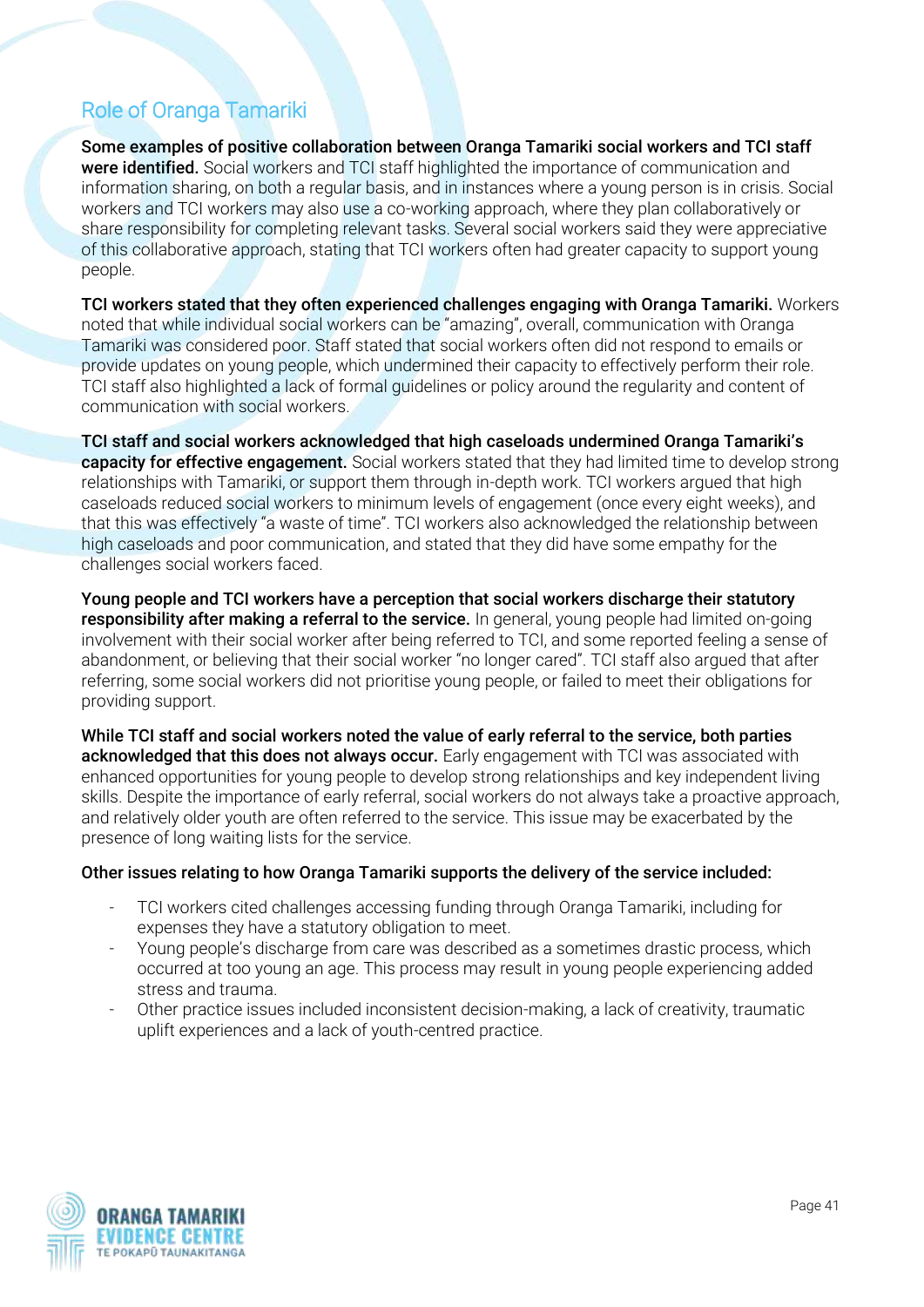#### Table 2: Role of Oranga Tamariki in supporting and challenging service delivery – example quotes

| <b>FACTOR</b>                              | <b>EXAMPLE QUOTE</b>                                                                                                                                                                                                                                                                                                                   |  |  |  |  |
|--------------------------------------------|----------------------------------------------------------------------------------------------------------------------------------------------------------------------------------------------------------------------------------------------------------------------------------------------------------------------------------------|--|--|--|--|
| <b>Support provided by Oranga Tamariki</b> |                                                                                                                                                                                                                                                                                                                                        |  |  |  |  |
| Collaboration                              | [The TCI worker] would always share information, which is<br>goodBecause [the young person] is quite a high-needs young girl,<br>we touched based almost weekly or every other two days. (Social<br>worker)                                                                                                                            |  |  |  |  |
| <b>Challenges posed by Oranga Tamariki</b> |                                                                                                                                                                                                                                                                                                                                        |  |  |  |  |
| Engagement and<br>communication            | We email them, just letting them know updates and asking them<br>questions. And then when they don't reply for months, it can be a bit<br>of a joke. I understand everyone is busy but replying to an email can<br>take five minutes It's frustrating because we want to do the best<br>work we can for our young people. (TCI worker) |  |  |  |  |
| Caseloads and effective<br>engagement      | We can be involved with our Tamariki but what does that involvement<br>look like? Is it just turning up every six to eight weeks and saying, "Hi,<br>how are you Johnny? Everything going ok?" And then going away<br>again. That's not in-depth work. (Social worker)                                                                 |  |  |  |  |
| Discharge of responsibility                | She's [the social worker] sort of just blurred off and did her own thing<br>because she thinksthat she don't have to worry about me now!<br>guess she thinks that there's nothing to worry about, which is a load<br>of shit. (Young person)                                                                                           |  |  |  |  |
|                                            | I think they [the social worker] put the young person on the<br>backburner because our services are involved, so they feel like they<br>don't need to be as involved. (TCI worker)                                                                                                                                                     |  |  |  |  |
| Age of referral                            | Usually we get referrals six months before they turn 17 I think it<br>would benefit getting them earlier because then we can build that<br>therapeutic relationship with them over the course of two yearsthat<br>way when they do transition we've got that relationship in place. (TCI<br>worker)                                    |  |  |  |  |

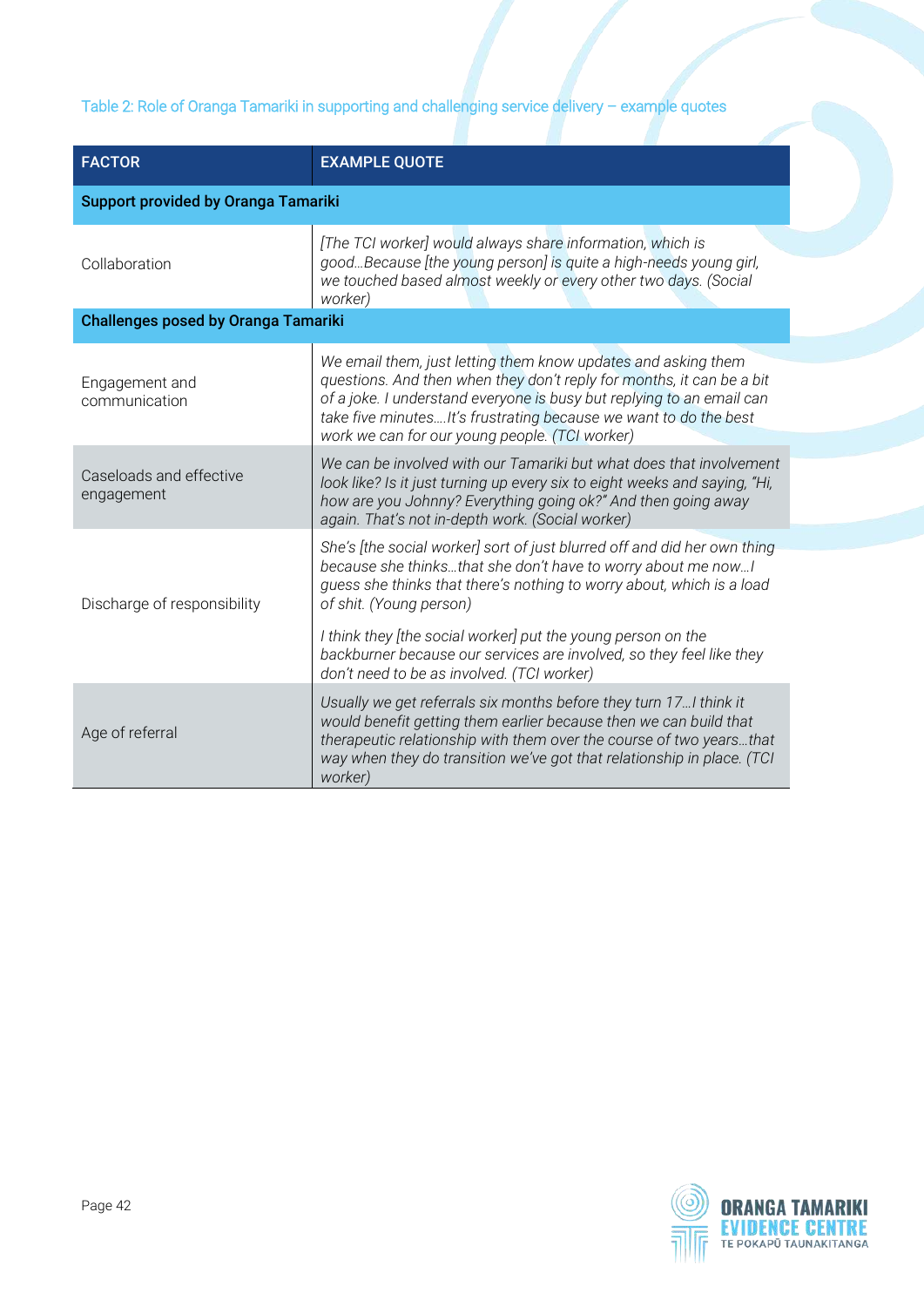## <span id="page-42-0"></span>**MOVING TO INDEPENDENCE**

This section initially describes the different ways young people exit from the service, along with their experiences of this process and suggested improvements. The section then discusses how 'independence' can be defined, and the sorts of outcomes that may be associated with engagement in TCI. This section has a particular focus on reflecting the experiences of those young people who have formally exited from the service, and who are living independently within the community.

### <span id="page-42-1"></span>Exit from the service

#### Some young people may choose to disengage from the service before a formal exit process can occur

TCI staff stated that the voluntary, youth-led nature of the service means that young people are able to disengage at any time. In these instances, staff will often expend significant effort to reengage the young person, including calling, contracting whānau, and physically trying to locate them. For example, one TCI worker describing their efforts to re-engage a young person noted:

*We'll do a lot to track people down. I had a guy that disappeared off the rails for probably about a year but I had just enough scraps of contact to think he was still around…I heard he was homeless and on drugs - great combination - so I was going around to the police stations, looking under bridges, you know, wandering through the parks that I thought he might be.*

If these efforts are not successful, young people have the option to reengage with the service at any time (up till the age of 20). It appears that this option is taken-up on a relatively frequent basis, with many young people reflecting on their experience of making this decision:

*But you can jump on and off the programme as much as you want. If you move to different places and then end up coming back to Auckland, they're always going to be here for you until you're 20.* 

Staff and young people noted that the choice to disengage often related to young people moving outside Auckland, either through choice, or a criminal justice sentence in a prison outside the region. Staff also noted that the choice to disengage does not always reflect a negative outcome; in some instances, young people have achieved a degree of stability and security, and no longer need the support of the service as they move to independence:

*Maybe they're 18 or 19 and they've kind of got a job, they've got a good house and they're pretty set up then they're like -- don't really need your support anymore.*

#### TCI staff work through a staged process to exit young people from the service

TCI staff and young people highlighted the importance of a staged exit process, which is implemented at the earliest opportunity. Staff noted the value of beginning this conversation up to a year prior to exit actually occurring. Given the duration and intensity of a young person's engagement with the service, and the nature of their relationship with their TCI worker, this staged approach was seen as essential to a successful transition. Young people who had exited the programme also recognised this staged approach, describing their experience as "planned" and "gradual". Comments relating to this issue included:

*It was real planned…We always planned everything. (Young person)*

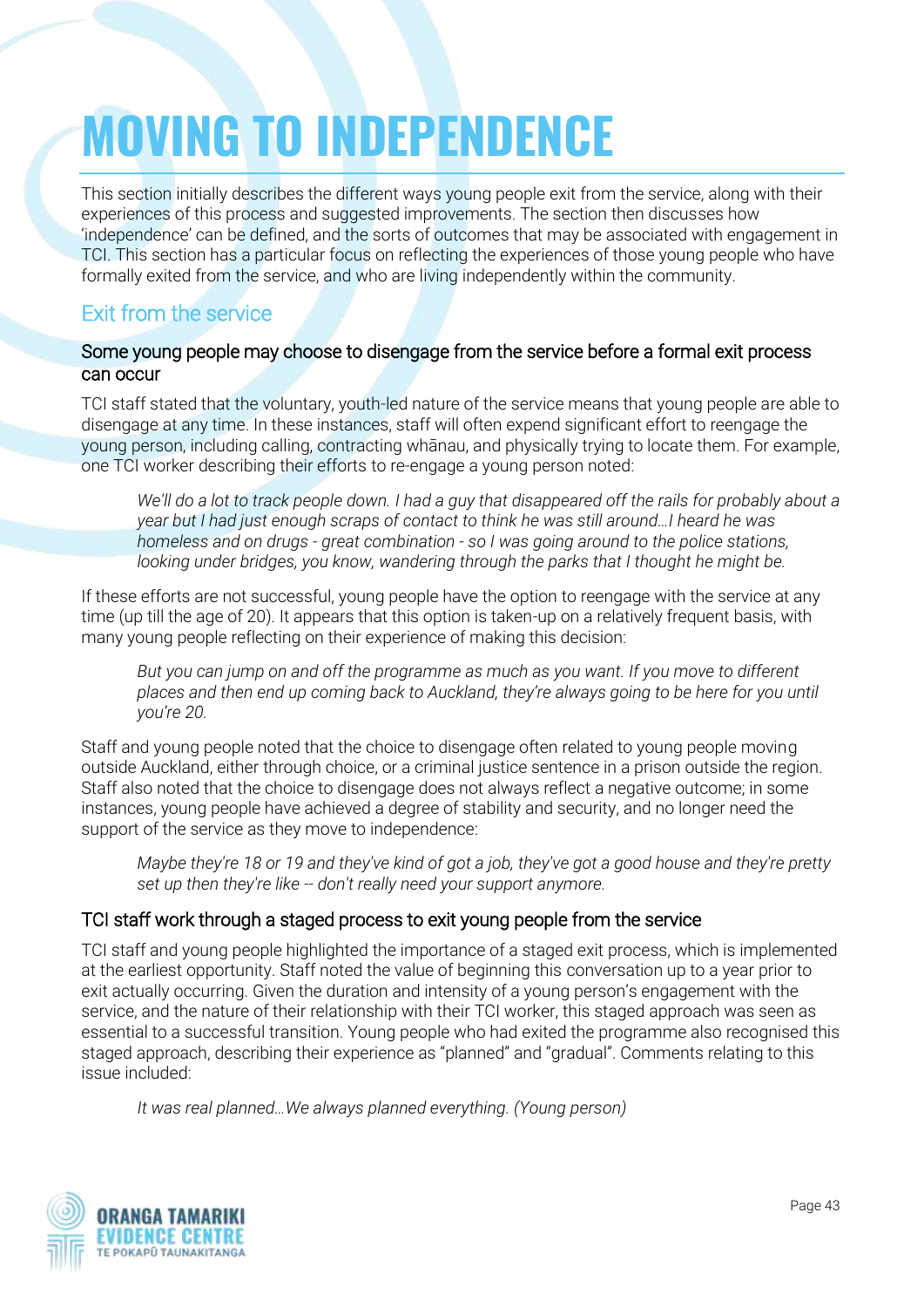*They don't like the thought of leaving the service even if they've been independent for quite some time…So that can be I think a bit daunting and overwhelming for our young people. That's why we like to like start talking about it early on so it's not like a complete surprise. (TCI worker)*

#### Formally, young people are discharged from the service at age 20; however, some young people remain engaged beyond this point, and many supported having longer involvement with the service

The formal exit policy for the TCI service states that young people should be discharged at age 20. In many cases, this was seen to be entirely appropriate; young people have often reached a stage where they are able to move forward with their life independently. However, in some cases, it appears that the TCI service will continue to provide support to young people after formal exit should have occurred. While TCI workers acknowledged that this approach challenged the 'transitional' basis of the service, they argued that on-going support was often necessary for chaotic or high-needs young people, or those who had become parents themselves:

*I must have had a handful of young people that were 20 and I kept them on because either they were parents and getting their children removed, and there was just no way I was going to back out at that stage, and/or young people that had no accommodation and suffered with mental health.*

A majority of young people stated their preference to be given a longer opportunity to engage with the service. While some stated that "all good things end in time", many young people indicated that they did not feel ready to leave the service and wished it could continue. Young people cited 22 to 25 as being a more appropriate age for exit. For example, one young person discussing the age of discharge from the service noted:

*I think 20 is still very young. I mean at 20 you're not fully grown, you're still learning, you know? I think it would be good for [TCI] to go to at least 22.*

Comments from young people who had left the service also reflected this desire for on-going involvement, and highlighted some of the challenges they faced exiting. While these young people generally believed they had the skills to support themselves independently, they missed having access to the relationship-based support provided through their TCI worker. Young people missed having someone "you can talk to...that will help you and motivate you", and stated that it was difficult finding others within the community able to provide a comparable level of support.

#### <span id="page-43-0"></span>Understanding independence

#### The service's youth-led approach acknowledges 'success' as a subjective notion, which looks different for all young people

TCI staff reflecting on the nature of a 'successful' transition highlighted a need to perceive this as a subjective notion, which looks different for all young people. This conception was seen as consistent with the service's youth-led approach, which acknowledges a young person's individual context, goals and perspectives as valid. TCI staff described 'success' as comprising "little things", and as being related to progress along a pathway, rather than of an objective state. For example, one TCI worker reflecting on the success of a young person noted:

*I've got one young person and she consumes a lot of drugs and she went to rehab and then she came back out. And even for me a success for her is going one week or one day without a substance.* 

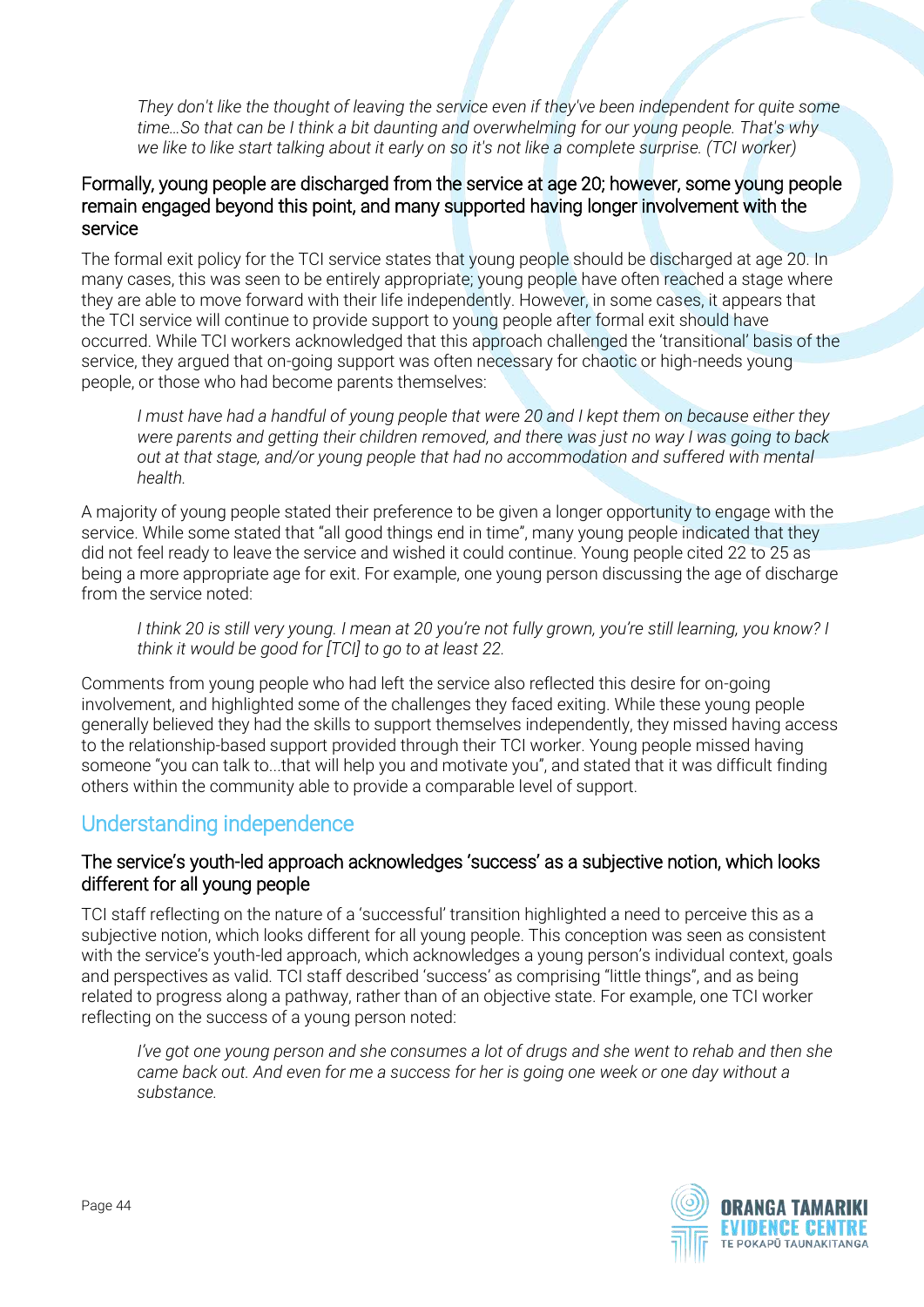Some staff drew attention to the challenges associated with measuring 'success', particularly within a contracting environment that may not allow for more subjective interpretations. Staff argued that it was difficult to accurately reflect some positive outcomes, such as reduced self-harm or an improved ability to interact with others. Staff also cautioned against assuming some outcomes as inherently negative. For example, TCI staff talked about "kids have children", and argued that this was not always a negative outcome, particularly if they are able to successfully parent them:

*You may think that being a young parent is a negative thing but in my view, being a young parent and having your child, keeping your child in a well and safe and healthy environment is a success.* 

#### The notion of 'success' as subjective is demonstrated by the different stories of young people who have left the service

The stories of four young people who have left the service demonstrate the fact that conceptions of success can vary considerably, along with some of the outcomes they have achieved:

- One young person, who described themselves as having foetal alcohol syndrome, said that they did not go to school or training and "just stayed home", but were happy to be "still breathing".
- After six years, one young person had recently completed their postgraduate degree, and was working in their chosen field.
- Another young person described not "doing much" after they first left the service, but after quitting drugs, "got a job and held it down", and felt "pretty positive" about their life.
- One young person was pregnant, sober, working two jobs, and determined to be involved as much as possible in the life of all her children.

#### Despite this variability, young people articulated a consistent vision of 'independence' and the outcomes they hoped to achieve after leaving the service

Young people's reflections on 'independence' included several common themes, particularly a definition or vision that emphasised being able to "stand on your own two feet". While young people stated that they would "still accept support", "not having to rely on other people" was seen as a key aspect of achieving independence:

*You don't need to rely on someone to help you or look after you; you can do it yourself.* 

*So you can live by yourself, fend for yourself without other people helping you or anything. It's still good to get help, but doing it on your own.* 

Young people's definitions of independence also included a number of outcomes they hoped to achieve, both before and after exiting the service. These outcomes primarily related to developing independent living skills, or "being able to get things done". Outcomes identified by young people included: knowing how to budget, having your own house, getting a fulltime job, having a licence, keeping up good personal hygiene, being able to go to a course every-day, and having food in the cupboards.

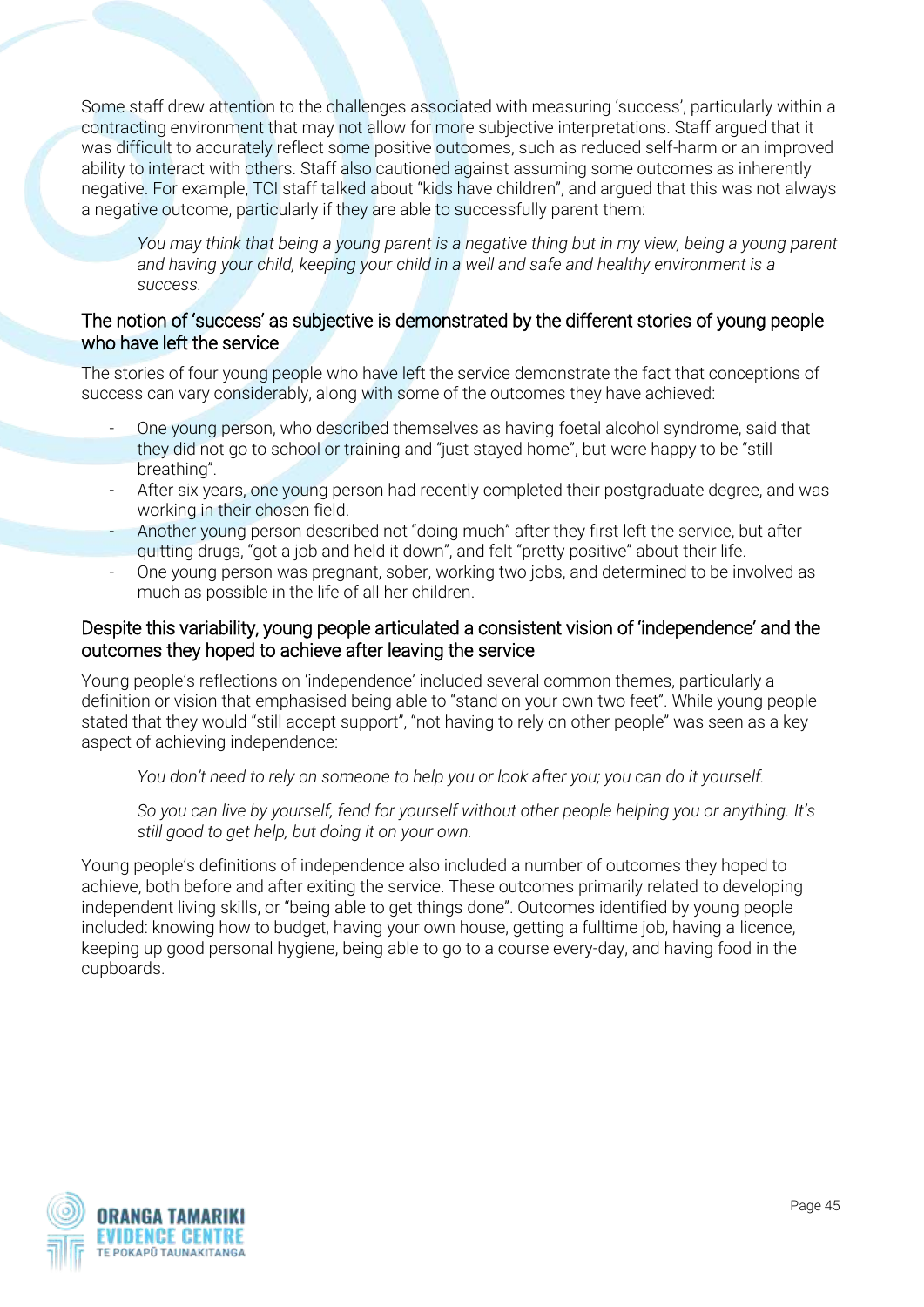#### Most young people also articulated a specific goal that they wished to achieve, or were already achieving, on their pathway to independence

On an unprompted basis, the majority of young people identified a specific goal they wished to achieve, or were already achieving, as they moved towards independence. These goals often related to careers young people wished to pursue, and included joining a defence force (Air Force, Army, and Navy), becoming a mechanic, getting a Master's degree, completing a hospitality course, becoming a hairdresser, and working in health sciences.

Young people described being "excited" by identifying, working towards and achieving these aspirations, and many stated that they "loved" engaging in this process. Young people reported that they were sometimes "surprised" by what they were able to achieve, and that the goal setting process was a powerful source of pride and motivation:

*I go [to course] every single day. I got like 99% attendance and back in school I had the worst attendance in the whole school. That's what the principal told me and I was like, "Look at me now"...I never thought I'd be able to do that. It's cool.* 

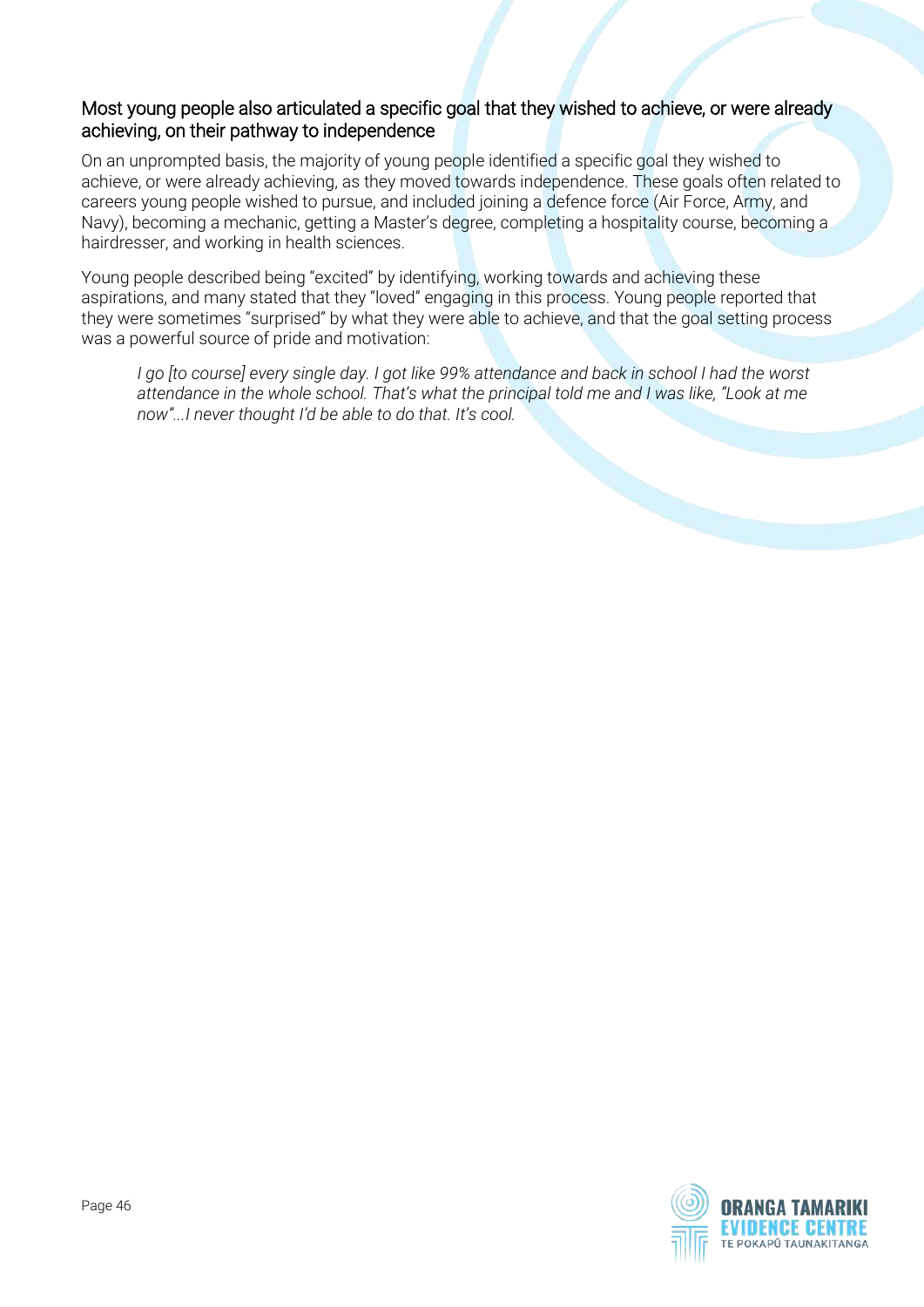## <span id="page-46-0"></span>**CONCLUSION**

#### <span id="page-46-1"></span>Overall impression of the TCI service

#### Young people were consistently positive about the TCI service, and believed it had a meaningful impact on their life

Feedback from young people consistently included comments highlighting positive impressions of the TCI service. Young people stated that the support they received was "good", and described the service as fun and "like family". A majority of young people also commented that they would not change anything about the service, and that they supported having it offered more widely. Comments demonstrating these impressions included:

*No [I wouldn't change anything], this programme's pretty fun, eh. To be honest, everyone's really friendly here, easy to talk to.* 

*I think…it [the service] should be open to more people because I know a lot of people that would really benefit from this.* 

Feedback from young people also included testimony relating to the impact they believed the service had on their life. While most young people didn't "feel perfectly independent yet", they saw the service as helping them build a foundation from which to move forward. Other young people credited the service with making a "huge difference", noting that without TCI they would "not be where I am today". When asked how their life would be different without the service's support, some young people stated:

*The truth? I think I'd either be dead or in prison.*

*I probably wouldn't be alive right now, to be honest, because when I came into [the service] I think that year I was really suicidal.* 

#### TCI staff were universally positive about the service, and saw real value in some form of transition support being offered across New Zealand

Feedback from TCI staff was universally positive, with workers describing the service as "brilliant" and of "real value". Workers argued that without some form of support, young people may die prematurely (e.g. through an accident or overdose), commit suicide, or be "left behind or forgotten". Given its perceived importance, staff supported establishing some form of TCI service across New Zealand. For example, one TCI worker reflecting on their impression of the service noted:

*I genuinely see the value in it…I've met too many young people now with not enough support…It's just too hard being 17 and doing it on your own…we need support like this to help people or else they'll just die.* 

#### While most social workers were positive about the TCI service, a small amount of more mixed feedback was also received

Overall, the majority of social workers had a positive impression of the service. Social workers described their experience of the service as "very good", and reported that the support young people received was "helpful" and "working really well". Social workers also acknowledged that TCI workers were able to provide a standard of care "much more [higher] than what we were". One social worker reflecting on their impression of the service noted:

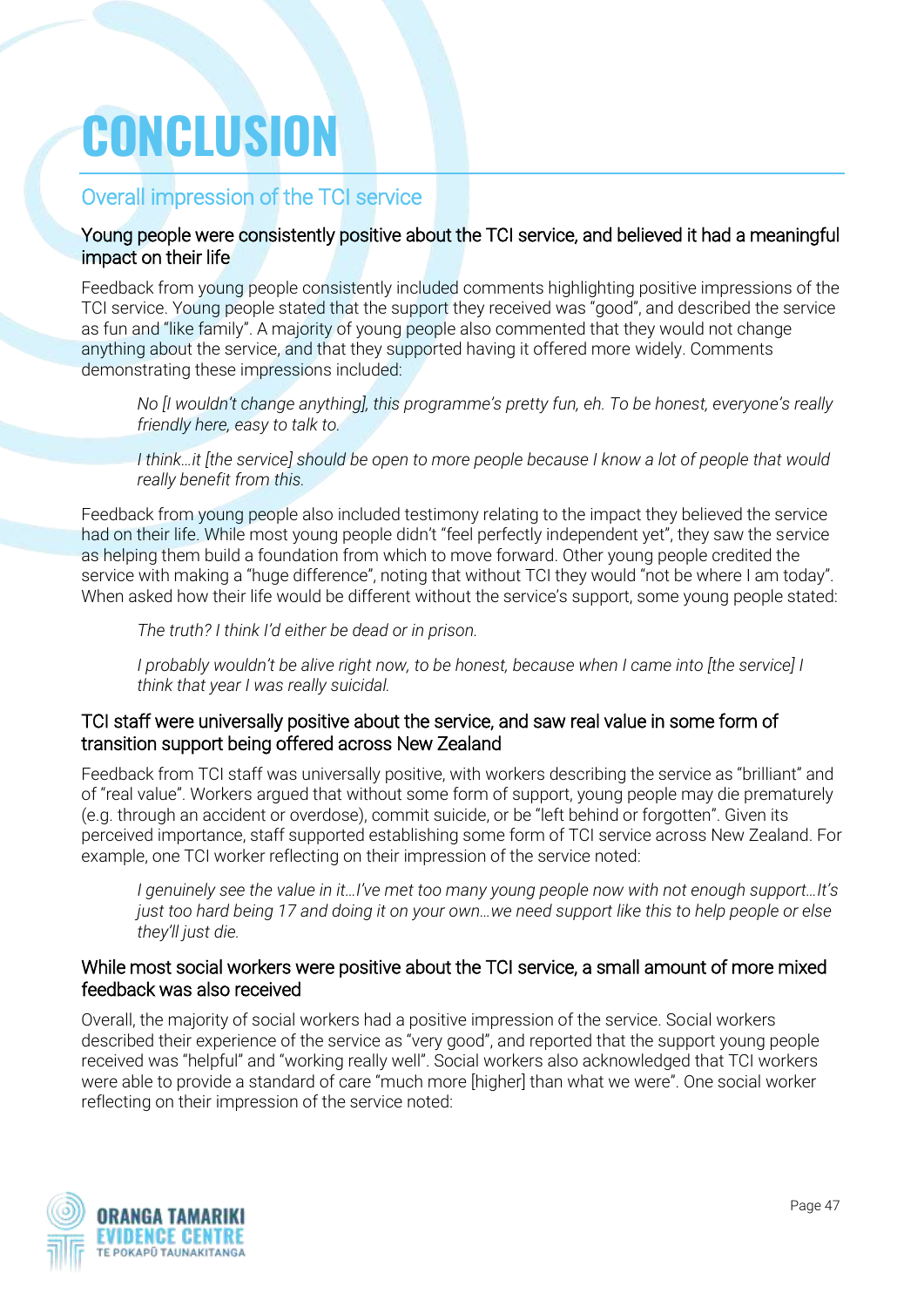*I was really impressed with the type of work that they [the TCI service] were doing with her…They just provided her with emotional support and goal setting and all that kind of thing. And they were very good.* 

However, a small amount of more mixed feedback on the overall quality of the service was also received. Some social workers reported being unsure of the intent of the service, describing it as a "big piece of cotton wool", or stating that it was sometimes unclear how the TCI providers were operating. These social workers argued that while they could see its potential value, the service could benefit from an overhaul:

*I think that the aim of the service is awesome and I think that it's absolutely needed for our young people and it would be very beneficial to be rolled out over the country, because other parts of the country don't have this service at all. I just think things need to be streamlined a bit more.* 

#### Inconsistent interpretations of the service's intent were noted across those involved in its delivery; this discrepancy may lead to different conceptions of effectiveness

Inconsistent understandings of the service's activities and intent were noted across those involved in its delivery, particularly between TCI providers and social workers. Some social workers appeared to have a perception of the service as being constrained to goal setting and practical skill development. For example, one social worker noted their belief that a TCI worker was overly focused on "voicing what the client wants", at the expense of providing more practical support.

In contrast to this perception, TCI workers saw their role as varied and multi-faceted, and highly valued the ability to provide young people with relationship-based support. TCI workers argued that the service is not limited to achieving young people's goals, and that social workers "don't know 100% what we do". It is likely that these inconsistent interpretations may be a factor contributing to differing impressions of the service's overall effectiveness.

#### <span id="page-47-0"></span>A national model for the TCI service

Overall, feedback from young people, staff, and social workers highlights a perception that existing transition services are generally well-functioning and effective. Findings from this evaluation suggest that these services may provide an appropriate basis for a national transition support model. However, this evaluation also identified a range of factors that may improve how future transition services operate, along with some key recommendations that could inform service design. It is important to note that the following suggestions do not constitute an exhaustive list; some key areas – for example, overall funding – have not been discussed.

#### Suggested improvements to the referral process

*Improve the consistency of social worker referral decision-making, including through exploring the potential for universal referral.* As such, current decision-making around referral is not 'codified' and includes a degree of individual social worker discretion, which may result in some young people being excluded from the service. A universal approach, which supports all young people exiting care who are motivated to engage, may be one option for improving consistency.

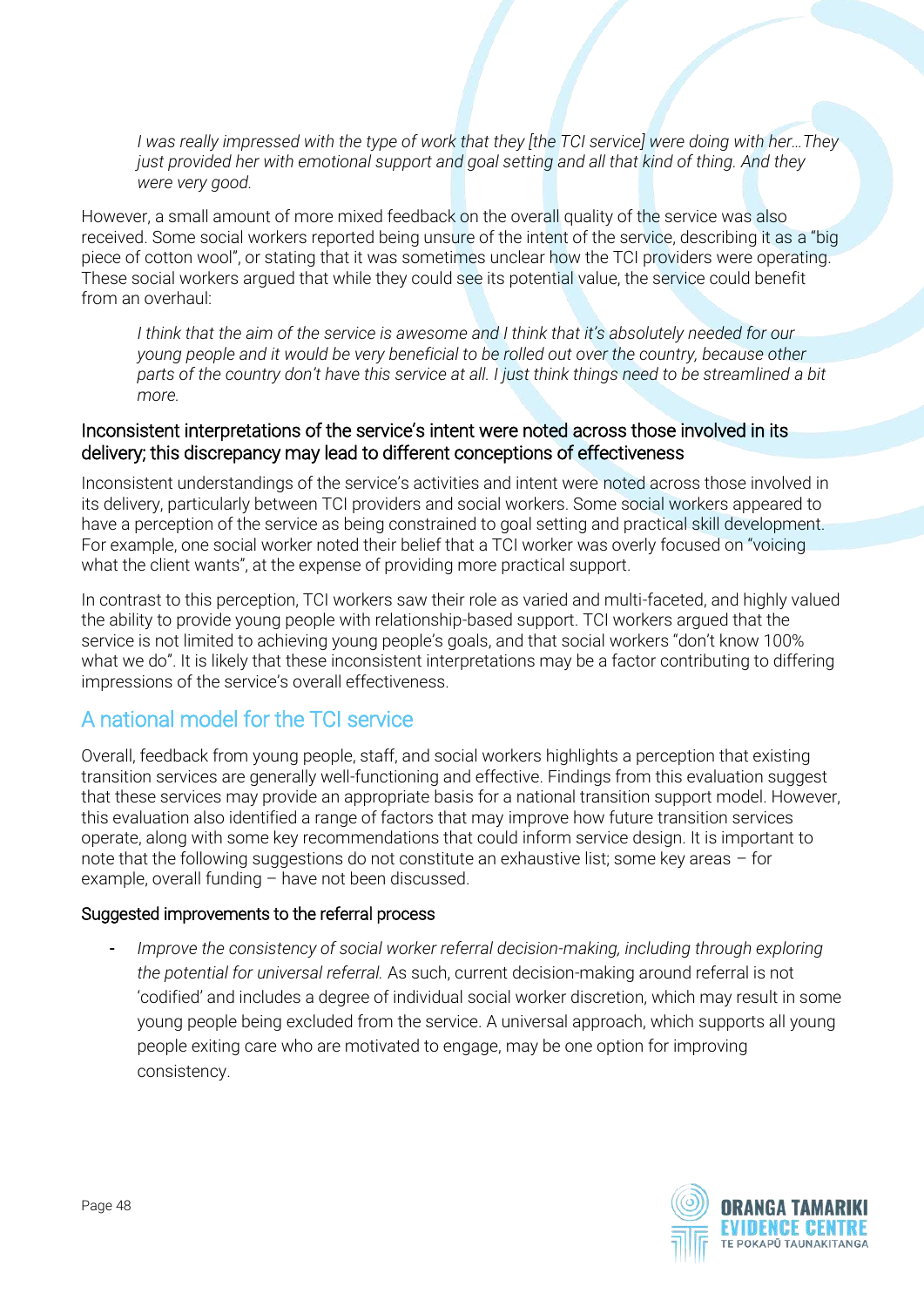- *Ensure all young people are given appropriate and consistent information throughout the referral process.* Within the existing referral process, the level and content of information provided was variable, which may have implications for young people's assumptions about the service and their willingness to engage. The provision of consistent information, which accurately describes the assessment process and the TCI service, could resolve this issue.
- *Improve the timeliness of the referral process.* The existence of long waiting lists was cited as a key challenge facing the service, which had a range of implications, particularly for young people. Increased resourcing for TCI staff – including potentially 'ring-fencing' the completion of needs assessments within a specific role – may help resolve this issue. Future service design could also explore how to streamline the referral process.
- *Review the status of the TCI Reference Group as a decision-making body.* This evaluation found that while many functions of the Reference Group were highly valued, it did not have a meaningful role as a decision-making body. Future service design work could include examining other decision-making approaches and reassessing the on-going role of the Reference Group, for example, as a practice forum or more generalised governance group.

#### Suggested improvements to how young people are supported by the TCI service

- *Improve the support offered to young people with high clinical needs.* Existing TCI services are not resourced or intended to support young people with high clinical needs, despite anecdotal evidence that an increasing number are being referred. Future service design could include the introduction of a stratified approach, where a specialist or more intensive TCI service is provided to young people who require a higher level of support. Service design could also explore opportunities for enhanced partnership with specialist disability support organisations.
- *Explore options for enhancing accommodation support.* A lack of youth-friendly or supported accommodation options was identified as a key challenge facing the TCI service. Exploring options to enhance this support, including through direct provision or partnership with other community organisations, should be an essential component of future design work.
- *Establish and/or strengthen partnerships between iwi and TCI providers.* This evaluation highlighted challenges supporting young people to develop their sense of self-identity, particularly as it relates to culture and whakapapa. Building partnerships between iwi and TCI providers may facilitate this work, and also enhance efforts to establish community-based sources of support for youth.
- *Recognise the importance of group work and activities.* Despite feedback highlighting the value of this work for young people, existing TCI services do not have specific funding allocated to supporting group work. The potential to better resource this support may warrant future consideration. In addition, the TCI service could explore opportunities to partner with other youth-focused organisations to deliver this support, for example, VOYCE – Whakarongo Mai.
- *Improve work to identify and establish young peoples' networks of natural support.* A limited focus on building young peoples' connections within the community was identified as a key factor undermining the effectiveness of the service. Given the importance of this work, the TCI service would benefit from a strengthened focus on providing this support.

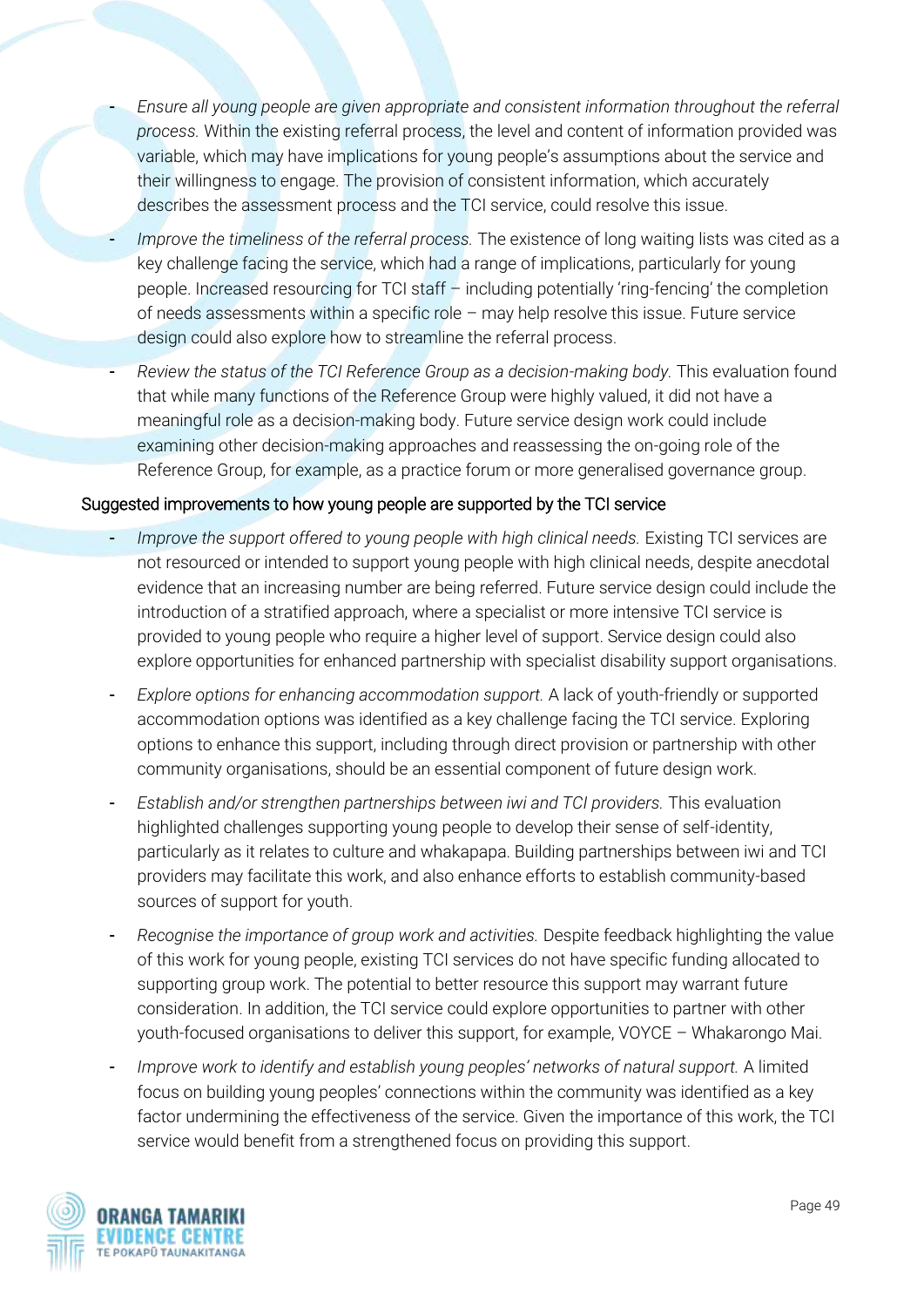Introduce greater flexibility around the age young people exit from the service. Feedback from young people suggests that a chronological approach to age of exit is not always appropriate. Introducing greater flexibility around age of exit, and acknowledging that some young people will need on-going support, may therefore be warranted. This approach is also consistent with legislation changes relating to young peoples' on-going right to access support.

#### Suggested improvements for supporting the delivery of the TCI service

- *Update contracting arrangements to reflect the relationship-based nature of the service.* The importance of relationship-based support was identified as a key component of the service, which was highly valued by young people. Despite this perspective, current contracting arrangements for the TCI service primarily emphasise goal setting and tangible support. Future service provision may benefit from contracting arrangements that more accurately reflect the nature of the support provided. This approach may also contribute to a more consistent understanding of the service's intent across key stakeholders.
- *Empower TCI staff to better support the needs and stability of whānau.* Feedback from this evaluation identified a need to support young people within the context of their whānau; however, TCI workers argued that they are constrained in their ability to undertake this work. Future service design could assess whether supporting whānau is considered TCI 'core business', and if so, how staff could be resourced and supported within this work.
- *Consider how to recruit and retain effective front-line staff.* As a relationship-based service, this evaluation identified the quality of TCI workers as a key success factor. Feedback also identified high-levels of staff turnover as a key challenge. Future design work could include considering recruitment approaches that attract skilled and motivated staff to the service. A focus on retaining staff – for example, by building more opportunities for advancement and recognising the specialist nature of the role in levels of remuneration – is also important.
- *Consider introducing a set of principles to guide practice and service delivery.* Feedback from this evaluation highlighted the role of practice frameworks in formalising and standardising service delivery. Future design work for a national TCI service could include developing a set of principles to guide service delivery, and ensure consistency across all providers. These principles should ensure that individual providers are able to maintain a creative approach, which is responsive to local or community-level factors.
- *Ensure performance monitoring accounts for subjective interpretations of success.* For young people within the TCI service, 'success' was identified as a subjective notion, which often presented as progress along a continuum, rather than as an objective state. This finding points to a need to ensure that provider performance is measured in a meaningful and realistic way, which does not set organisations up to fail. Future design work could include developing an outcomes framework or performance measurement approach in collaboration with young people and TCI providers.

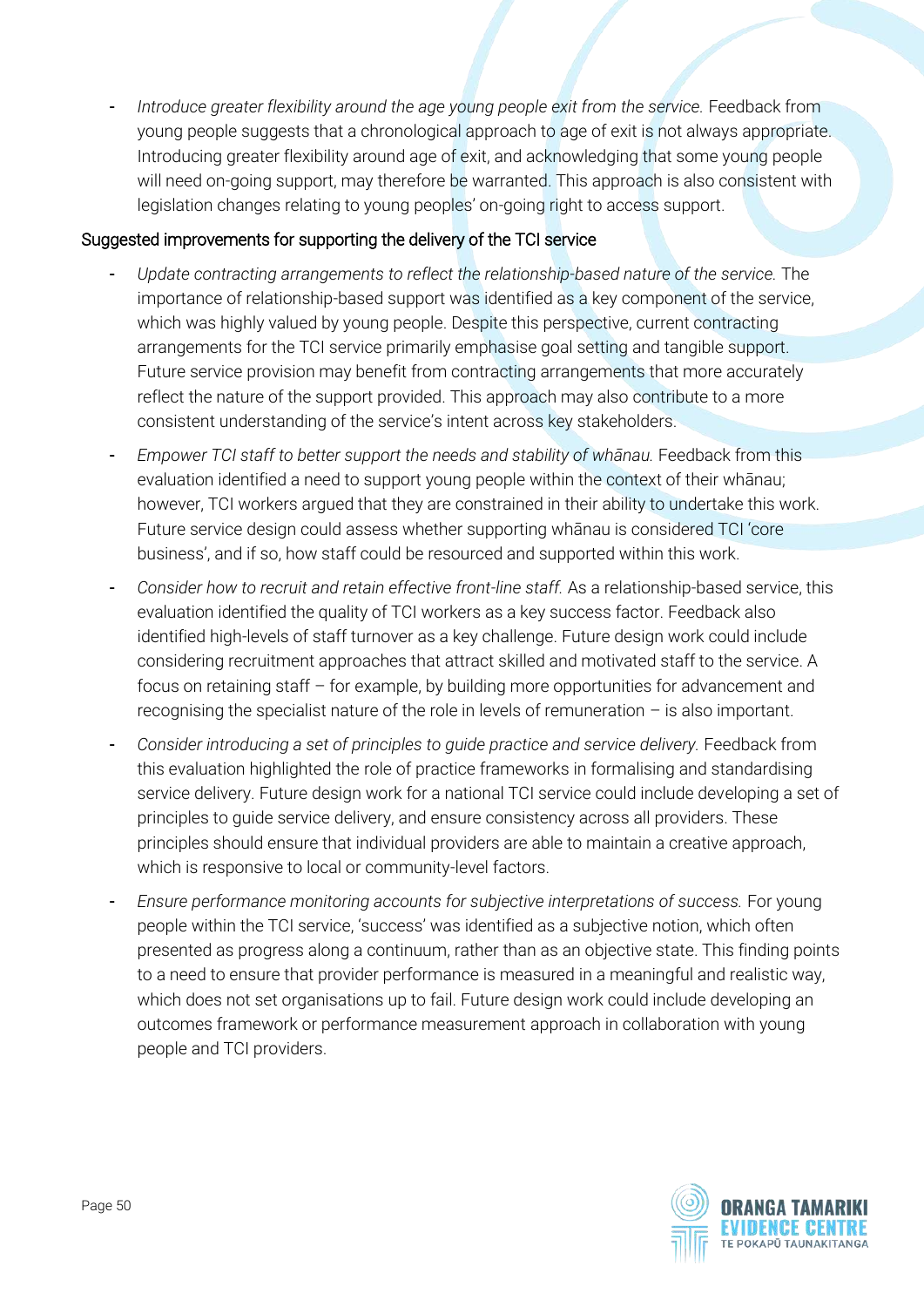#### Recommendations for improving collaboration between Oranga Tamariki and TCI providers

- *Establish a shared understanding of how the service is intended to support young people.* Feedback from social workers and TCI staff highlighted inconsistent interpretations of the service's operation and intent. This dissonance had a number of implications, including unrealistic or incorrect service expectations, and differing interpretations of effectiveness. Current and future TCI services would benefit from establishing a shared understanding of how and why the service operates across all stakeholders.
- *Clarify the on-going engagement of social workers after referring to the service.* This evaluation identified a lack of clarity around how social workers should continue to support young people after referring to the service, and the nature of their engagement with TCI providers. Future work could explore how to clarify expectations around communication with TCI workers, ongoing engagement with young people, and responsibility for funding and expenses.

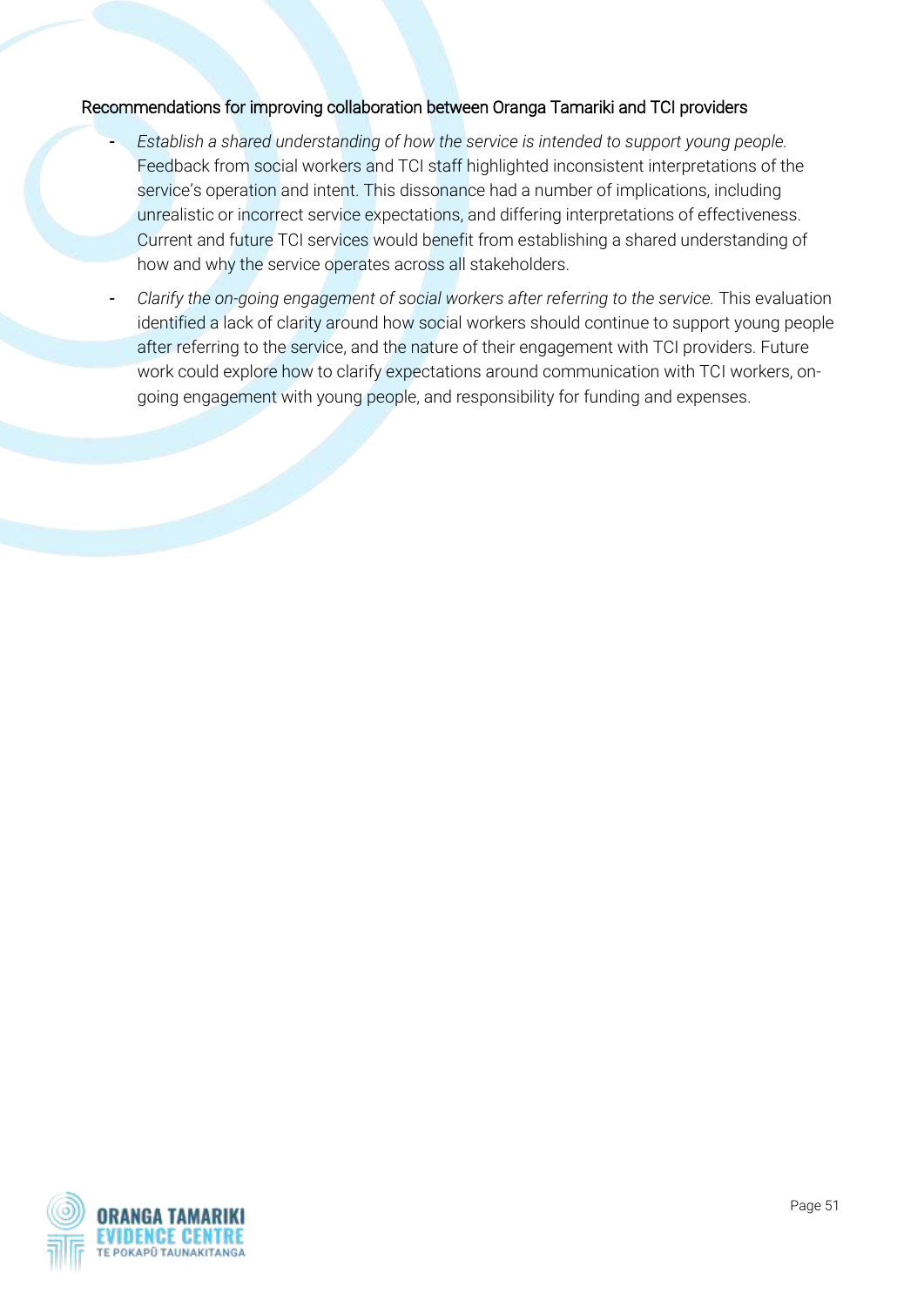## <span id="page-51-0"></span>Appendix 1 **METHODOLOGY**

#### Design

As an input to future service design, this evaluation was designed to gather formative information relating to the operation and experience of existing TCI services. Key evaluation questions included:

- How are existing services operating on-the-ground?
- What are key success factors, and what factors facilitate or hinder effective delivery?
- How do young people and others experience the service?
- What outcomes do young people report as a result of their engagement?

A qualitative methodology was used to answer key evaluation questions. This approach allowed the research team to understand the perceptions of those involved in delivering or receiving the service, along with how it was thought to operate on-the-ground. A qualitative approach was considered the most appropriate means of achieving evaluation objectives.

### Evaluation activities

#### Intervention logic models

Initial evaluation work involved the development of an intervention logic model with each provider. This activity allowed the evaluation team to build their understanding of the TCI service, including its intended operating practice and expected outcomes.

#### Interviews

A total of 33 semi-structured interviewed were undertaken by a team of three evaluators, including two Oranga Tamariki staff, and one external evaluator brought on to support the project. Twenty two faceto-face interviews were conducted within a core fieldwork period in mid-April, while the remaining 11 interviews were conducted throughout April and May (10 via telephone and one in person). Intervention logic models were used to inform the development of the interview guide.

#### **Recruitment**

#### Young people and TCI staff

Young people were recruited in partnership with the two organisations delivering the TCI service. Some young people were recruited directly by the provider; other young people were nominated by the provider and approached by members of the research team. TCI staff were either recruited directly by the provider, or nominated and approached by the research team.

#### Key stakeholders and TCI workers

Key stakeholders were identified and approached directly by members of the research team. Recruitment of social workers was supported by the Office of the Chief Social Worker. Initially, this process involved contacting Auckland Regional Managers to inform them about the evaluation and request their support nominating sites to approach for recruitment. Following this, the evaluation team contacted managers from sites who indicated a willingness to engage. Individual social workers were then nominated by Site Managers and approached for recruitment.

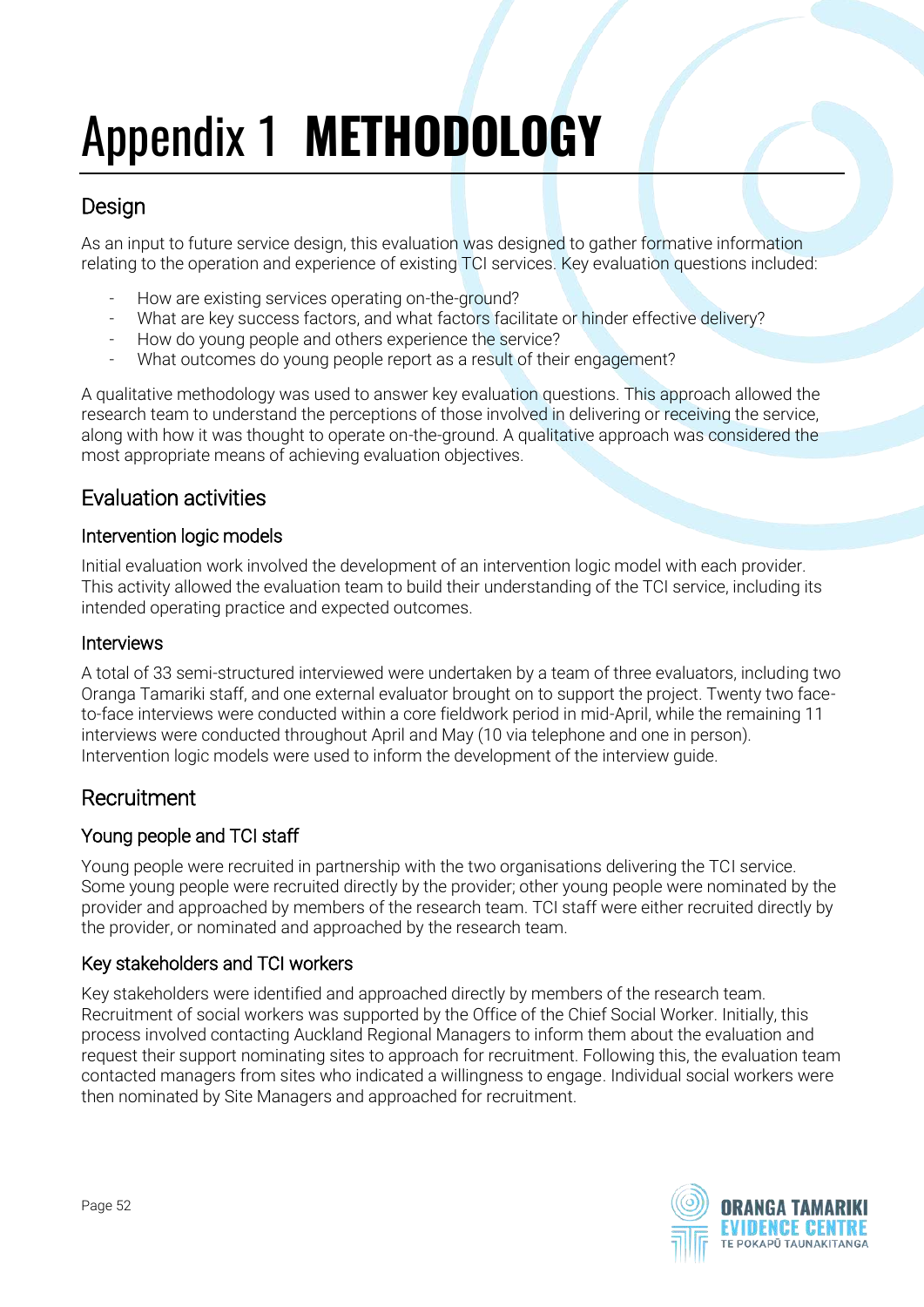#### **Participants**

Participants in the evaluation included:

- Fifteen young people, of which 11 were currently involved in the service, and four were no longer formally engaged.
- Ten staff members from both NGO organisations delivering the service, including seven frontline workers, and three involved in a management and practice leader capacity.
- Six social workers from three Auckland Oranga Tamariki sites, including two social workers, three senior practitioners, and one practice leader.
- Two key stakeholders from the Oranga Tamariki Auckland Regional Office and National Office.

#### **Ethics**

This evaluation was peer reviewed by the iMSD internal ethics panel.

The evaluation team took particular care to mitigate any risks associated with the involvement of careexperienced youth, for example:

- To reduce the risk that young people experienced emotional harm by engaging in the research, interviews were tightly focused on the TCI service, with limited questioning relating to their general life experiences or time in care.
- Young people were invited to bring a support person to the interview (none took up this opportunity), and were encouraged to discuss their participation with their social worker, TCI worker, whānau and friends.
- Young people were given a plain English information sheet and consent form prior to the interview. These were verbally explained, and young people were given the opportunity to ask questions. Young peoples' consent was also verbally confirmed prior to the interview.

### Analysis

Interviews were transcribed and then coded using the NVIVO software. Coding used an inductive approach to identify key themes and to interrogate different perspectives. The analysis was primarily descriptive, and sought to privilege the interpretations, experience, and feedback of young people, social workers, and NGO staff. Quality assurance of the analysis involved two internal peer reviewers and the external evaluator reviewing the draft report. Top-line findings were also shared with key service design staff and work commissioners, which gave them the opportunity to interrogate findings at an early stage.

#### **Reciprocity**

- Young people and TCI staff were given a small koha to thank them for their time and reflective feedback on the service.
- TCI staff were given a draft version of the report, and had key findings reported back to them in a workshop. Staff were invited to provide feedback and comments on the report/findings.
- Young people will be provided with a plain English summary of key findings, which is anticipated to be complete by November 2017.

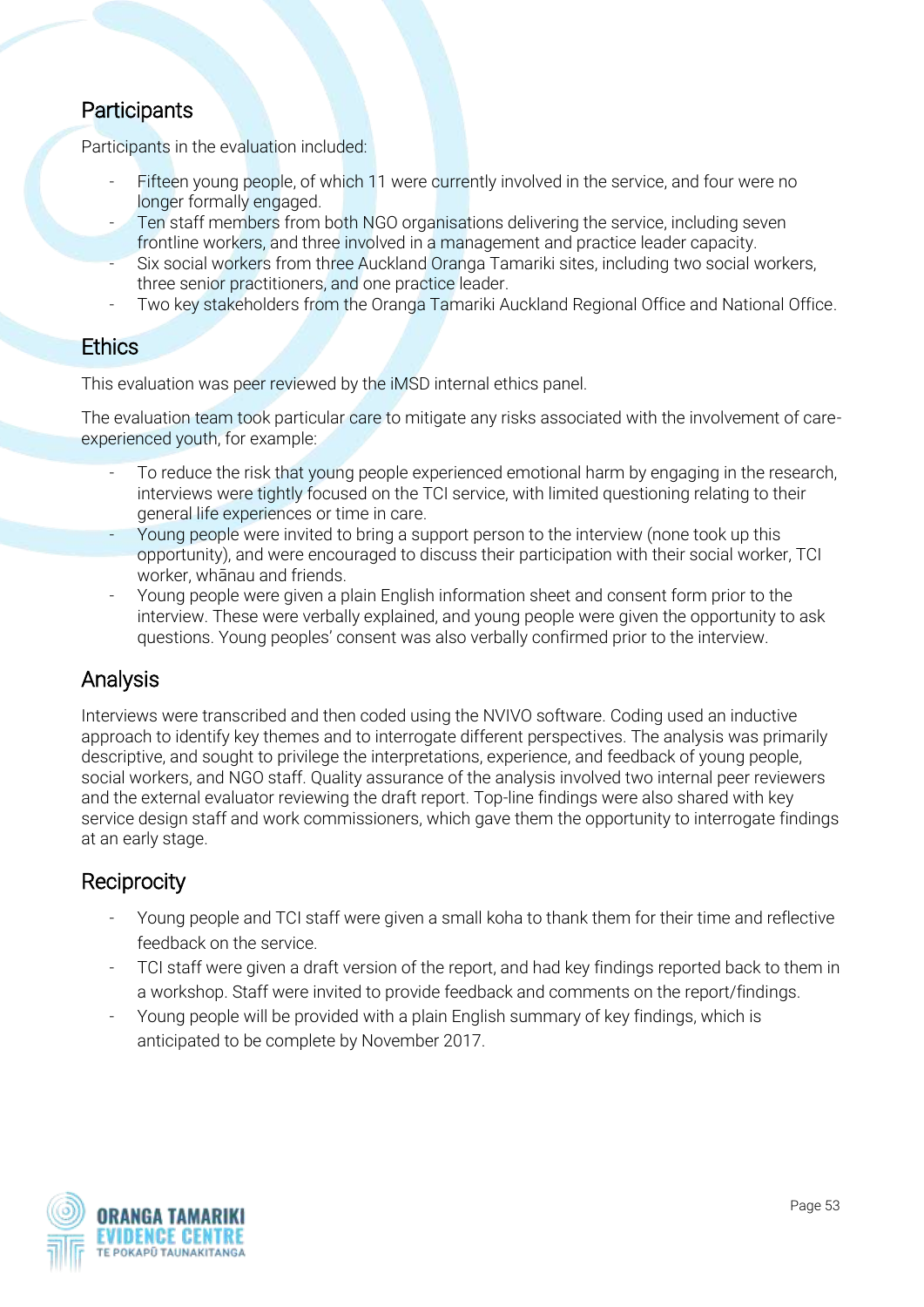### Limitations

- The evaluation does not include systematic outcomes information, beyond what was reported by young people. Nor does the evaluation address questions of impact; i.e., the extent to which transition services improve young peoples' outcomes.
- Time and resource constraints meant that data collection was limited to a relatively small number of young people and other stakeholders.
- Participants were purposely sampled and may not be representative.
- There is some risk that providers nominated young people with a positive perception of the service to be interviewed. However, given the range of young people interviewed and the consistency in their feedback about the service, this risk is considered unlikely.

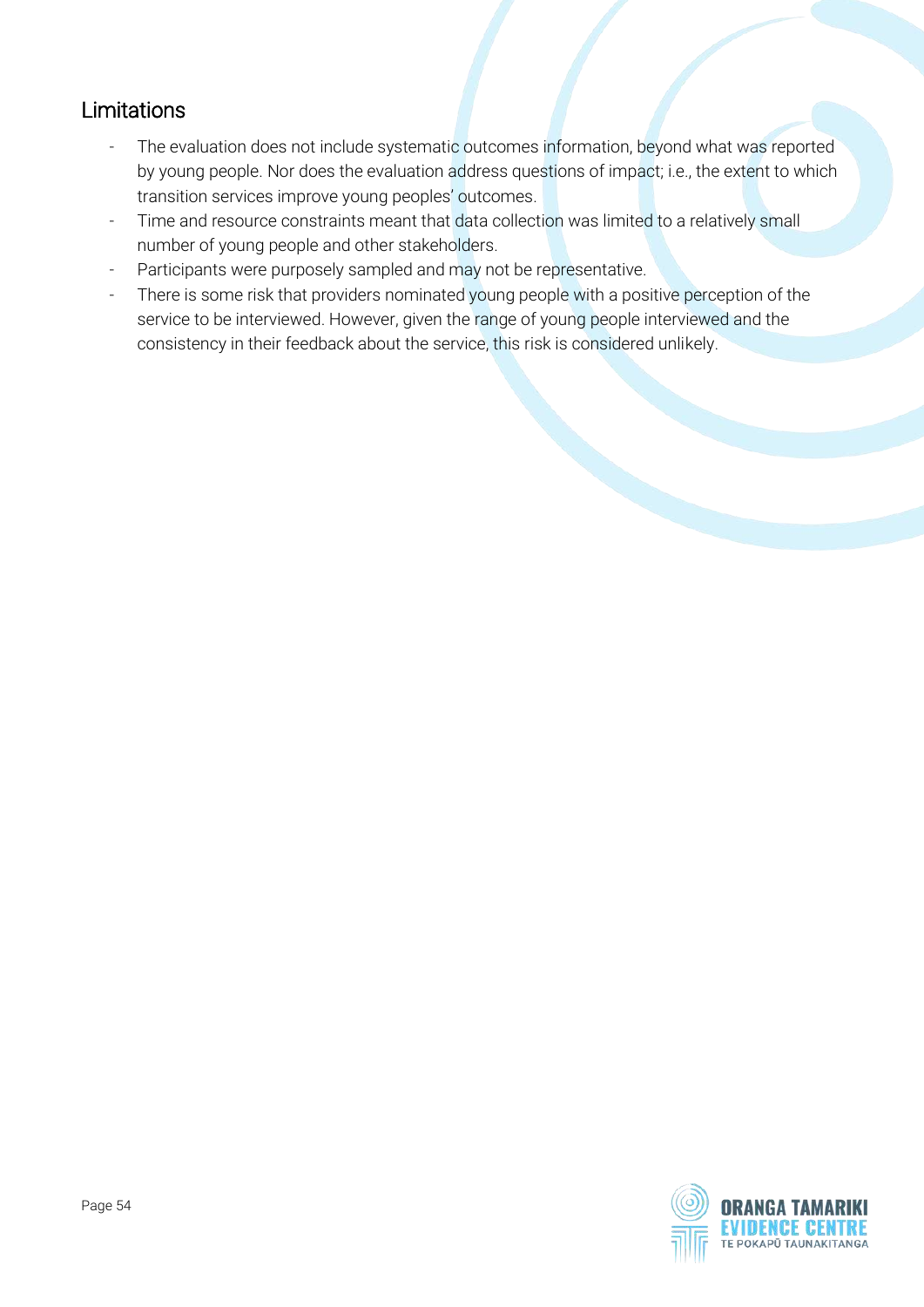### Appendix 2 **INTERVENTION LOGIC MODELS**

#### Dingwall Trust – Launch

#### <span id="page-54-0"></span>GOAL: Young people who have left care are interdependent, contributing adults.<br>UNMET NEED TARGET POPULATION STRATEGY **UNMET NEED STRATEGY CHANGES TO AWARENESS, PERCEPTION, AND PRACTICE** Young people (YP) leaving YP aned 15 to 20 years The overall programme strategy is to support YP before, during SHORT-TERM statutory care in New Zealand and after transition from out-of-home care to independent living, who are, or have been. YP's immediate needs are met across a range of domains, including: need support transitioning to in out-of-home care<sup>1</sup>. by building a strong, stable, trusting and therapeutic relationship Accommodation - eq. somewhere to live adulthood. and who have a goal of between the YP and the Personal Advisor (PA)<sup>2</sup>. . Health - eq. enrolled with a GP independent living. These YP often: This relationship is used as a foundation to implement other · Income - eg, accessing a benefit · Food - eq. meeting nutritional needs. are recovering from trauma While transition programme sub-strategies, including: and abuse, along with the YP's relationship with the PA results in increased: planning for YP is · Identifying the YP's immediate and longer-term needs. - Trust in the PA additional effects of poor required from age 15, strengths, challenges and goals, and appropriate services. · Engagement in transition planning care placements YP are usually referred . Supporting the YP to develop their independent living skills · Identification of longer-term goals have developmental delays and resilience. to the programme at · Particination with services lack the skills required to live age 16. Some YP are . Establishing a network of supports and services to quide YP independently also referred after through the transition process · Mitigation of crises and risk management - Achievement of self-identified tangible goals, for example<sup>3</sup>: lack whanau and community formal discharge from . Working in a holistic, flexible manner to meet the YP's o Getting their drivers licence support structures CYF care has already individual needs o Opening a bank account have low social skills/selfoccurred. o Learning how to cook a meal. esteem, reducing their abilit to establish connections with **INPUTS/ACTIVITIES INTERMEDIATE** others experience poor long-term YP has developed connections and sustained, positive relationships with their whanau/community. Social worker undertakes a Needs Assessment within the referral outcomes across a range of YP is developing resilience skills and the ability to self-manage their own lives, including: process, which identifies the YP's: domains (health, education, - Recognition of when they need support . Strengths, wishes and needs. employment and criminal · Capacity to proactively identify and engage with services · Goals, barriers and opportunities. instice) · Crisis management. . Appropriate assistance and support to meet identified needs. experience intergenerational YP has developed competency across a range of key life domains, for example<sup>4</sup>: Personal Advisor problems, including on-going · Gaining legitimate employment · Works collaboratively with the YP to create and regularly contact with the statutory · Developing financial management and budgeting skills undate an individualised Transition Plan, which: care and protection system. · Engaging in education/training o Identifies goals and tasks across a range of domains · Increasing emotional self-regulation o Builds on the YP's previous achievements · Taking responsibility for health needs o Encourages progression towards longer-term goals. YP is linked into appropriate supports to address specific needs. . Builds a strong, supportive, therapeutic and positive relationship with the YP through: **LONG-TERM** o Providing real-time, one-on-one mentoring After exiting the programme, YP can maintain short-term and/or immediate outcomes without the o Modelling positive behaviour direct support of the PA. o Supporting the YP though crisis Based on their level of need, YP may also: o Helping them to connect with whanau/community. . have the skill set required to function successfully within society Facilitates access to grants/services identified in the Needs . be happy, confident and have aspirations for their future Assessment or Transition Plan. . be engaged in mutually supportive and stable personal/intimate relationships Builds and maintains strong relationships with the community . understand and accept their personal history and identity and service providers to procure services/support that meets break the intergenerational cycle of CYF, and be able to care for and protect their own children. the needs of each YP.

#### **FACTORS AFFECTING ABILITY TO MEET OUTCOMES**

On-going impact of trauma affects every aspect of YP's life and their ability to respond to therapeutic interventions Incomplete or unavailable assessment can lead to undiagnosed and unmet need, eg FASDS Significant periods of time out of education can lead to poor academic achievement Age at time of referral (younger referral age is preferred) Influence of parental and peer behaviour

Ouality of relationship between VP and PA: staff retention issues

CVF culture, which has a priority focus on children, and sees a discharge of responsibility for these VP at age 17

Obligation to discharge at 20 is considered unrealistic, as this does not always reflect the YP's development or readiness for transition Socioeconomic deprivation and the effects of poverty

Resourcing issues (service and placement availability, particularly housing; lack of employment/education opportunities Criminal justice issues (no access to imprisoned YP; imprisonment outside Auckland; court involvement for matters outside YP's control)

#### : And meet other entry criteria.

The personal advisor's role is to support youth in making a planned, successful transition from care to interdependence in the community. There is no requirement to be trained in social work, but all PAs participate in reg <sup>2</sup> These goals will vary according to the individual goals/needs of each YP.<br>"These goals will vary according to the individual goals/needs of each YP.